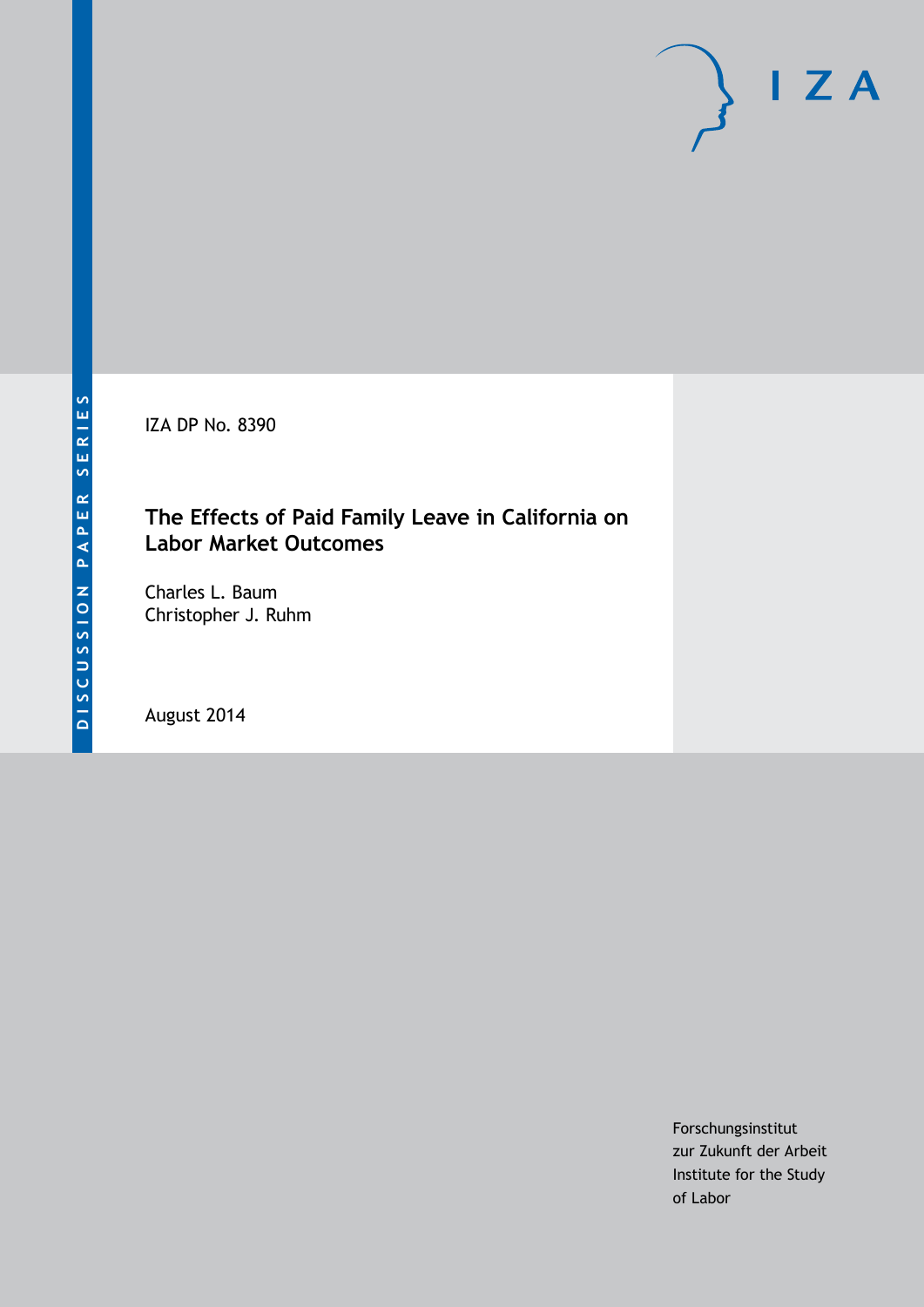# **The Effects of Paid Family Leave in California on Labor Market Outcomes**

### **Charles L. Baum**

*Middle Tennessee State University*

### **Christopher J. Ruhm**

*University of Virginia, NBER and IZA*

Discussion Paper No. 8390 August 2014

IZA

P.O. Box 7240 53072 Bonn Germany

Phone: +49-228-3894-0 Fax: +49-228-3894-180 E-mail: [iza@iza.org](mailto:iza@iza.org)

Any opinions expressed here are those of the author(s) and not those of IZA. Research published in this series may include views on policy, but the institute itself takes no institutional policy positions. The IZA research network is committed to the IZA Guiding Principles of Research Integrity.

The Institute for the Study of Labor (IZA) in Bonn is a local and virtual international research center and a place of communication between science, politics and business. IZA is an independent nonprofit organization supported by Deutsche Post Foundation. The center is associated with the University of Bonn and offers a stimulating research environment through its international network, workshops and conferences, data service, project support, research visits and doctoral program. IZA engages in (i) original and internationally competitive research in all fields of labor economics, (ii) development of policy concepts, and (iii) dissemination of research results and concepts to the interested public.

IZA Discussion Papers often represent preliminary work and are circulated to encourage discussion. Citation of such a paper should account for its provisional character. A revised version may be available directly from the author.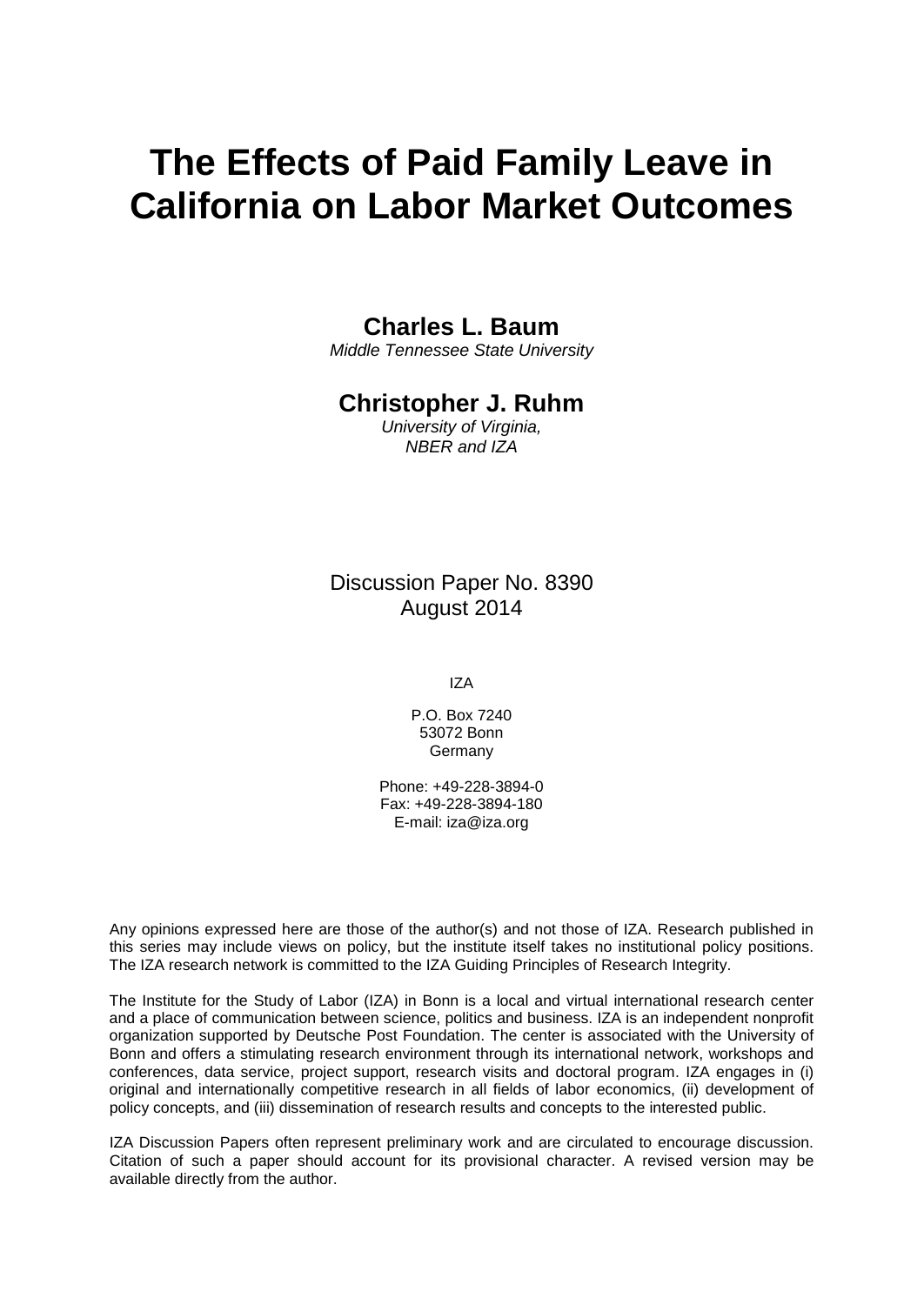IZA Discussion Paper No. 8390 August 2014

# **ABSTRACT**

## **The Effects of Paid Family Leave in California on Labor Market Outcomes[\\*](#page-2-0)**

Using data from the 1997 cohort of the National Longitudinal Survey of Youth (NLSY-97), we examine the effects of California's paid family leave program (*CA-PFL*) on mothers' and fathers' use of leave during the period surrounding child birth, and on the timing of mothers' return to work, the probability of eventually returning to pre-childbirth jobs, and subsequent labor market outcomes. Our results show that *CA-PFL* raised leave-taking by around three weeks for the average mother and approximately one week for the average father. The timing of the increased leave use – immediately after birth for men and around the time that temporary disability insurance benefits are exhausted for women – is consistent with causal effects of *CA-PFL*. Rights to paid leave are also associated with higher work and employment probabilities for mothers nine to twelve months after birth, possibly because they increase job continuity among those with relatively weak labor force attachments. We also find positive effects of California's program on hours and weeks of work during their child's second year of life and possibly also on wages.

JEL Classification: J1, J2, J3, J13, J18

Keywords: parental leave, paid leave, family leave, employment, wages, leave-taking, return-to-work decisions

Corresponding author:

Christopher J. Ruhm Frank Batten School of Leadership and Public Policy University of Virginia 204 Garrett Hall, 235 McCormick Rd. P.O. Box 400893 Charlottesville, VA 22904-4893 USA E-mail: [ruhm@virginia.edu](mailto:ruhm@virginia.edu)

<span id="page-2-0"></span>Ruhm thanks the University of Virginia Bankard Fund for providing financial support for this research.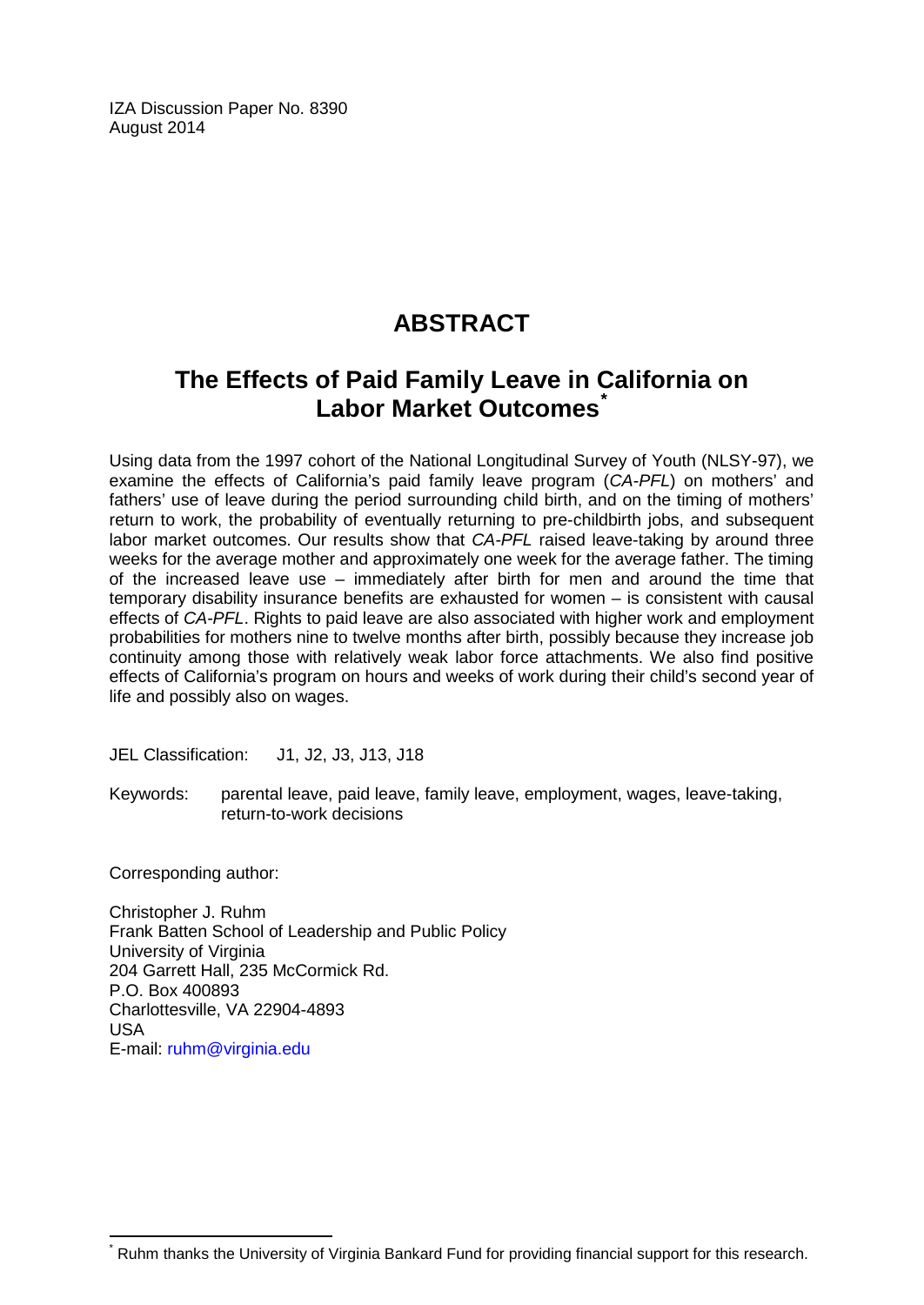#### **I. Introduction**

Most industrialized countries provide new mothers (and sometimes fathers) rights to a substantial amount of paid leave following the birth of a child. For example, German mothers may take up to a year off from work while receiving 67 percent of their usual pay, and Canada supplies a year or more of maternity leave with 55 percent of pay replaced. Conversely, the United States is one of only four nations without entitlements to paid leave (Heymann, Earle, and Hayes, 2007).

Prior to the 1993 Family and Medical Leave Act (FMLA), the U.S. did not provide federal rights to *unpaid* leave either. <sup>1</sup> However, just as some states passed their own laws granting unpaid maternity leave before the FMLA, states have begun to provide paid family leave (*PFL*) from work to care for a newborn or a sick child, spouse, or parent. California was the first state to do so, approving six weeks of *PFL* with 55 percent of usual pay replaced (up to \$1,075 per week in 2014), although this leave is not job-protected and is typically not provided to public-sector employees.<sup>[2](#page-3-0)</sup>

California's paid family leave statute (*CA-PFL*), which was passed in 2002 and took effect July 1, 2004, is financed through a payroll tax levied on employees and was added to the pre-

<span id="page-3-1"></span><span id="page-3-0"></span><sup>1</sup> The FMLA provides for 12 weeks of unpaid leave following the birth or adoption of a child, with exemptions for small firms and employees not meeting a work history requirement. The law also covers time off work due to their own or a family member's serious health problem, and so is called "family leave" rather than "parental leave." Along this dimension, the FMLA and the state laws we discuss below are broader than the provisions in many other countries. See Ruhm (2011) for a detailed discussion of family and parental leave laws in both a U.S. and an international context.  $2$  Information on California's paid leave program in this and the next paragraph is obtained from Fass (2009); Applebaum and Milkman (2011) and Employment Development Department (2014).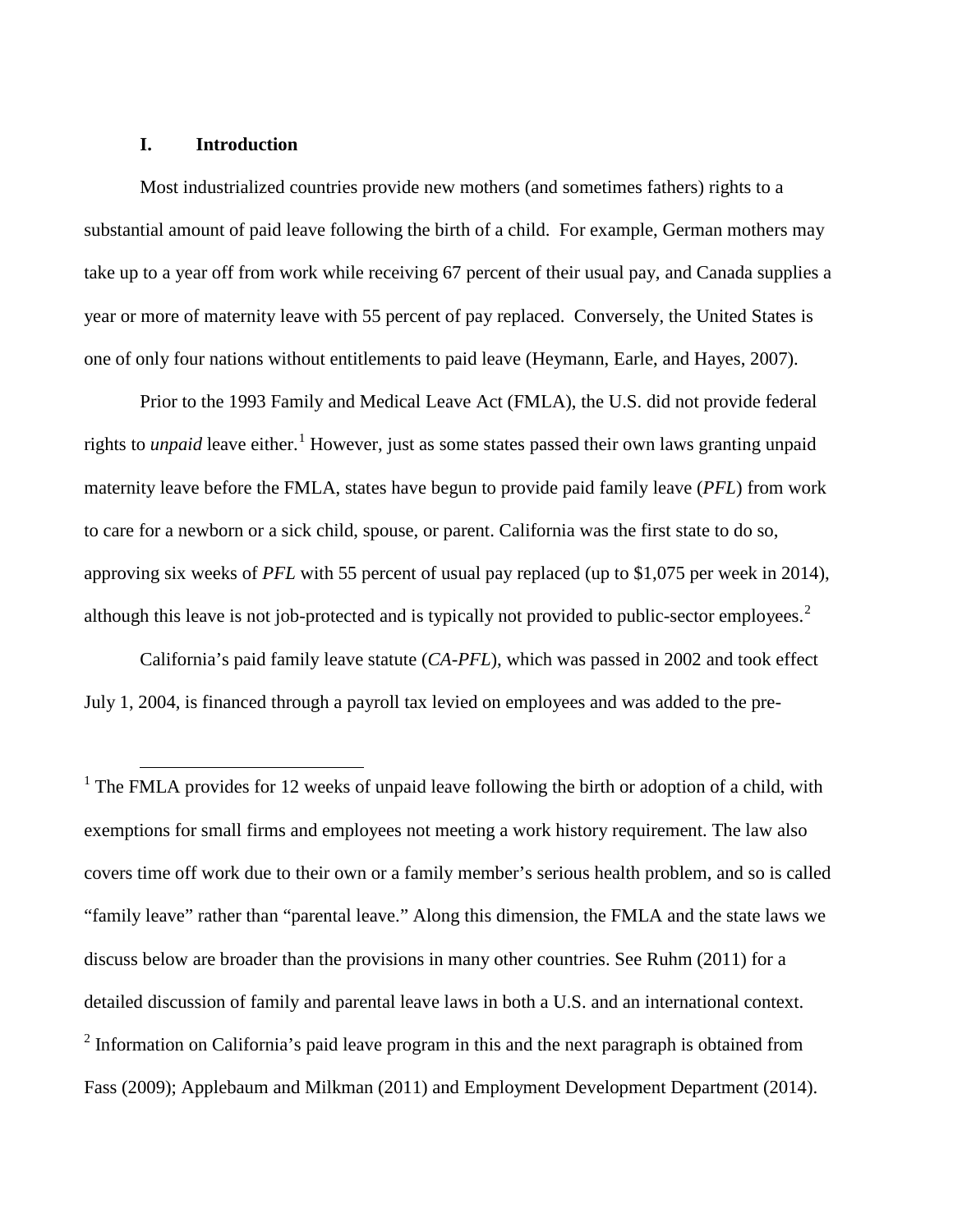existing Temporary Disability Insurance program that typically provides mothers with six weeks of paid leave during or just after pregnancy. In July 2009, New Jersey began a "family leave insurance" program quite similar to *CA-PFL*, also added to the state's TDI system, which offers six weeks of paid leave at a 66 percent replacement rate, although with a considerably lower (\$595 per week in 2014) maximum benefit (Department of Labor and Workforce Development, 2014). Beginning in 2014, Rhode Island's "temporary caregiver's insurance" program will provide four weeks of paid leave at a 60 percent wage replacement rate, up to a ceiling (\$752 per week in 2014). As with California and New Jersey, the program is coordinated with the state's temporary disability insurance; however, job protection is also provided during the leave period.<sup>[3](#page-3-1)</sup> Washington state approved \$250 per week in paid benefits to be provided for five weeks, with the program scheduled to begin in 2009 (Progressive States Network, 2010); however, due to budgetary pressures, implementation has been repeatedly postponed and is now not scheduled until 2015 (Employment Security Department, 2013).<sup>[4](#page-4-0)</sup> In addition, President Obama proposed (unsuccessfully) in his 2011

<span id="page-4-1"></span> $3$  Information on the Rhode Island program is available at [www.dlt.ri.gov/tdi/tdifaqs.htm](http://www.dlt.ri.gov/tdi/tdifaqs.htm) and [www.shrm.org/LegalIssues/StateandLocalResources/Pages/Rhode-Island-Temporary-Caregiver-](http://www.shrm.org/LegalIssues/StateandLocalResources/Pages/Rhode-Island-Temporary-Caregiver-Leave.aspx)[Leave.aspx.](http://www.shrm.org/LegalIssues/StateandLocalResources/Pages/Rhode-Island-Temporary-Caregiver-Leave.aspx)

<span id="page-4-0"></span><sup>&</sup>lt;sup>4</sup> Unlike California and New Jersey, Washington does not have a temporary disability system upon which paid family leave could be added. Only three other states – Hawaii, New York, and Rhode Island – have temporary disability insurance programs (Fass, 2009) and the TDI benefits are often quite low (e.g. the maximum benefit in New York is \$170 per week in 2013).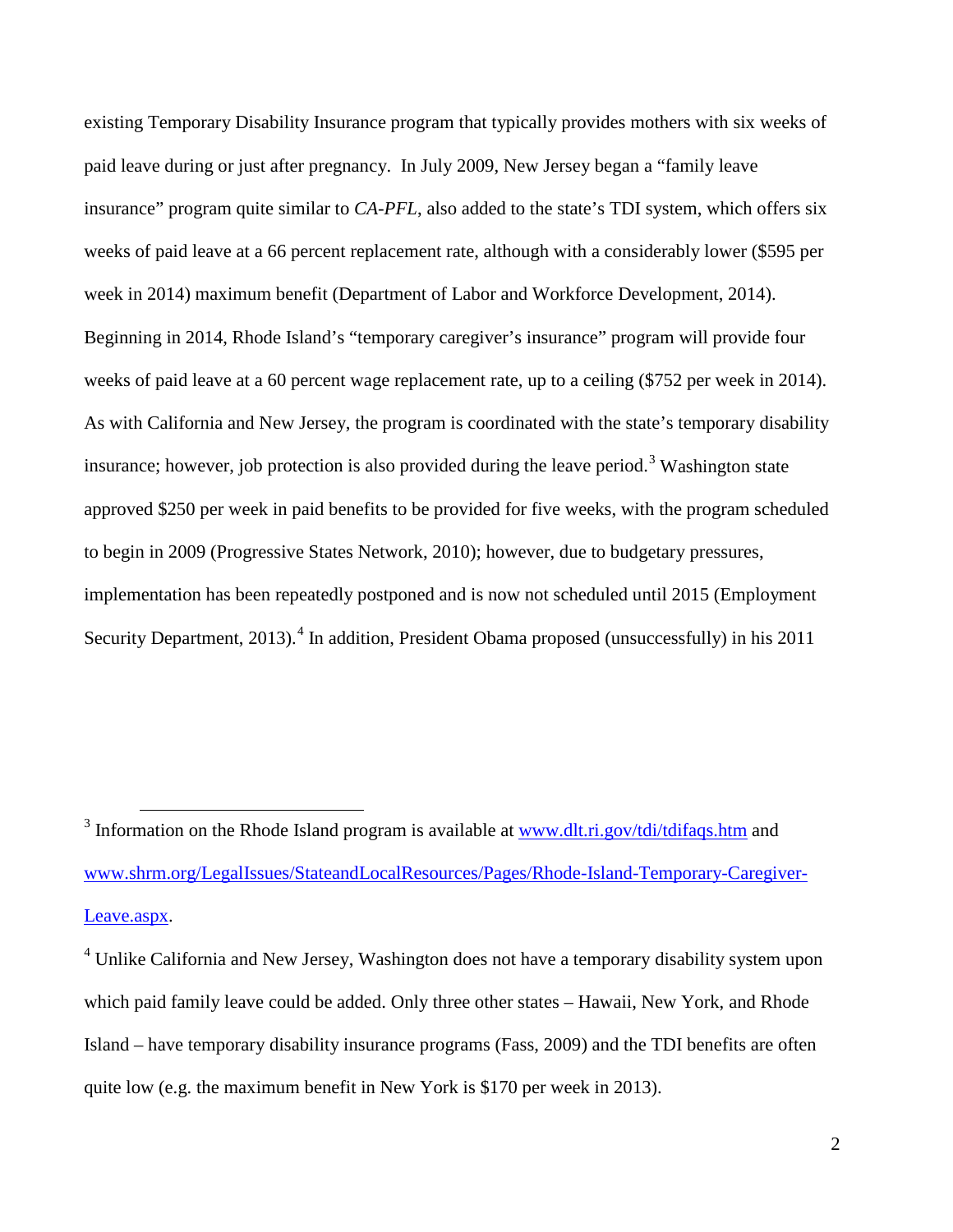budget, to allocate \$50 million in competitive grants to states that start *PFL* programs and there have been increasing efforts to establish a national paid leave program.<sup>[5](#page-4-1)</sup>

Researchers have previously analyzed the labor market effects of (largely) unpaid family leave in the United States (Klerman and Leibowitz, 1997, 1999; Waldfogel, 1999; Baum, 2003a,b; Han and Waldfogel, 2003; Berger and Waldfogel, 2004; Han, Ruhm, and Waldfogel, 2009) and of paid parental leave in other industrialized countries (Ruhm and Teague, 1997; Albrecht et al., 1998; Ruhm, 1998; Ondrich et al., 1999; Schonberg and Ludsteck, 2007; Baker and Milligan, 2008; Gupta, Smith, and Verner, 2008; Hanratty and Trzcinski, 2009; Lalive and Zweimuller, 2009; Pronzato, 2009). These studies typically examine the effects of the government mandates on aggregate employment rates or wages of mothers or women of childbearing age.<sup>[6](#page-5-0)</sup> Most of this research suggests that parental leave rights yield positive effects on labor market outcomes, but with some variation in the findings. For example, Ruhm (1998) indicates that short- to medium-length leave

<sup>5</sup> For instance, the Family and Medical Insurance Leave Act, proposed by Sen. Kirsten Gillibrand and Rep. Rosa DeLauro in 2013, would provide workers with 12 weeks of paid leave at a 66 percent wage replacement rate (up to a ceiling), with no employer size exemption, and administered by a new Office of Paid Family and Medical Leave within the Social Security Administration [\(www.nationalpartnership.org/research-library/work-family/paid-leave/family-act-fact-sheet.pdf\)](http://www.nationalpartnership.org/research-library/work-family/paid-leave/family-act-fact-sheet.pdf).

<span id="page-5-1"></span><span id="page-5-0"></span><sup>6</sup> Parental leave rights could increase aggregate employment and wage levels by preserving employer-employee relationship or reduce them (for at least some groups) by raising labor costs (particularly for the workers most likely to take leave). There is also a related literature examining how parental leave entitlements affect the mental or physical health of children and parents (e.g. Ruhm, 2000; Chatterji and Markowitz, 2005; Tanaka, 2005; Berger et al., 2005; Baker and Milligan, 2010; Rossin, 2011).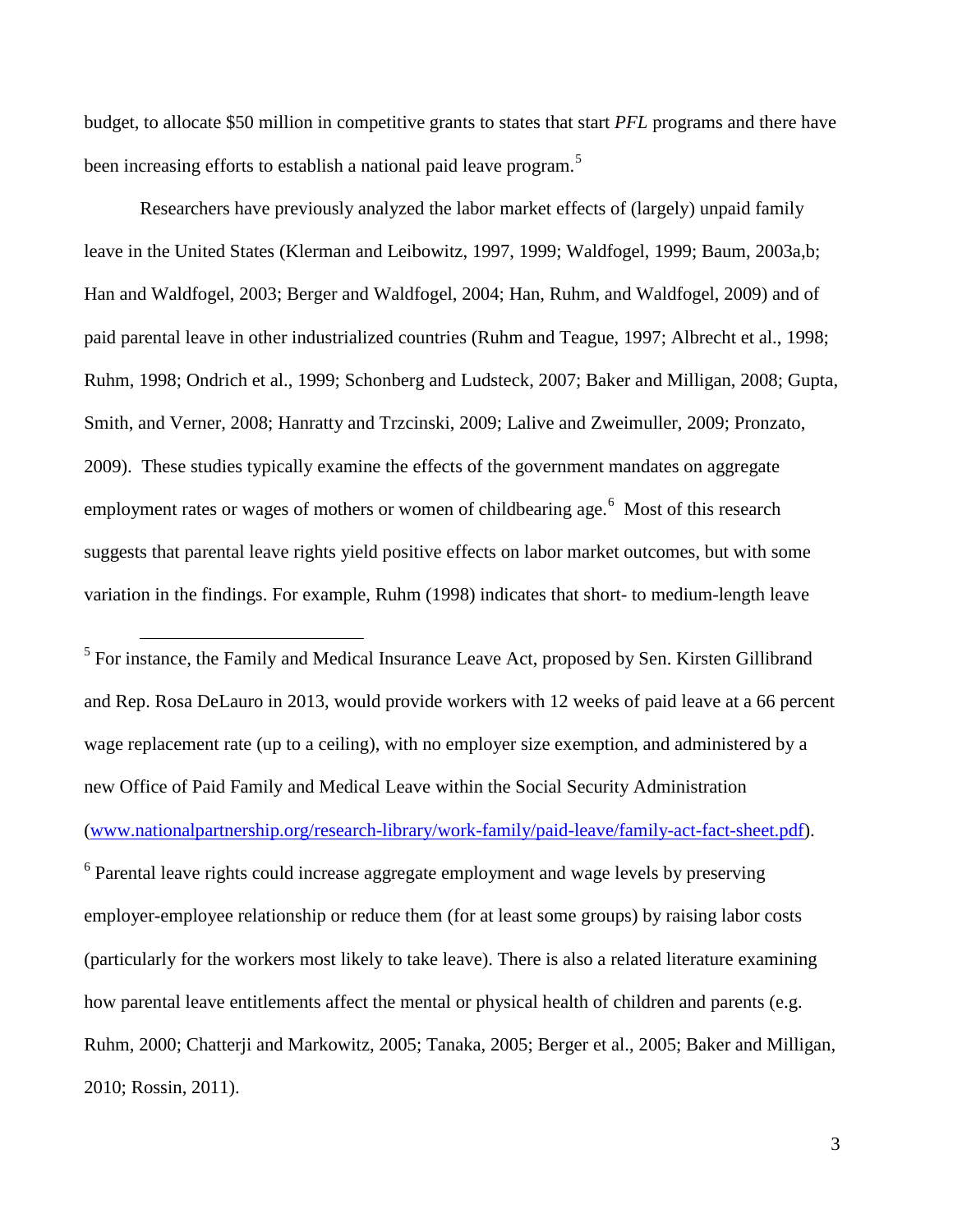mandates in Europe increase employment without decreasing wages, whereas Lalive and Zweimuller (2009) find that an extension of Austrian paid leave rights from one to two years decreased maternal employment and wages in the short-term but not the long-run.

Paid family leave could have different consequences than the unpaid leave provided under the 1993 FMLA because wage replacement may allow parents facing financial constraints to take more time off work. Moreover, coverage under California PFL is nearly universal, whereas fewer than 60 percent of workers are eligible under the FMLA, due to its firm size and work history requirements.<sup>[7](#page-5-1)</sup> The effects of the California paid leave program may also depart from those of paid leave in other industrialized nations because of its relatively short duration (e.g., six weeks in California versus a year or more in Canada).<sup>[8](#page-6-0)</sup>

*PFL* is expected to raise leave-taking in the period immediately following the birth as some parents delay their return to the pre-childbirth job, during which time they are "employed but not at work," while others take leave rather than quitting their jobs. However, if job continuity is increased, employment and work may rise in the longer-term. These effects will be dampened to the extent that

<sup>&</sup>lt;sup>7</sup> Klerman et al. (2012) estimate that 59 percent of workers were FMLA-eligible in 2012. Eligibility rates will be lower for expectant parents if they work for smaller firms or have less recent employment experience than the average worker.

<span id="page-6-1"></span><span id="page-6-0"></span><sup>&</sup>lt;sup>8</sup> Benefits in some European countries are long enough to allow parents to have multiple births while on paid leave.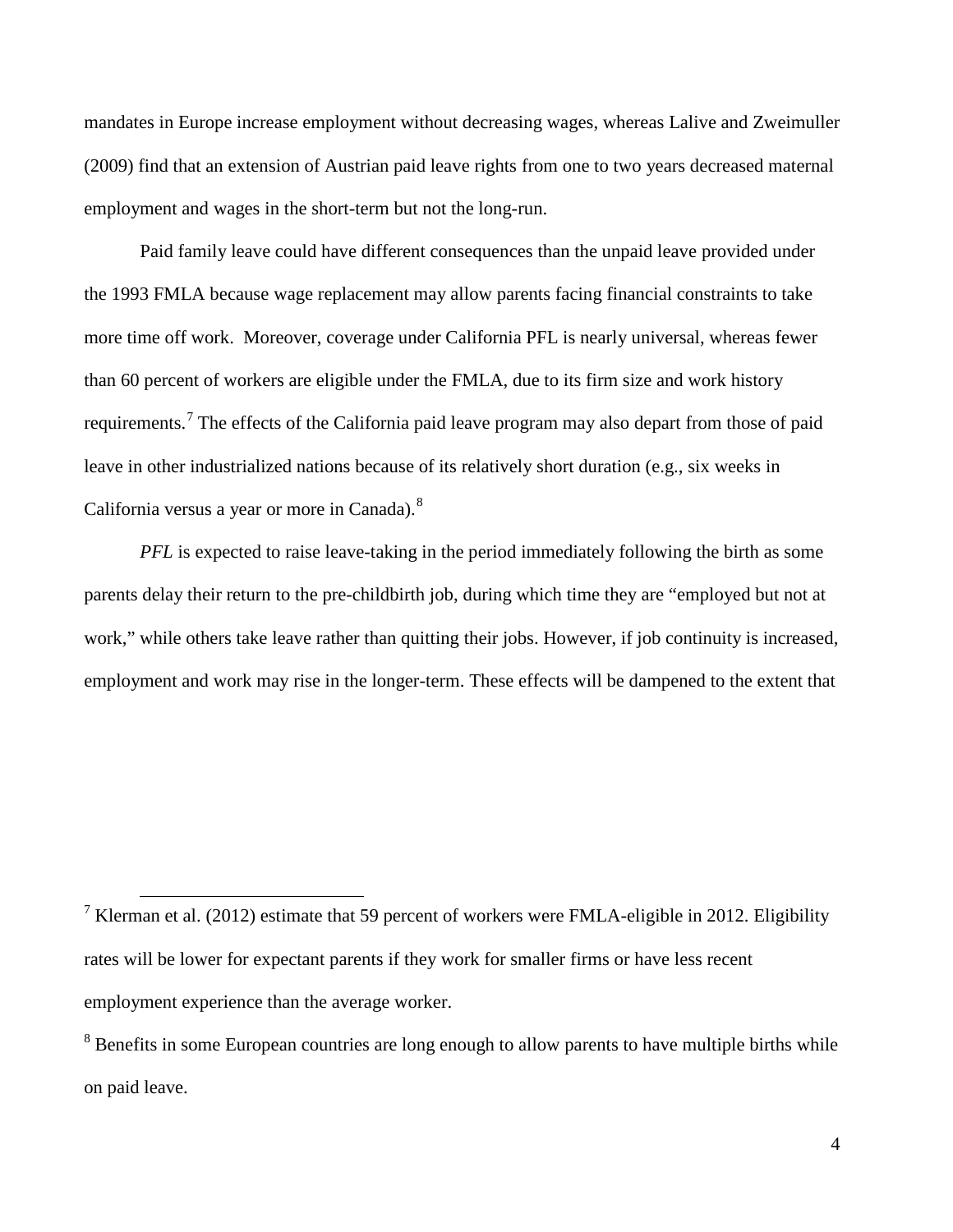paid leave is available even without the legislation or if the wage replacement rate is too low for parents to afford time off work.<sup>[9](#page-6-1)</sup>

Most closely related to the current research is Rossin-Slater, et al.'s (2013) analysis of March Current Population Survey (CPS) data from 1999-2010. They find that *CA-PFL* more than doubled the use of maternity leave among mothers with infants – increasing it from three to six or seven weeks for the average mother – and provide suggestive evidence of particularly large growth in use for less advantaged groups and of medium-term increases in the work hours and wages of employed mothers with one to three year old children. However, the March CPS does not identify the precise timing of leave-taking nor permit testing of whether the increases in leave use occur during the period in which *CA-PFL* is anticipated to have the strongest effects.

We build on the existing literature by using the data from the 1997 cohort of the National Longitudinal Survey of Youth (NLSY-97) to examine how *CA-PFL* affected leave-taking and (for mothers only) other labor market outcomes. The NLSY-97 provides the location and exact timing of births, as well as detailed work history data before and after it. Our analysis focuses on parents with work experience during the pregnancy period, since this is the group potentially eligible for paid parental leave, and uses a differences-in-differences (DD) approach where the experiences of new California parents in the period after *CA-PFL* implementation are compared to their counterparts whose children were born earlier, and these changes are contrasted with corresponding parents in comparison states. Specifically, we examine parents' leave and work decisions in each day and week

<span id="page-7-0"></span> $9$  In 2012, 35 percent of female employees were at worksites offering paid maternity leave (although of potentially short duration) to "all" or "most" employees and 20 percent of males were at sites offering corresponding paternity leave (Klerman, et al., 2012).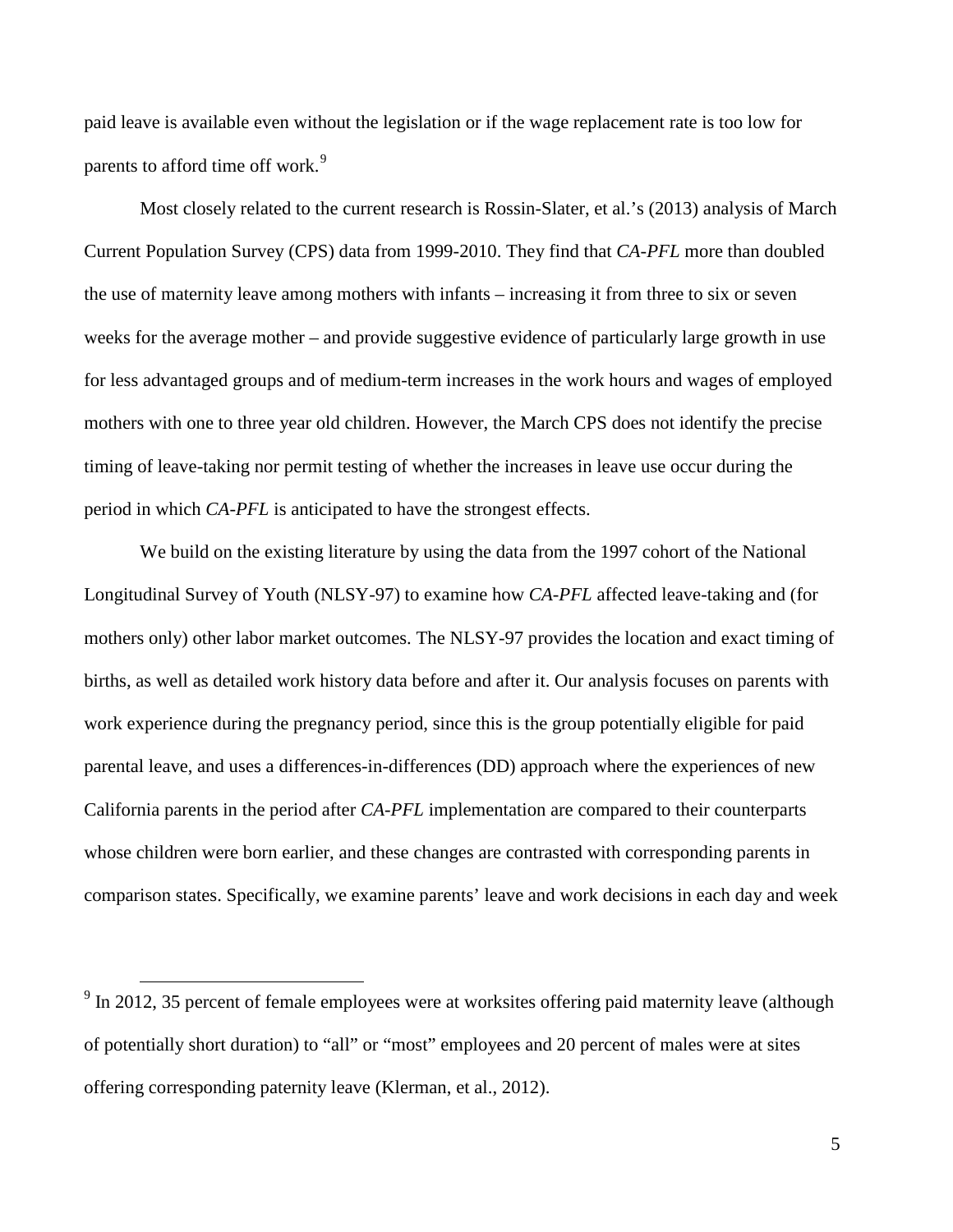after the child's birth and the likelihood and timing of the return to the pre-birth job, and we consider the experiences of fathers (to the extent the data allow), as well as mothers.<sup>[10](#page-7-0)</sup>

Since the NLSY-97 precisely identifies the timing of births and leave-taking, we are able to determine whether the patterns of leave use are those anticipated by the institutional details of *CA-PFL*, making a credible case for causal inference. Specifically, California mothers are expected to begin using PFL following the exhaustion of temporary disability benefits, which typically occurs six to eight weeks after birth, so this is where we should see increases in leave-taking following enactment of the program. Conversely, since fathers do not qualify for (pregnancy-related) TDI benefits, any increase for them should occur immediately after the birth. Examining subsequent employment rates—a year or more after the child's birth—shows longer-term effects of the government leave mandates (e.g. occurring through changes in employer-employee relationships).

Our analysis yields six primary results. First, the availability of *CA-PFL* increases leavetaking. On average, mothers use around three additional weeks of leave and fathers approximately one extra week. Second, the timing of the rise in leave use – just after the birth for fathers and around the time temporary disability benefits are exhausted for mothers – is consistent with those expected if the program has a causal effect. Third, the increase in maternal leave use primarily reflects work reductions during the first three months after birth, although some specifications also suggest increased rates of employment. Fourth, the California paid leave program is associated with greater probabilities that mothers have returned to work by mothers nine to twelve months after

<span id="page-8-0"></span> $10$  Han et al. (2009) analyzed unpaid leave in the U.S. includes fathers, but they do not know the exact timing of the birth or the reason why parents are employed but not working. Hanratty and Trzcinski (2009) model the return to work after childbirth among Canadian mothers but cannot distinguish between periods of paid and unpaid leave or nonparticipation in the labor force.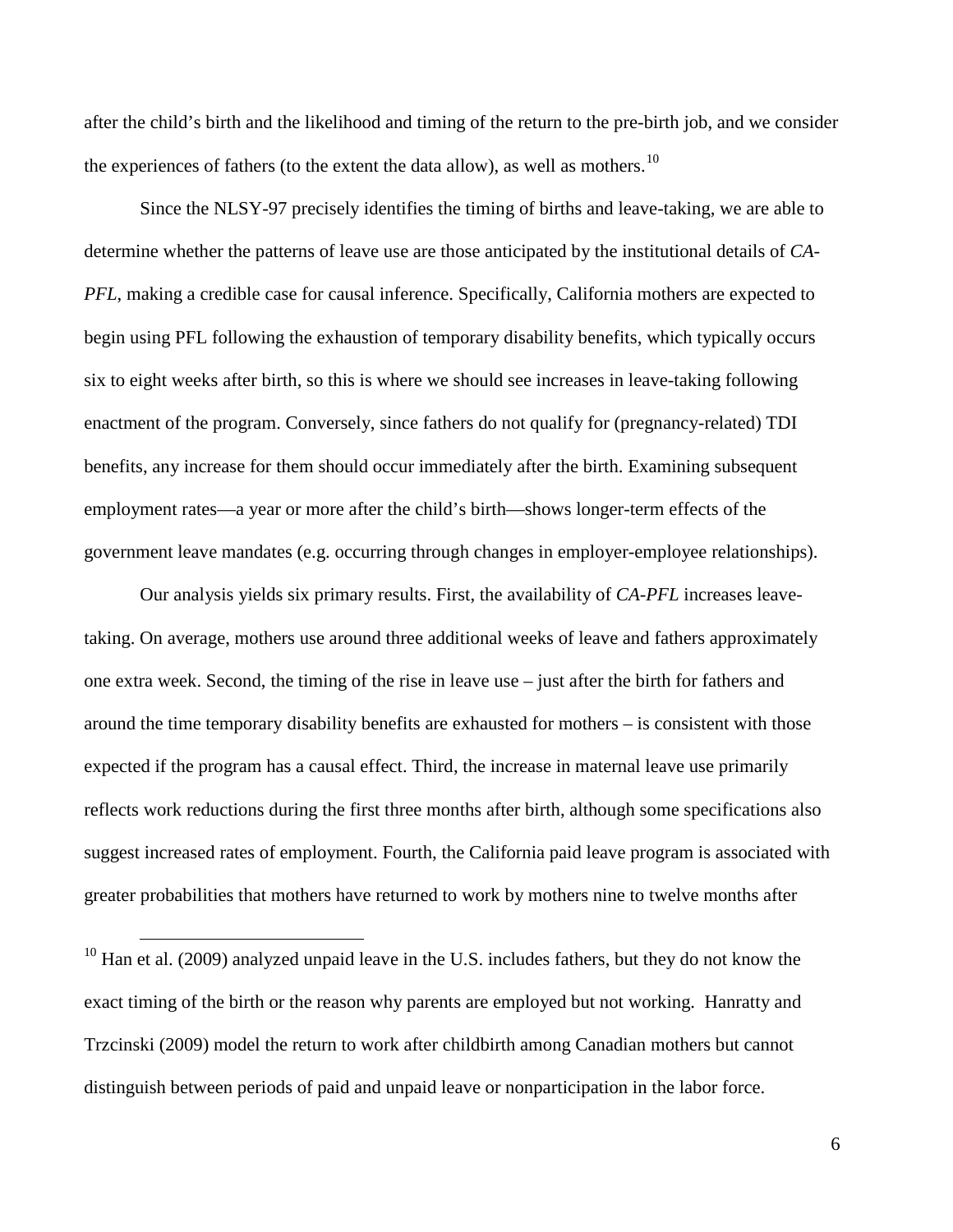giving birth. Fifth, the results for job continuity are mixed, providing little evidence of an increased likelihood that mothers return to their pre-birth employers in our main specifications, but with such a pattern emerging when broadening the sample to include those working fewer weeks during pregnancy. This raises the possibility that *PFL* provides incentives for some pregnant women to remain on jobs in order to qualify for paid leave benefits (and then subsequently return to the same employer). Last, we find evidence that California's paid leave legislation has positive medium-term effects on weeks and hours worked by mothers and, possibly, also on wages.

#### **II. Data**

In 1997, the National Longitudinal Survey of Youth began annually collecting information on the labor market experiences and background characteristics of 4,385 females and 4,599 males aged 12 to 16, including oversamples of non-Hispanic blacks and Hispanics. To construct our analysis sample, we selected respondents (mothers and fathers) who had a child between 2000 and 2010 (the last available survey wave) and, in our main specifications, who were employed at least 32 weeks during the nine months before the child's birth. We excluded parents who worked fewer weeks during the pregnancy, since they would be unlikely to qualify for family leave; however, we also test and report on the robustness of the results to this exclusion.<sup>[11](#page-8-0)</sup> We also omitted the selfemployed who, by definition, do not need to negotiate for leave from work. When weighted, our sample is nationally representative of children born to parents meeting these conditions.

<span id="page-9-0"></span>The NLSY-97 collects weekly data on labor market status (i.e. employed, unemployed, outof-the labor force), as well as the exact dates of childbirth. This allowed us to construct a work

 $11$  Parents quitting jobs prior to giving birth will not receive leave benefits. However, some who worked less than 32 weeks during the pregnancy could receive paid leave – e.g. a mother who worked continuously during the second and third but not the first trimester.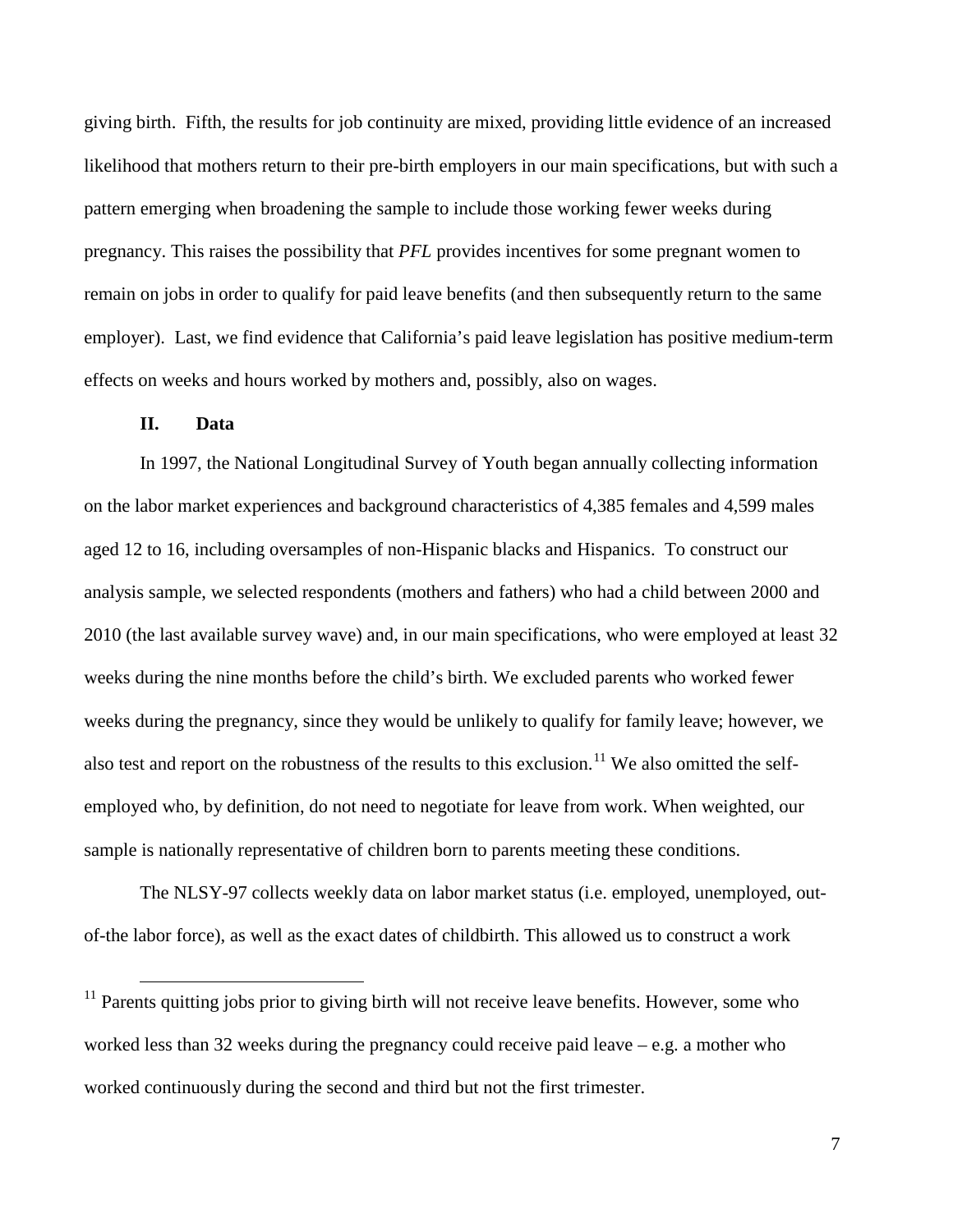history for each new parent identifying whether she or he was employed in each week before and after the birth. The starting and stopping day of paid and unpaid leave spells (during which the individual was employed but not working) are also identified. "Paid leave" refers to paid time off work because of a pregnancy or birth of a child. "Unpaid leave" indicates unpaid vacation or leave that is related to a pregnancy (for spouses in the case of men). One complication is that some respondents may classify time off work provided under *CA-PFL* as "unpaid leave" because they are not directly paid by their employer, but instead by the State of California.<sup>[12](#page-9-0)</sup> Therefore, we focus below on the total leave-taking, including both paid and unpaid time off work.

The NLSY-97 questions are designed to capture leaves lasting at least seven days. However, many mothers and fathers report leaves of six or fewer days, and durations of exactly seven days occur only slightly more often than those lasting six or eight days.<sup>[13](#page-10-0)</sup> For this reason, our analysis proceeds as if all leaves are identified, but we recognize that some short leaves are probably missing. This is likely to be particularly problematic for fathers, who frequently will only be briefly off work. And the restriction should be noted when we consider leave survival probabilities, which will be overstated by the exclusion of some short leaves.

<sup>&</sup>lt;sup>12</sup> In regression models that separate them, *CA-PFL* is associated with higher use of both paid and unpaid leave, which is consistent with the hypothesized classification problem, since there is no reason why paid leave would raise unpaid time off work.

<span id="page-10-0"></span><sup>&</sup>lt;sup>13</sup> For example, 2.0%, 3.1%, 2.2%, 4.1% and 2.6% of 2010 year unpaid leaves for female respondents were reported to last four, five, six, seven and eight days respectively. For paid leaves, the corresponding percentages were 1.3%, 0.0%, 0.9%, 1.7%, 1.3%. For fathers, these reported percentages were 5.7%, 1.3%, 1.8%, 7.9%, and 3.1% for unpaid leaves and 11.4%, 5.3%, 8.3%, 19.7%, and 14.4% for paid leaves.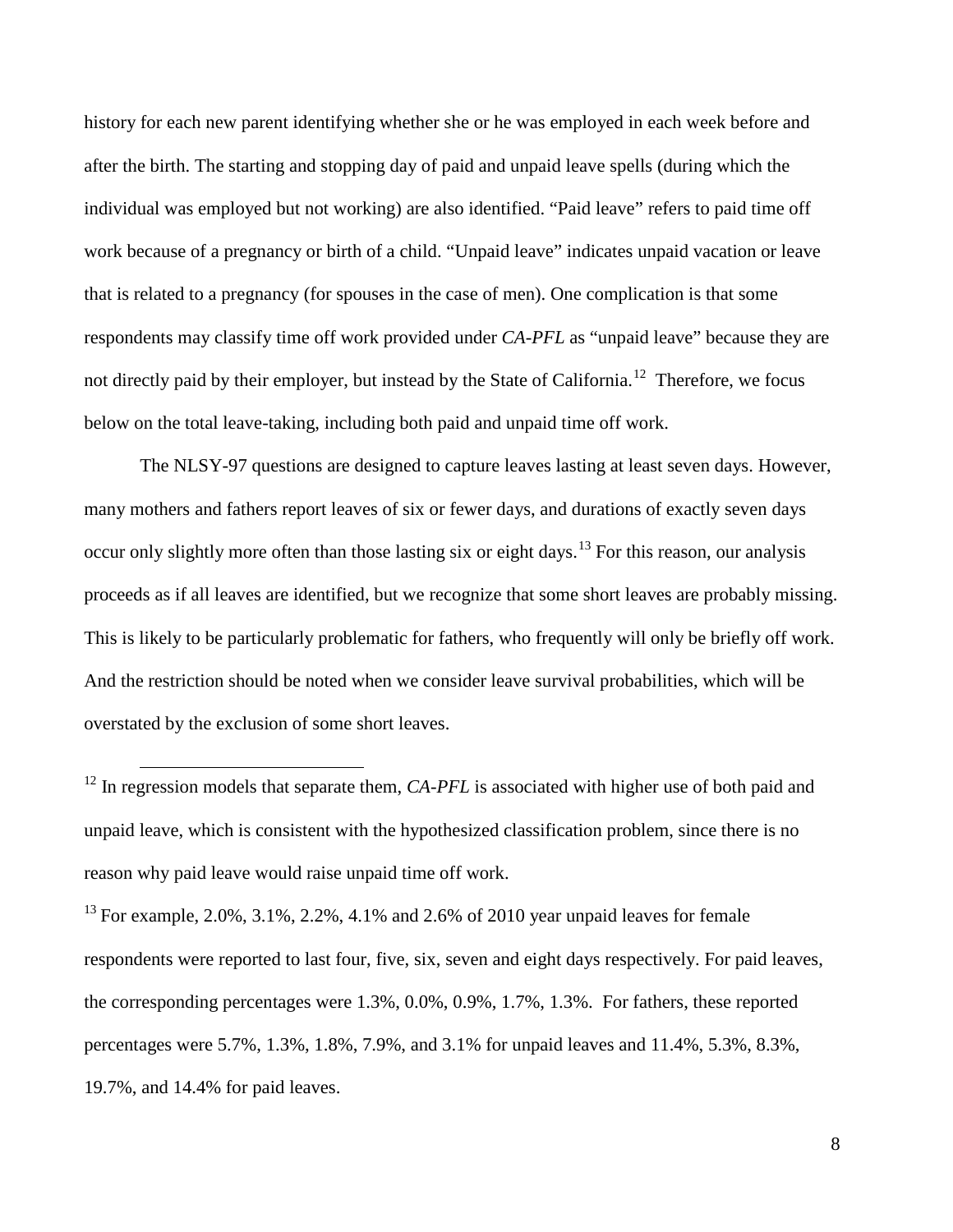Mothers are followed for one year after giving birth, in most of the analysis, but the return to work is treated as an absorbing state, so that the tracking is discontinued once this occurs. We are also able to identify the last job held by the mother before her child's birth and the first job after it, and so we can determine whether she returned to the pre-birth employer. Our analysis of fathers is limited to leave-taking – we do not examine future employment probabilities because it seems unlikely that these will be much affected by the brief leaves that (some) fathers take and because any such effects are likely to be overwhelmed, in the differences-in-differences (DD) framework, by small disparities in levels or trends between the treatment and control groups.

The key explanatory factor, *CA-PFL*, is a dummy variable equal to one if the child is born in California on or after July 1, 2004, when the state's paid family leave is in force, and zero for births in other states or in California before that date. *CA-PFL* is a good indicator of eligibility because coverage is almost universal for private-sector employees. However, some new parents may be ineligible because they stopped working earlier in the pregnancy or do not meet the (weak) work history requirements for coverage.<sup>[14](#page-10-0)</sup> We also control for the parent's age with a comprehensive set of dummy variables (one for each year of age in the sample), race/ethnicity (black and Hispanic), education (years of school completed), marital status (married vs. unmarried), and years of prior work experience.<sup>[15](#page-11-0)</sup> Additional covariates include family size, number of biological children, and parity (child birth order).

<span id="page-11-1"></span><sup>14</sup> To be eligible, new parents must have earned at least \$300 during the 5 to 17 preceding months; there are no other work history or tenure requirements (Applebaum and Milkman, 2011).

<span id="page-11-0"></span><sup>15</sup> We could not further stratify the unmarried group because only 7.2% of the sample are widowed, separated, or divorced. Work experience is calculated by summing weeks worked, excluding weeks on unpaid or paid leave, through the week preceding the child's birth and then dividing by 52.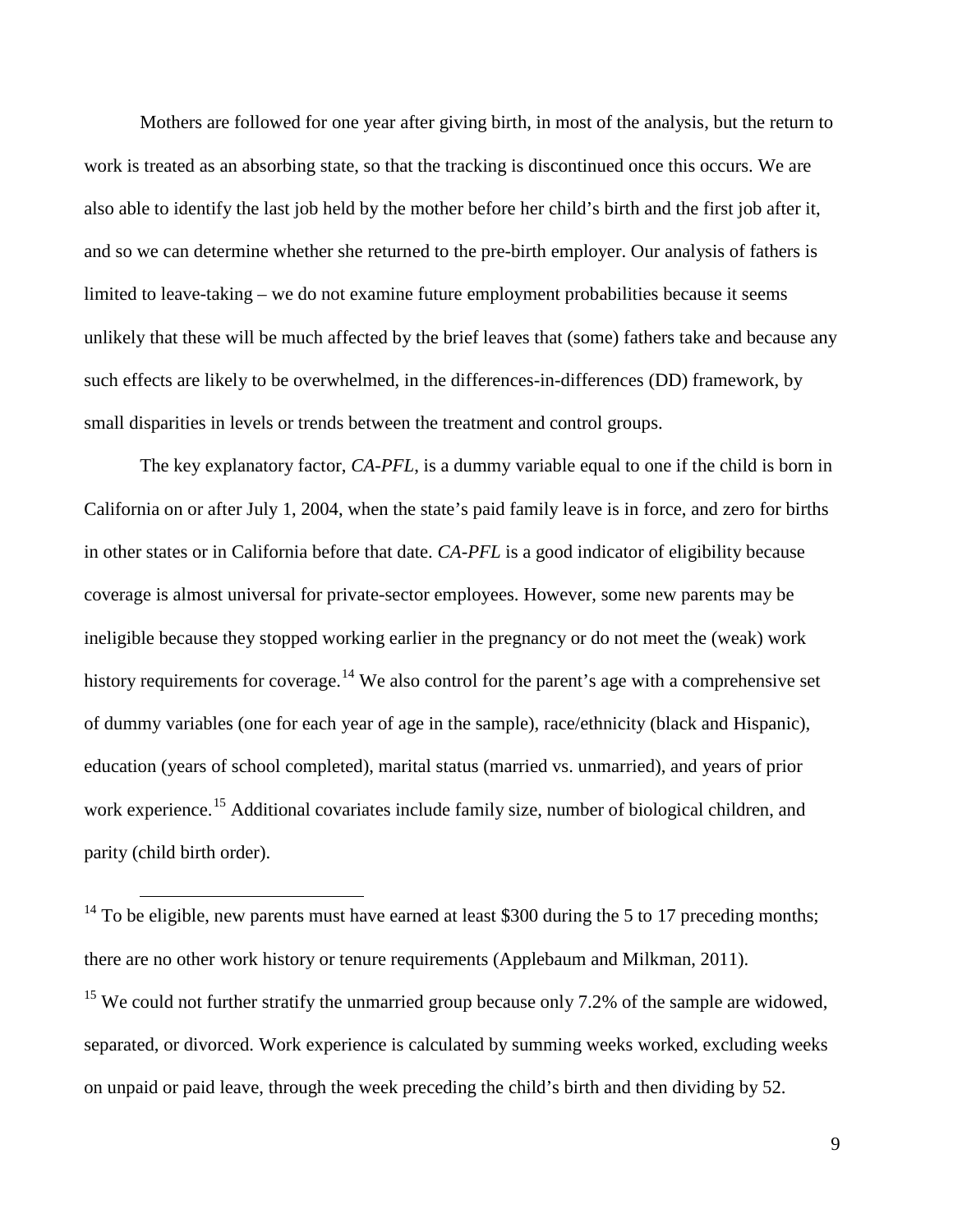In supplemental analyses, we explore longer-term effects of CA-PFL on wages and on annual weeks and weekly hours of work. Specifically, we use the NLSY-97 work history data to identify the hourly wage at the mother's job held one year after the birth, as well as the number of hours and weeks worked during the child's second year of life (e.g., the 53rd through 104th weeks after birth). $^{16}$  $^{16}$  $^{16}$ 

#### **III. Empirical Specification**

We use multivariate differences-in-differences (DD) analysis to explore the effects of *CA-PFL*, distinguishing between the impacts on mothers and fathers through the use of separate models for each. Our DD models contrast changes in the outcomes for new California parents before and after enactment of *PFL* to those for corresponding parents in control states.

The basic DD specification takes the form:

$$
Y_{ict} = \alpha + \beta_1 CA_{ict} + \beta_2 POST_{ict} + \beta_3 C A \times POST_{ict} + \gamma_1 X_{ict} + \varepsilon_{ict},
$$
 (1)

where *Y* is the outcome, *CA* is dummy variable taking the value of one for California parents and zero for their control state counterparts, *POST* is a dichotomous indicator set to one (zero) for births on or after (before) the July 1, 2004 enactment of *PFL*, *X* is a vector of supplementary covariates, ε is an error term, and the subscripts respectively denote parent *i*, child *c*, and *t* days or weeks after the

<span id="page-12-0"></span><sup>&</sup>lt;sup>16</sup> More precisely, wages are measured at the first job held between the 47th to 57th weeks after birth, adjusted for inflation to year-2012 dollars using the Consumer Price Index (CPI). We also windsorize hourly wages, replacing values below (above) \$5 (\$50) with \$5 (\$50). Windsorizing at other values (e.g., \$1 and \$100) does not appreciably affect the results. The measures of work weeks and hours do not condition on employment – i.e. they include zero values.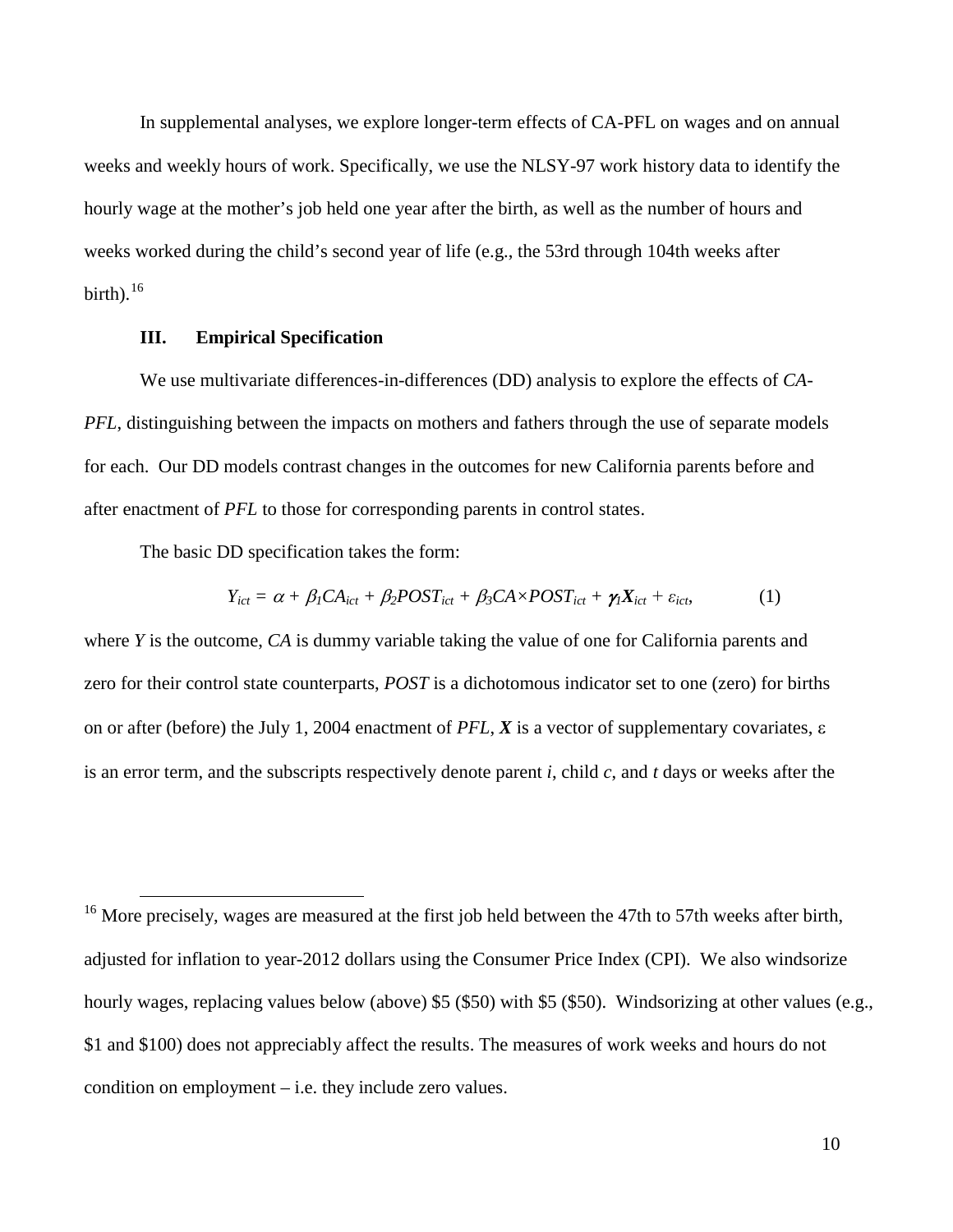birth.<sup>[17](#page-12-0)</sup>  $\hat{\beta}_3$  provides the DD estimate of primary interest. We obtained (but do not show) similar results using the somewhat more flexible model:

$$
Y_{ict} = \alpha + \beta_3 C A \times POST_{ict} + \gamma_1 X_{ict} + \gamma_2 T_{ict} + \gamma_3 S_{ict} + \varepsilon_{ict},
$$
 (1')

where  $T$  and  $S$  are vectors of year and state dummy variables.<sup>[18](#page-13-0)</sup>

The outcomes are measures of labor market status including the use of leave before or after birth and, for mothers, the probability of work, employment, and having returned to the pre-birth employer. As mentioned, we restrict the main analysis to parents who worked at least 32 weeks during the pregnancy, since those who have not done so are unlikely to qualify for leave.<sup>[19](#page-13-1)</sup> The tables also report robust standard errors, clustered at the state level (Bertrand, Duflo, and Mullainathan, 2004).

We present additional results using several variants of (1). In some figures, we show component elements of the DD models through visual comparisons of the outcome variables for California and comparison state parents before and following the implementation of *PFL*, after controlling for demographic characteristics. This is done through estimates of:

$$
Y_{ict} = \alpha + \beta_1 CONTROL \times POST_{ict} + \beta_2 CA \times PRE_{ict} + \beta_3 CA \times POST_{ict} + \gamma_1 X_{ict} + \varepsilon_{ict}
$$
 (2)

where *CONTROL* is a dummy variable equal to one for births from the control states and zero for births from California, and *PRE* is a dichotomous variable set to one for births before the July 1, 2004 implementation of *PFL*. In (2),  $\hat{\alpha}$  provides the regression-controlled estimated average value of

<sup>&</sup>lt;sup>17</sup> Negative values for *t* indicate periods before the birth.

<span id="page-13-0"></span> $18$  (1') controls for a more complete set of time-invariant location-specific effects and for factors that vary uniformly across locations at a point in time. The *POST* and *CA* main effects are absorbed by *T* and *S*, and so do not show up in (1').

<span id="page-13-2"></span><span id="page-13-1"></span> $19$  This sample inclusion criterion also excludes older women and single men.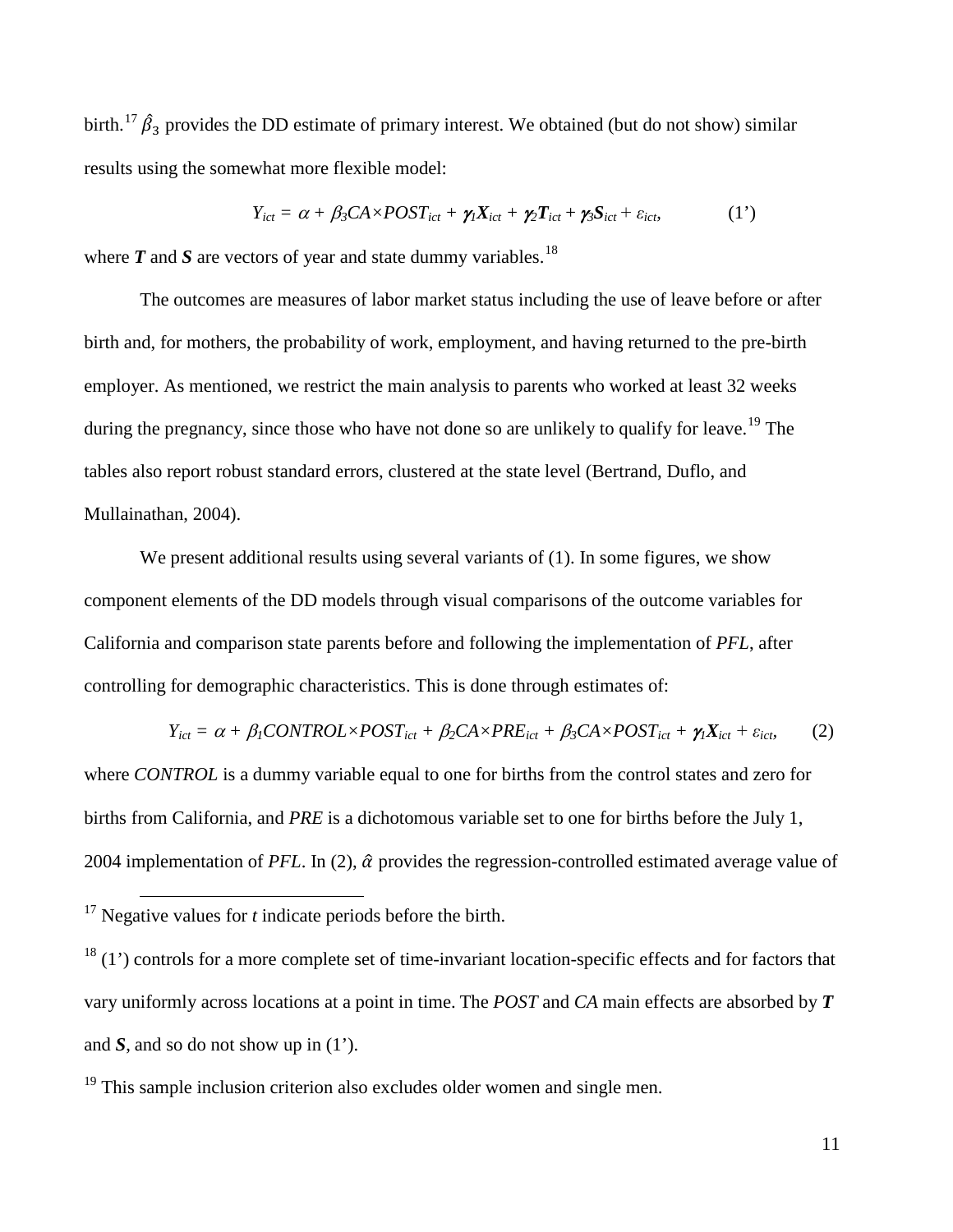the dependent variable for the reference group of control state parents prior to *PFL*. Corresponding estimates for control state parents after July 1, 2004 and California parents before and subsequent to *PFL* implementation are  $\hat{\alpha} + \hat{\beta}_1$ ,  $\hat{\alpha} + \hat{\beta}_2$ , and  $\hat{\alpha} + \hat{\beta}_3$  respectively.

We also sometimes report parental leave hazard and survival rates for specified periods after birth, estimated using discrete time hazard models (Prentice and Gloeckler,1978; Meyer, 1990, 1995) measuring the probability that a leave spell ends between week (or day) *t* and *t+1*, conditional on continuing through *t*. [20](#page-13-2) Hazard models are conceptually appropriate and are well designed to deal with censored observations (e.g., for spells on-going as of the most recently-released wave of data) and the discrete time specification imposes no parametric restrictions on the baseline hazard function.

Defining  $\lambda_{ic}(t)$  as the hazard rate *t* weeks (or days) after the birth of child *c* for parent *i*,

$$
\lambda_{ic}(t) = prob[t+1 \ge T_{ic} | T_{ic} \ge t], \tag{3}
$$

and the hazard specification is

$$
\lambda_{ic}(t) = \lambda_0(t)e^{\beta_t X_{ict}}, \qquad (4)
$$

with  $X_{ict}$  defined as above, except with an additional control for an interaction of *PFL* with a quartic function of leave duration.  $\lambda_0(t)$ , the baseline hazard rate for week (or day) *t*, is estimated non-

<span id="page-14-0"></span> $20$  In our application, once a mother (or father) moves off leave, either by returning to work or exiting the labor force, she exits the sample.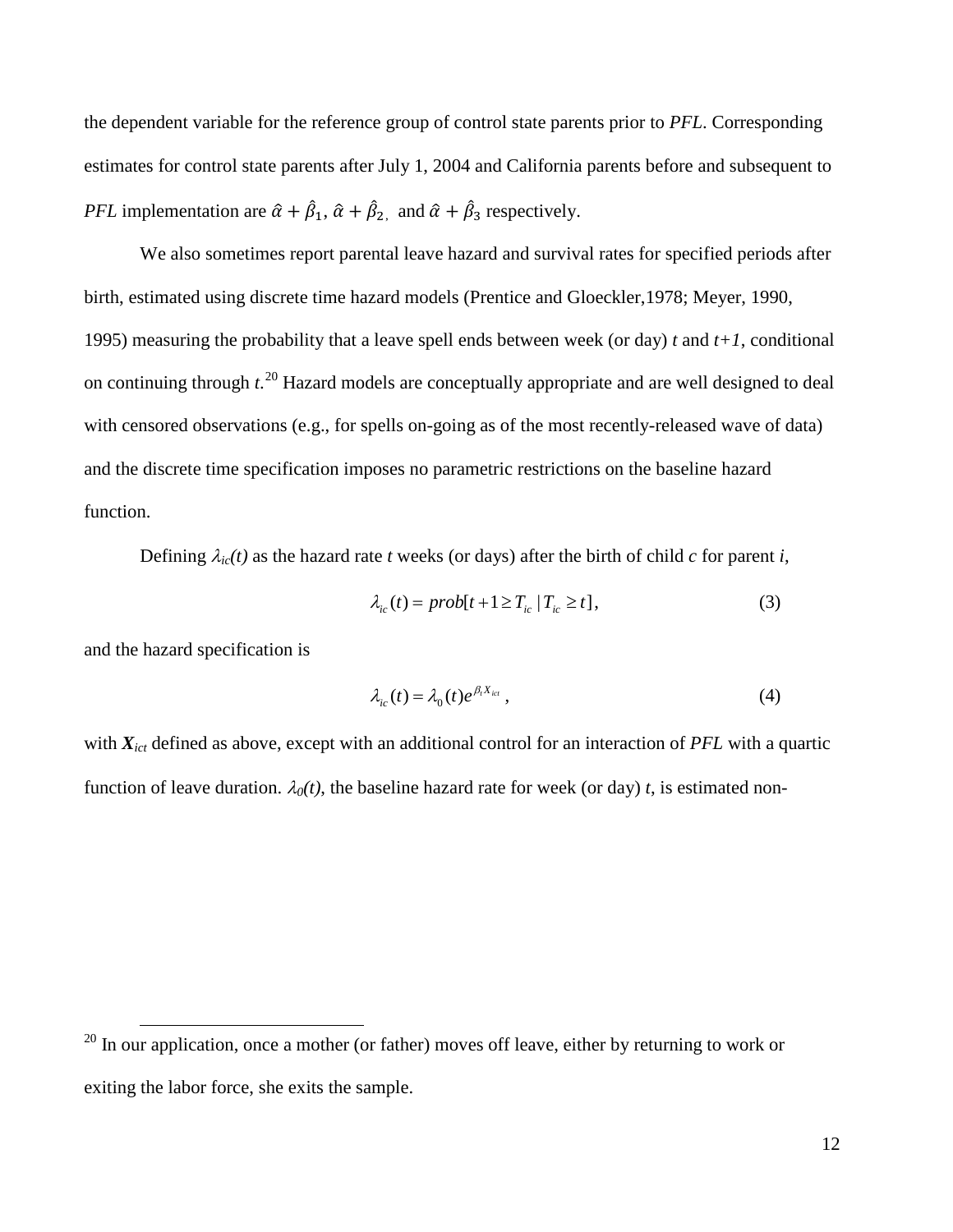parametrically.<sup>[21](#page-14-0)</sup> The corresponding survivor rate,  $\Phi_{ic}(T)$ , is the cumulative product of (one minus) the individual hazard rates, or

$$
\Phi_{ic}(T) = \prod_{t=1}^{T} (1 - \lambda_{ic}(t)).
$$
\n(5)

Descriptive characteristics, weighted so as to be representative, are provided for mothers and fathers in Appendix tables A.1 and A.2, with separate results presented for California and the control states and for periods before after *CA-PFL* implementation. The combined (California plus control state) sample contains 1,762 births for mothers and 1,728 births for fathers. California parents are less likely to be black and more often Hispanic than parents from other states. As expected, since the NLSY-97 follows a cohort, those giving birth before July 2004 are younger, have less education and work experience, are less likely to be married, and have fewer children than counterparts whose children are born later. However, these parents reside in households with more members.

#### **IV. Leave-Taking**

Figure 1 presents the daily regression-adjusted proportion of mothers in our sample on leave during the 12 weeks before and 39 weeks after giving birth. These are obtained from estimates of equation (2) which, as discussed, distinguish births before and after July of 2004 and in California versus other (control) states, and adjusts for differences in race/ethnicity, age, education, marital status, work experience, family size, and number of children.

The figure provides strong evidence that *CA-PFL* increased leave-taking. Prior to the program's enactment, new mothers in California took roughly the same amount of leave as their

<span id="page-15-0"></span><sup>&</sup>lt;sup>21</sup> Specifically, we use the probit functional form (see Maddala, 1983) for  $\lambda_{ic}(t)$ , including duration dummy variables which allow the baseline hazard to take a value in each period that best fits the data, instead of being forced to follow a trend that is partially determined by other durations.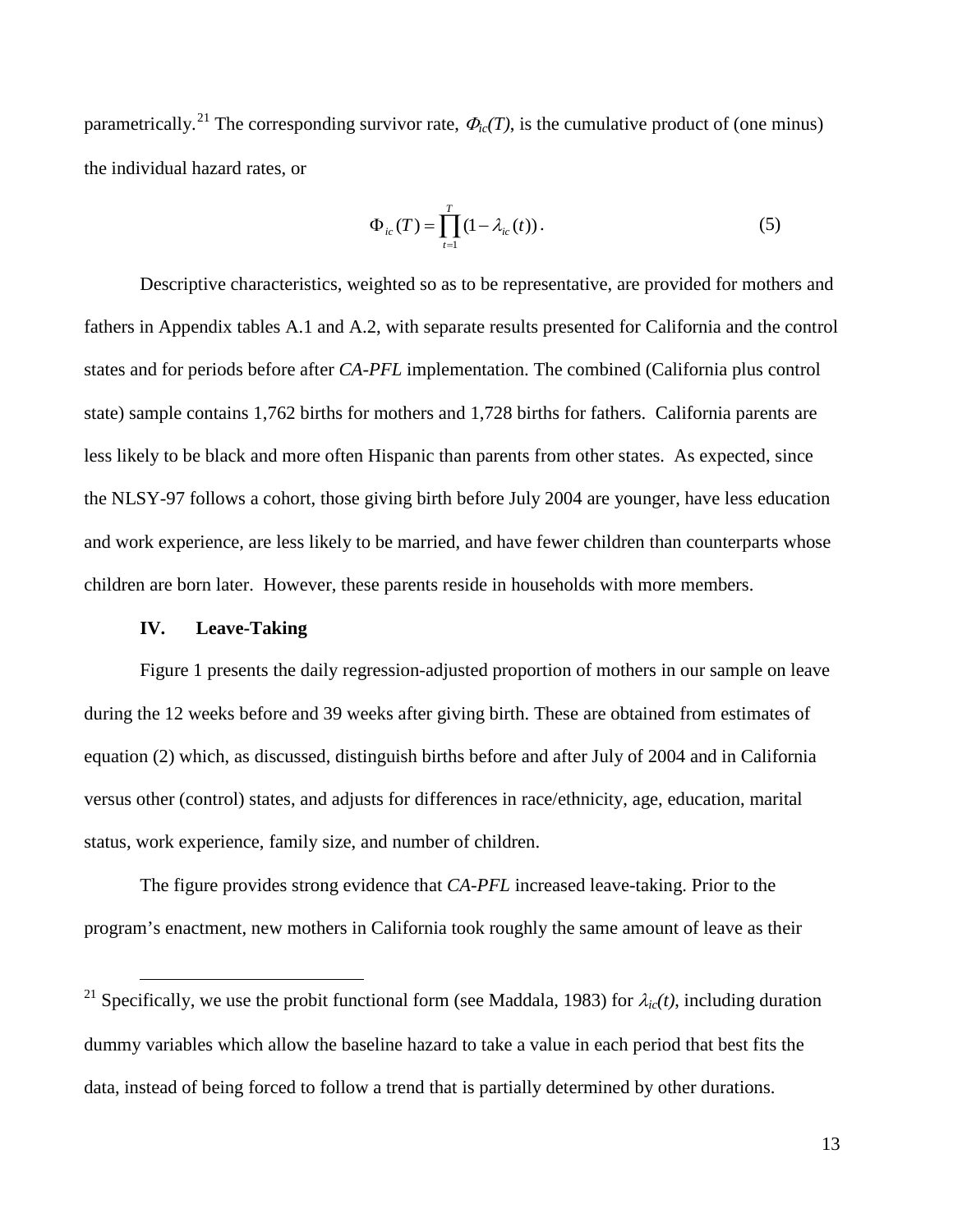control state counterparts in the weeks immediately before birth and slightly more two to eight weeks after it (probably reflecting the availability of temporary disability insurance in California). There was no change, or possibly even a slight decrease, in leave-taking outside of California after July of 2004, whereas its use increased fairly dramatically for California mothers over the same period.

Additional details are provided in the first two columns of Table 1, which shows differencesin-differences estimates (the estimated marginal effects on the *CA×POST* interaction in equation 1) along with the associated standard errors, for specified time periods after the births. For example, the first table entry indicates that California's paid leave program raised estimated leave-taking one day after birth by a highly significant 17.5 percentage points (from a baseline of 57.7%). The DD estimates indicate that *PFL* was associated with a 17 to 20 percentage point increase in leave-taking during the first five weeks after birth and 20 to 34 point growth during the next eight weeks. The effect shrinks rapidly thereafter, although generally remaining statistically significant through the child's first four months. These patterns make sense since *PFL* is expected to have the strongest effect during the period immediately after the expiration of Temporary Disability Insurance benefits, which generally exhaust for mothers six to eight weeks after the birth.

*PFL* also appears to have increased the leave-taking of fathers, but with three important differences. First, the strongest effects occur almost immediately after the birth, rather than being delayed by several weeks (see Figure 2 and the last two columns of Table 1). This is again consistent with a causal effect of *CA-PFL*, since many women will be on TDI leave after delivery, which fathers are not eligible for. Second, the absolute magnitude of the effect is much smaller – peaking at 8 to 9 percentage points for men versus 30 to 35 points for women. However, since the baseline rates of leave-taking are also dramatically lower for fathers (17.0% percent just after birth versus 57.7%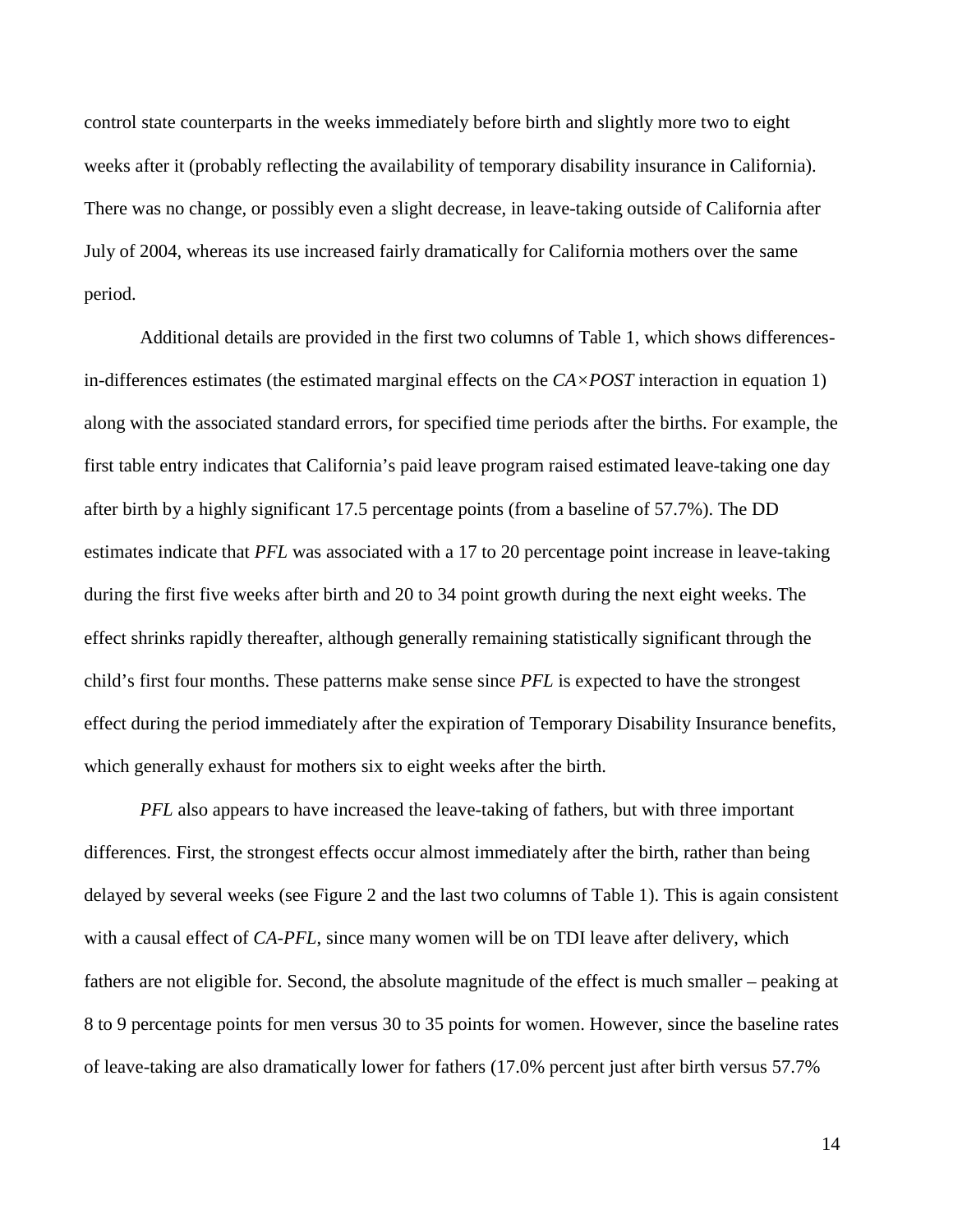for mothers) the estimated effects are of approximately equal size in relative terms.<sup>[22](#page-15-0)</sup> Third, fathers remain on leave relatively briefly, even after the enactment of paid family leave, with less than 6 percent still off the job by the end of the child's third week and below 1 percent after the seventh week.[23](#page-17-0) By contrast, after the enactment of *PFL*, 53.3% of California mothers and 28.5% of those in control states were still not at work seven weeks after delivery.

Further detail on how *CA-PFL* affected the timing of leave-taking is provided in Table 2 and Figures 3 through 6, which show estimated parental leave hazard and survival rates after controlling for demographic characteristics. Specification 1, in Table 2, constrains the effects to be proportional in each week after birth; in specification 2 and the figures, the effects of *CA-PFL* on the hazard rates are allowed to vary nonlinearly with leave durations: this is done by interacting a quartic polynomial of time on leave with the indicator for the post-*PFL* implementation period (with California and *Post* main effects also controlled for).

*CA-PFL* reduces the estimated average weekly hazard rate out of leave by a statistically significant 4 to 6 percent for both men and women (see specification 1). However, as shown in specification 2, the predicted effects vary substantially over time. For mothers, the hazard rates fall immediately after the birth but with the largest decrease occurring 6 to 14 weeks subsequent to it and with a negative effect persisting until around the 18<sup>th</sup> week, after which the pattern reverses and *CA*-*PFL* is associated with higher hazard rates (Figure 3). This last effect occurs because fewer than five percent of California mothers remained on leave through the  $18<sup>th</sup>$  week prior to 2004, versus around

<sup>&</sup>lt;sup>22</sup> Applebaum and Milkman (2011) indicate the proportion of fathers taking paid leave after a child's birth in California increased from 17 percent in 2004 to 26 percent in 2010.

<span id="page-17-1"></span><span id="page-17-0"></span> $^{23}$  On a related point, we do not show regression-adjusted effects for fathers beyond two weeks, in Table 1, because no California fathers remained on leave after 14 days during the pre-*PFL* period.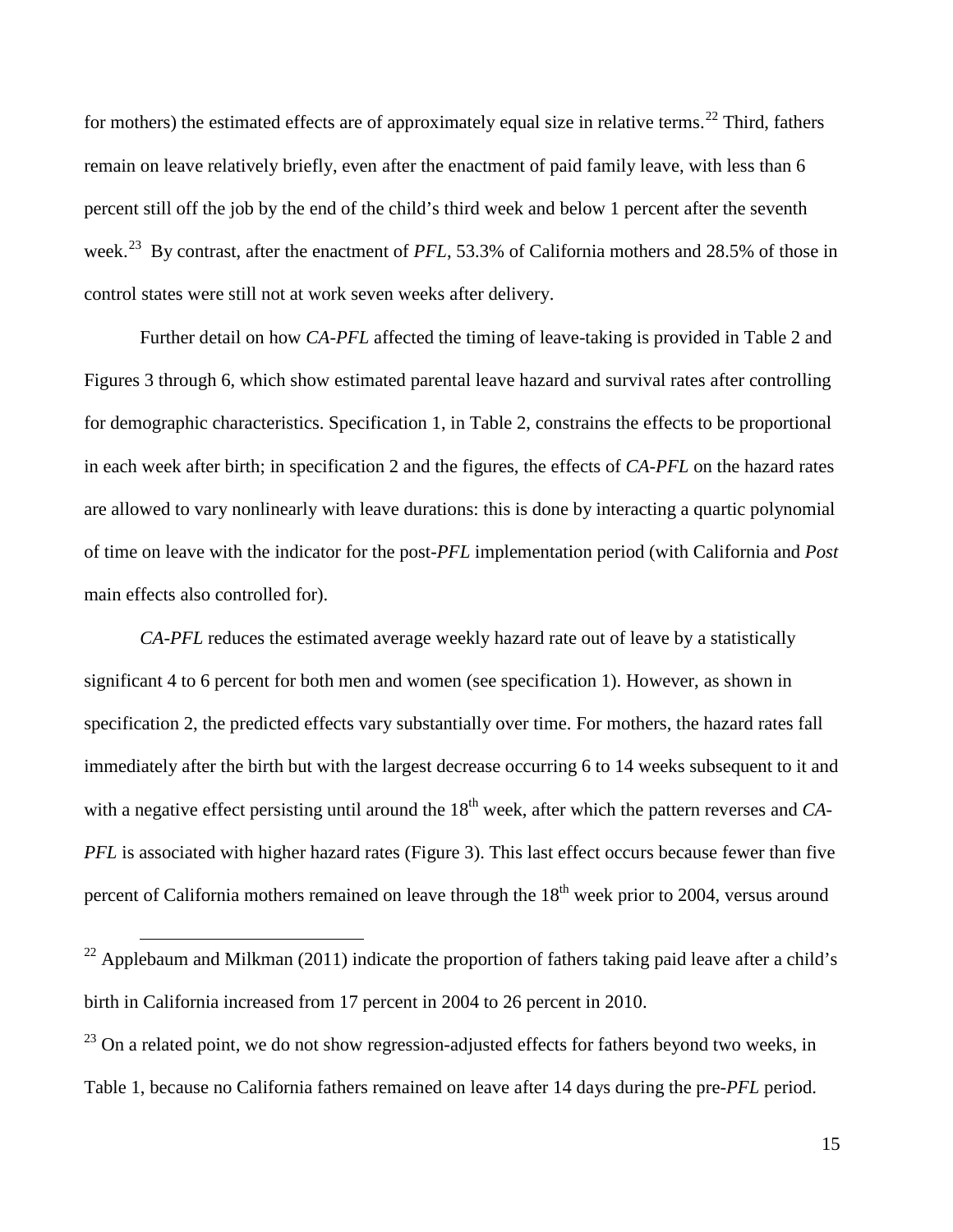10 percent after the law's passage (see Figure 4), so that hazard rates became necessarily low in the pre-program period. Almost no mothers remain on leave beyond six months, either before or after the enactment of California paid leave. For fathers, the reduction in leave hazard rates is immediate, peaking one week after the birth and with a higher exit rate predicted during the post-*PFL* period after the second post-birth week (Figure 5), reflecting the extremely low rates at which fathers took more than two weeks of leave before 2004 (see Figure 6). These results suggest a causal impact of *CA-PFL*. Specifically, the reduction in expected hazard rates is largest for women during the several weeks after the exhaustion of temporary disability insurance benefits, six to eight weeks after birth, but immediately after it for men, who do not have access to TDI.

Using the predicted survivor rates, displayed in Figures 4 and 6, we estimate that *CA-PFL* raised average leave-taking from 7.5 to 10.5 weeks for new mothers and from 10.5 to 17.0 days for new fathers.[24](#page-17-1) This implies that the average mother is taking half of the statutory duration of the program as additional leave (3.0 of 6 weeks) and that the average father is taking a bit less than onesixth of the newly available leave (6.5 days out of the 6 weeks). In addition to these net increases, there may be some replacement of time off work that would have otherwise been taken as unpaid or company paid leave. These average effects conceal substantial variation in leave use across parents. For instance we estimate that leave increased by around two (four) weeks for mothers at the  $25<sup>th</sup>$  $(75<sup>th</sup>)$  percentiles of leave use and by 3 (10) days for corresponding fathers.

#### **V. Other Labor Market Outcomes**

The increase in leave-taking due to *CA-PFL* reflects a small reduction in non-employment combined with a larger decrease in work among those who remain employed (but on leave). This is shown in Table 3, which provides separate estimates for nonemployment and work, as well as for

<span id="page-18-0"></span><sup>&</sup>lt;sup>24</sup> This is calculated as  $\Sigma_t \Phi(t) \times t$ , for  $\Phi(t)$  the probability of being on leave *t* periods after the birth.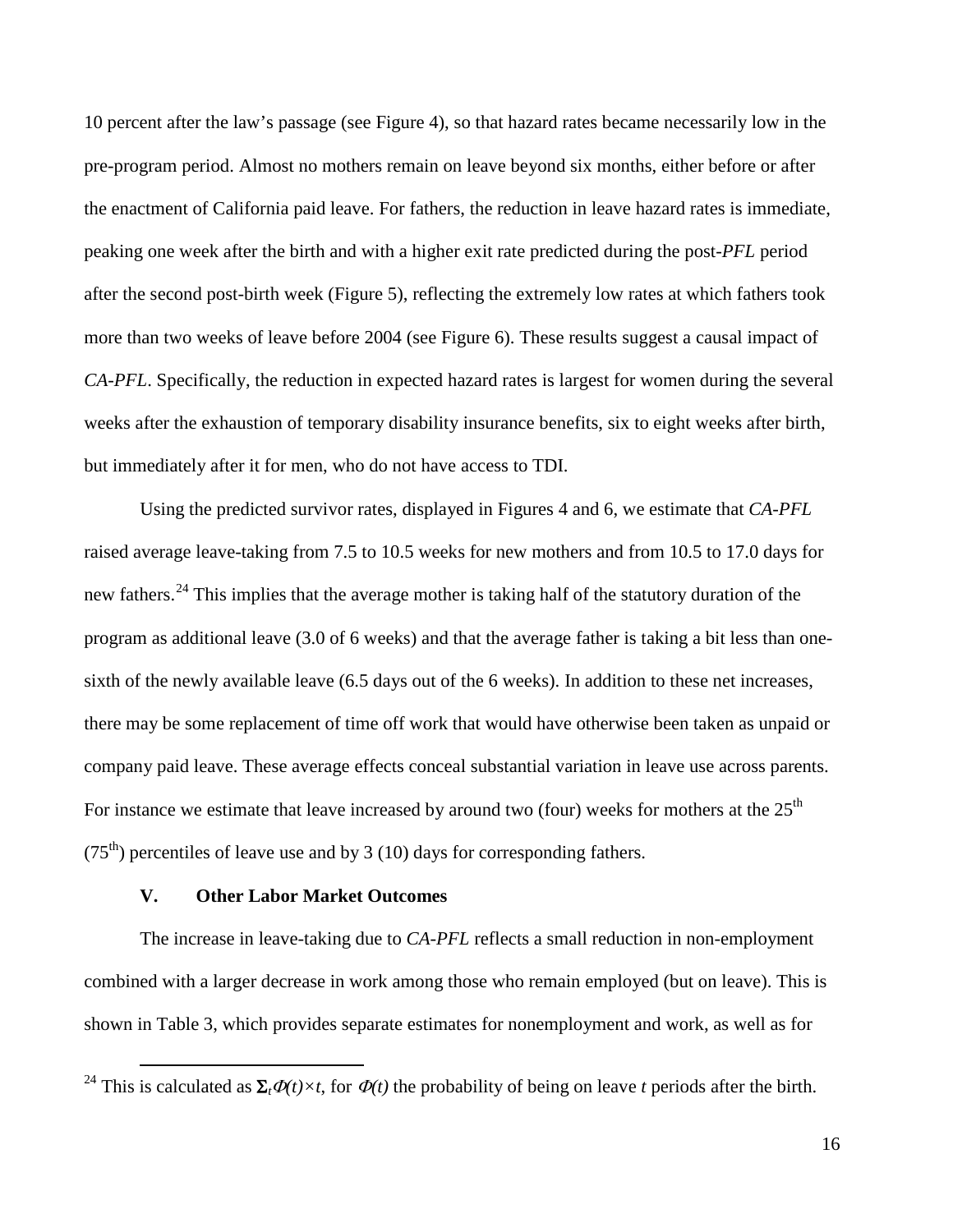continuation in the job held prior to childbirth. For instance, at the end of the first post-birth week, the 17.8 percentage point rise in predicted leave-taking (shown in Table 1 and previously discussed), consisted of a 3.2 percentage point decline in non-employment and a 13.3 point reduction in work. As mentioned, large predicted effects on maternal leave-taking persist through the fourth month after delivery and, at almost all of these intervals, are accompanied by strong reductions in work and much weaker (and usually statistically insignificant) declines in non-employment. Additional detail on the components of these DD estimates – the regression-adjusted labor market status of California and control state mothers before and after *CA-PFL* enactment – are provided in Figures 7 and 8.

The intermediate-term labor market effects are equally interesting. *CA-PFL* is associated with increased leave-taking and reduced rates of work during the first four months or so after birth, as mentioned; however, by month six the leave-taking is complete and the negative predicted effects on work have been eliminated. By nine months after birth, *CA-PFL* is predicted to *increase* work probabilities and to reduce non-employment by a statistically significant five to six percentage points, an effect which persists through at least the end of the first year.

Researchers previously examining (mostly unpaid) state and federal leave entitlements (Washbrook, et al., 2011), as well as California's paid family leave program (Rossin-Slater, et al., 2013) have also found that leave rights initially reduce but subsequently increase rates of work. The reason generally hypothesized for the positive intermediate-term effect is that the availability of leave reduces quits and raises the probability that mothers remain with their pre-birth employer. We explore this possibility in the last two columns of Table 3 and in Figure 9, where the dichotomous outcome indicates whether the mother is working at the last job held prior to giving birth.

Our main specifications provide little evidence that *CA-PFL* increased job continuity. Specifically, California mothers are predicted to be between a half and one percentage point more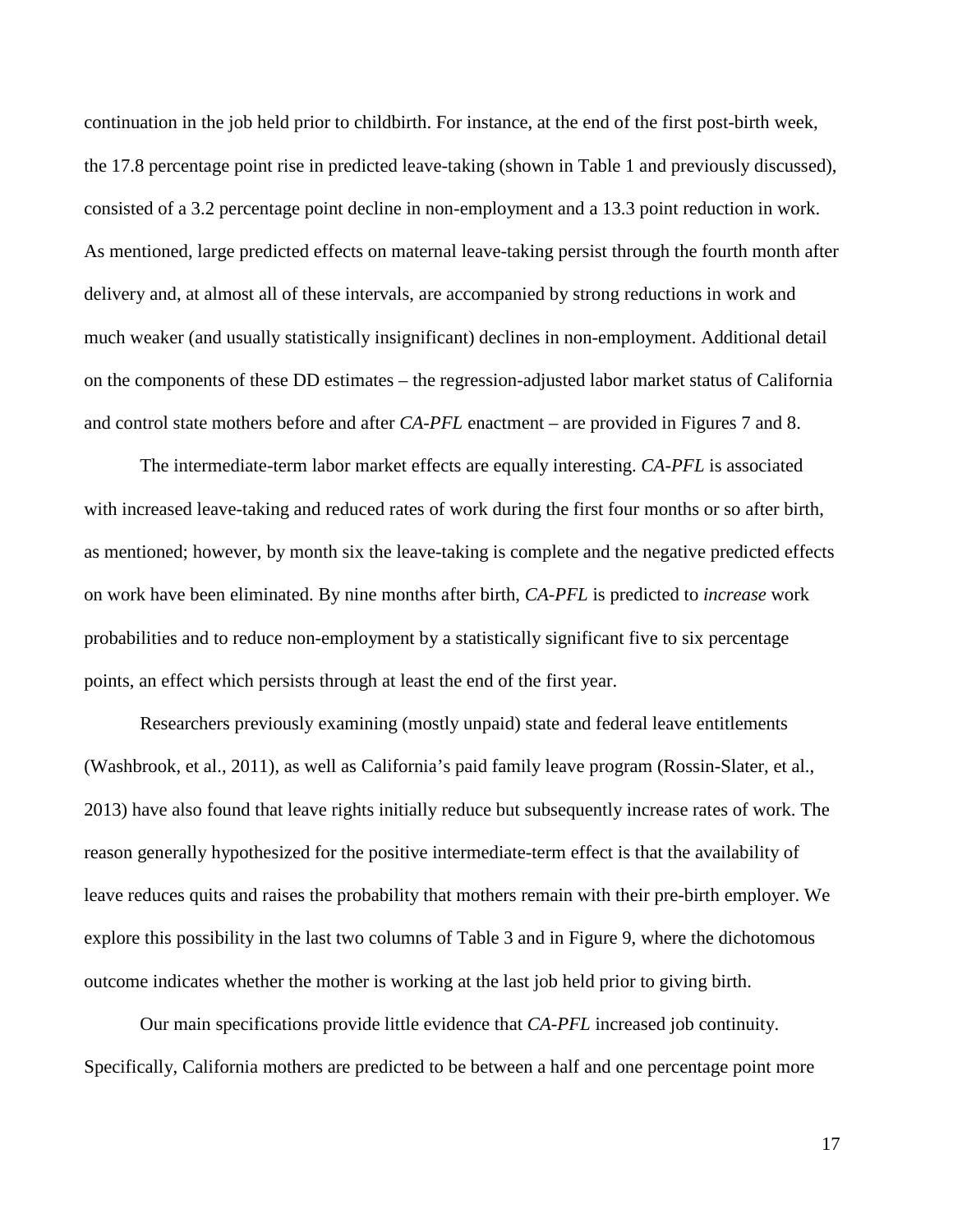likely to work at their pre-birth job nine or twelve months after delivery, after enactment of the paid leave program, but the effect does not approach statistical significance. The reason the impact is so small is that the vast majority of the mothers analyzed (over 80 percent for all groups) eventually return to their old jobs. However, this could partially reflect our sample inclusion requirement of having worked at least 32 weeks during the pregnancy. Specifically, the availability of paid leave might induce some mothers to work more during this period and take short paid leaves after it, rather than quitting the job held during pregnancy, thereby increasing job continuity. This possibility is examined below.

#### **VI. Robustness Checks**

We next test whether the preceding results are robust to changes in the choice of control states or sample inclusion criteria. Table 4 summarizes the results. The top panel shows our base model, where the comparison group consists of all states other than California as controls and the sample includes mothers employed at least 32 weeks of the pregnancy period. The second and third panels restrict the comparison group to a reduced set of matched control states. Specifically, control states in the second panel are those with leaving-taking trends from 2000 to July 2004 similar to those in California over the same period. The third panel uses a variant of the methodology developed by Abadie, Diamond, and Hainmueller (2010) to create a synthetic control state for California from other states, also based on pre-July 2004 leave-taking trends. We describe the procedures for choosing these alternative control groups in Appendix B. The fourth and fifth panels return to the original comparison of California versus all other states but reduce the pre-birth work requirement for inclusion in the analysis to 20 weeks (panel 4) and any employment during the nine months before the birth (panel 5).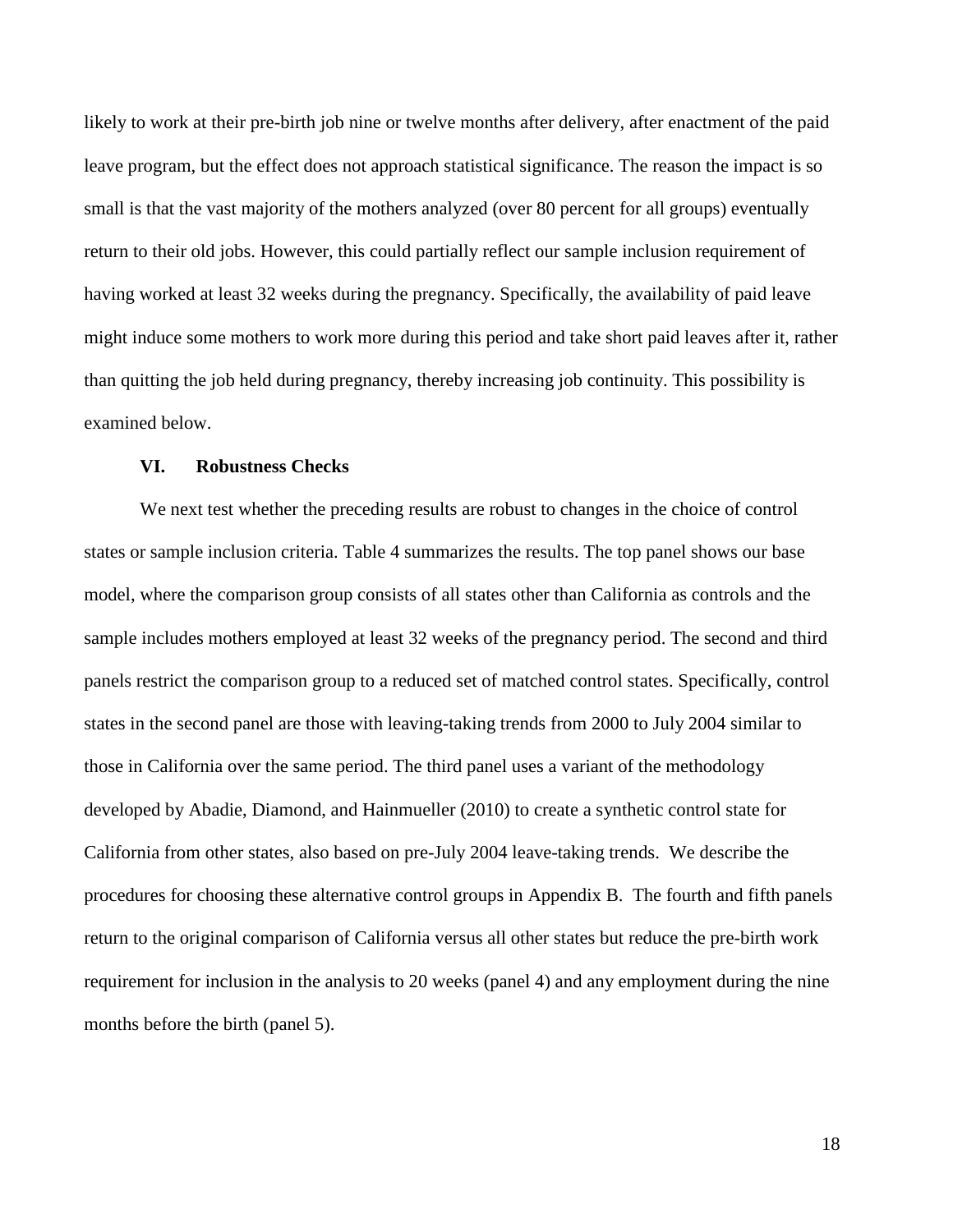Most results are insensitive to these changes. Restricting the control group to either of the alternative control states has little impact. Weakening the pregnancy period work requirement does not materially or consistently affect the results for leave-taking but changes the estimated *CA-PFL* effect on nonemployment and work in two ways. First, higher levels of employment explain a greater portion of the increase in leave-taking, with a consequent decrease in the contribution of reductions in work. For instance, *CA-PFL* is predicted to reduce the nonemployment of mothers by 5.4 percentage points, 4 weeks after the birth, when the sample includes those working at least 20 weeks during pregnancy, versus a 0.8 point decrease when restricting the analysis to those who worked at least 32 weeks during that period; the accompanying reduction in work probabilities is 15.1 rather than 18.2 percentage points. Second, the medium-term increases in employment, work and return to the pre-birth job are considerably larger when using less restrictive sampling criteria. Thus, *PFL* is predicted to raise the probability of having returned to work within one year by 8.6 (7.7) percentage points and to have done so with the pre-birth employer by 3.5 (6.6) points among mothers with any (at least 20) weeks of work during pregnancy, compared to 5.4 and -0.8 percentage point changes for the main sample.

This suggests that *CA-PFL* increases the job continuity of new mothers in ways that our main estimates do not capture. Specifically, by restricting the sample to persons with substantial pre-birth employment prior, we may be ignoring reductions in quit rates that paid leave facilitates. Without paid time off the job, some mothers planning to stop working once their children are born may leave their positions before delivery and therefore be excluded from our analysis. However, when paid leave is available, some of them choose not to quit their jobs but rather to take some time off work and then return to their original employer. This could also help to explain the *PFL*-related reduction in nonemployment observed immediately after childbirth. While an argument could be made for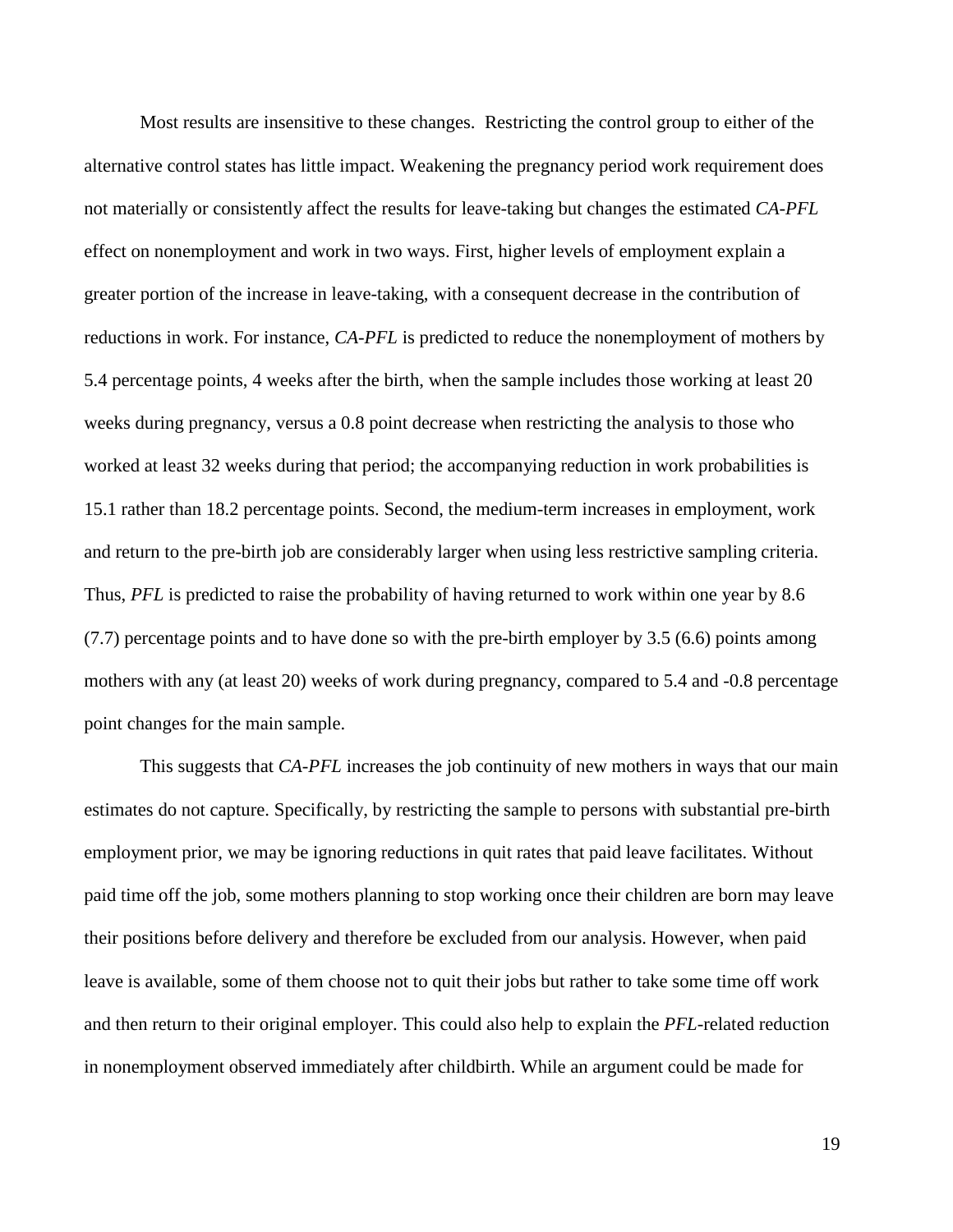using a less stringent pregnancy work requirement as our main specification, the tradeoff is that doing so is likely to include more parents who would not continue to be employed to the point where leave rights become a relevant consideration.

#### **VII. Wages, Earnings, and Work**

Last, we examine how California's paid family-leave program has influenced longer-term labor market outcomes of mothers including: the probability of having returned to work within one year of the birth, log hourly wages at this time, and the average number of weeks and hours worked during the second year of the child's life. The analysis samples are smaller than those above for two reasons. First, labor market status will be unavailable for mothers giving birth near the end of the analysis period. Second, wage data are missing for women who are not employed at the end of the relevant time period and are not provided for some working mothers.<sup>[25](#page-18-0)</sup>

Our main results, summarized in the top panel of Table 5, confirm that *CA-PFL* increases rates of maternal work one year after the child's birth. Specifically, the DD estimate suggests that the paid leave program raised the work probabilities of mothers by 4.8 percentage points one year after birth, compared to a pre-*PFL* baseline of 91 percent.<sup>[26](#page-22-0)</sup> This is smaller than the 5.4 point increase obtained in Table 4 (with a slightly larger sample and longer time period) but the difference does not approach statistical significance. Rights to paid leave are also predicted to elevate weeks worked and average weekly work hours during the second year of the child's life – by 6.9 weeks and 2.9 hours – which represent 19 and 11 percent growth compared over the pre-program baselines of 36.8 weeks and 25.9 hours per week. At least some of this increase is expected, since rights to paid leave significantly increased the probability of having returned to work by the end of the child's first year.

<span id="page-22-1"></span><span id="page-22-0"></span><sup>&</sup>lt;sup>25</sup> We found no evidence of differential patterns in missing data for California versus control state mothers. <sup>26</sup> These are marginal effects estimated from probit models.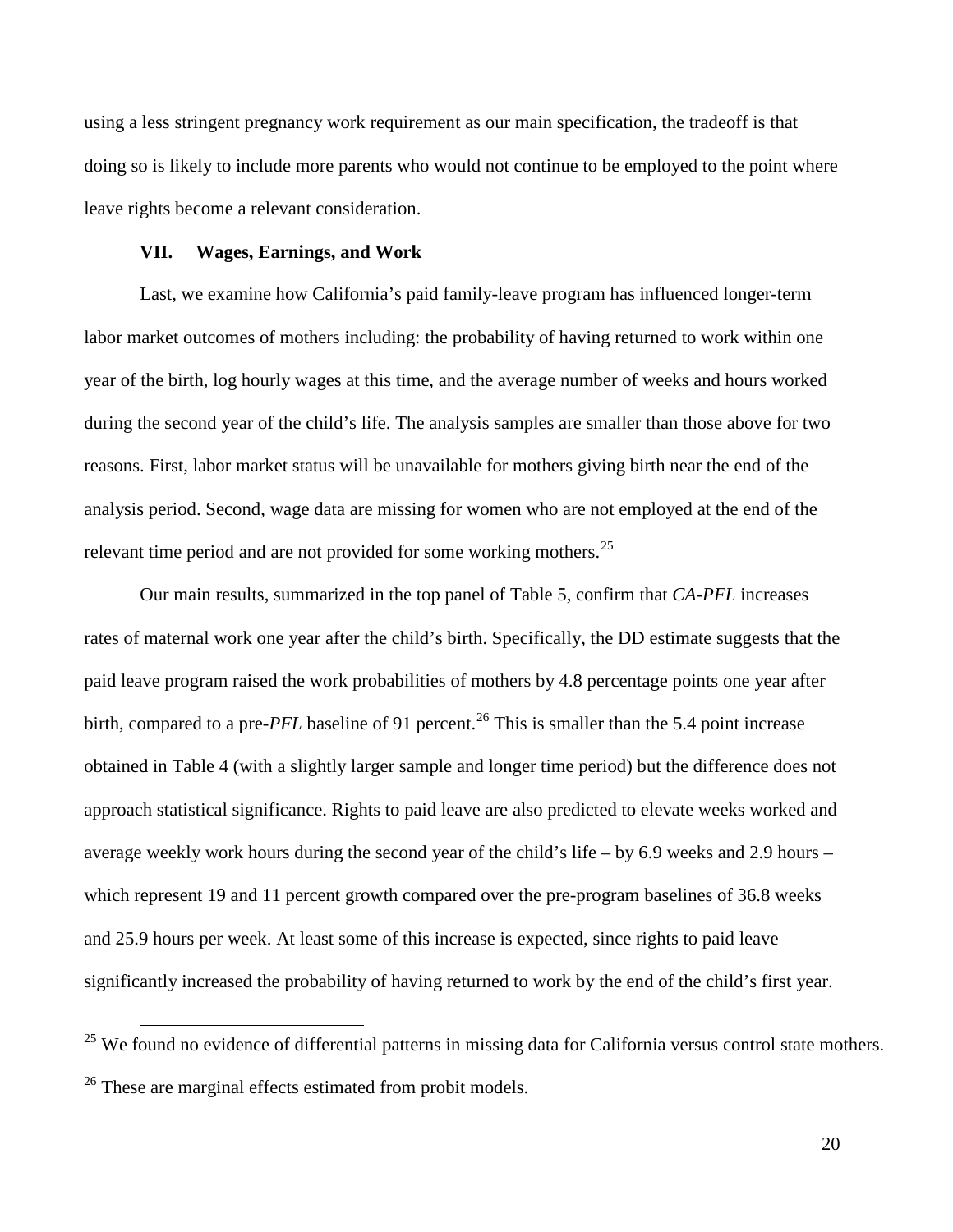Finally, the point estimates suggest that hourly wages increase by around seven percent, one year after the birth, but the confidence intervals are wide and include zero or negative effects.

The bottom panel of Table 5 shows that we obtain fairly similar results when broadening the sample to include mothers with any pre-birth employment.<sup>[27](#page-22-1)</sup> The one change is that there is a considerably larger predicted increase in the probability of returning to work by 52 weeks after the birth – 7.1 versus 4.8 percentage points – which is consistent with the results previously described in Table 4 and again suggests a positive *CA-PFL* effect on job continuity.<sup>[28](#page-23-0)</sup>

#### **VIII. Discussion**

Our analysis indicates that California's paid family leave program raised the leave-taking of new mothers and fathers. These increases are sizable and last for four months after the birth for mothers and two weeks subsequent to it for fathers. For mothers, the effects are most pronounced during the sixth through thirteenth weeks after delivery – an estimated 21 to 33 percentage point increase – which corresponds to the period after the exhaustion of temporary disability benefits. Fathers are not eligible for pregnancy-related TDI and the *PFL* effects for them begin immediately after birth and are largest during the following week. Although the overall increase in leave-taking for father is much smaller than for mothers – between 4 and 9 percentage points during the first two weeks – the baseline levels are also dramatically lower, so that these effects are large in relative

<span id="page-23-1"></span><span id="page-23-0"></span><sup>28</sup> The effect on log wages at the end of year 1 and weeks or hours worked during year 2 are also similar for the other three samples shown in Table 4 (mothers from both sets of alternative control states and those in California and control states working 20 or more weeks during pregnancy), and the patterns of return to work by the end of the first year also correspond with those found there.

 $27$  As expected, the baseline rates of post-birth work are lower for this group, since it includes mothers with weaker attachments to the labor force.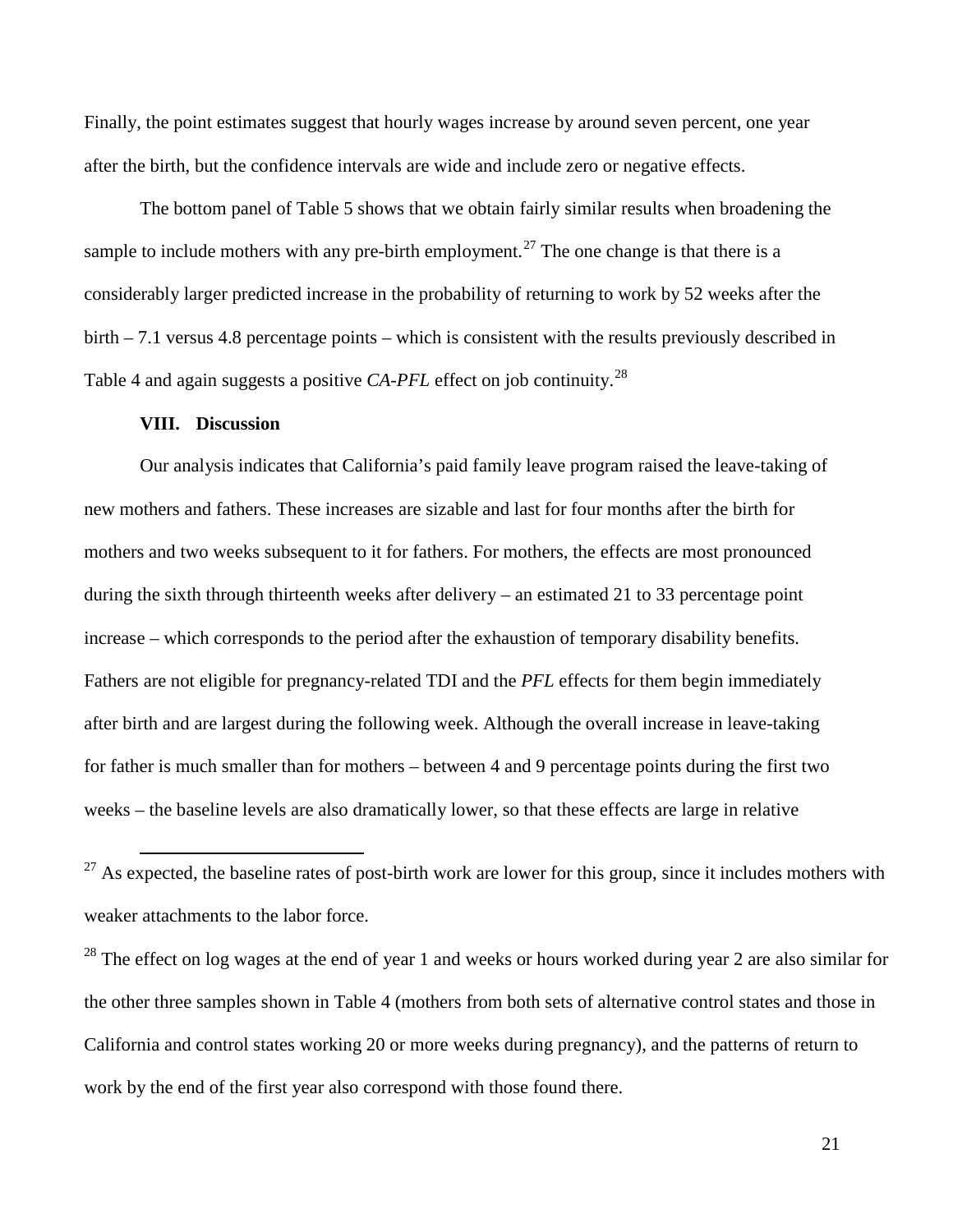terms. We estimate *CA-PFL* increased the average leave-taking of mothers by around three weeks and that of fathers by approximately one week.

We also examined other labor market consequences of the paid leave program for mothers. The increased leave-taking immediately after birth results from a combination of reductions in work among the employed and higher rates of employment, with the former being more important in most specifications. There is consistent evidence that *CA-PFL* increased the likelihood that mothers have returned to work by a year after birth and raised maternal hours and weeks of work by 11 to 19 percent during the second year of the child's life. Paid leave is also predicted to raise hourly wages at the end of the first year by 7 percent, but this estimate is imprecise and statistically insignificant. Finally, there is some indication that the medium-term increases in the probability of working may reflect increases in job continuity, resulting because paid leave reduces the probability that some expectant mothers quit their jobs prior to giving birth.

It is useful to compare these results to the recent study of California paid leave conducted by Rossin-Slater et al. (2013). In their main specifications, the program is predicted to raise the average leave-taking of eligible mothers by 3.1 to 3.3 weeks, with modestly smaller estimates obtained in some alternative specifications. The similarity of these results to ours is noteworthy given that they use a different data set – the 1999 to 2010 years of the March *Current Population Survey* – that contains a larger sample but less precise information on leave-taking.<sup>[29](#page-23-1)</sup> They also find positive medium-term effects of *CA-PFL* on maternal employment that appear to be of comparable size or somewhat smaller than those that we observe.<sup>[30](#page-24-0)</sup> For example, rights to paid leave are anticipated to raise the weekly work hours of mothers with one-year-old children by 2 to 3 hours per week, versus

<span id="page-24-1"></span> $29$  Information on leave-taking is only available for the week prior to the survey.

<span id="page-24-0"></span> $30$  They examine hours worked in the last week and last year for mothers of one to three year olds.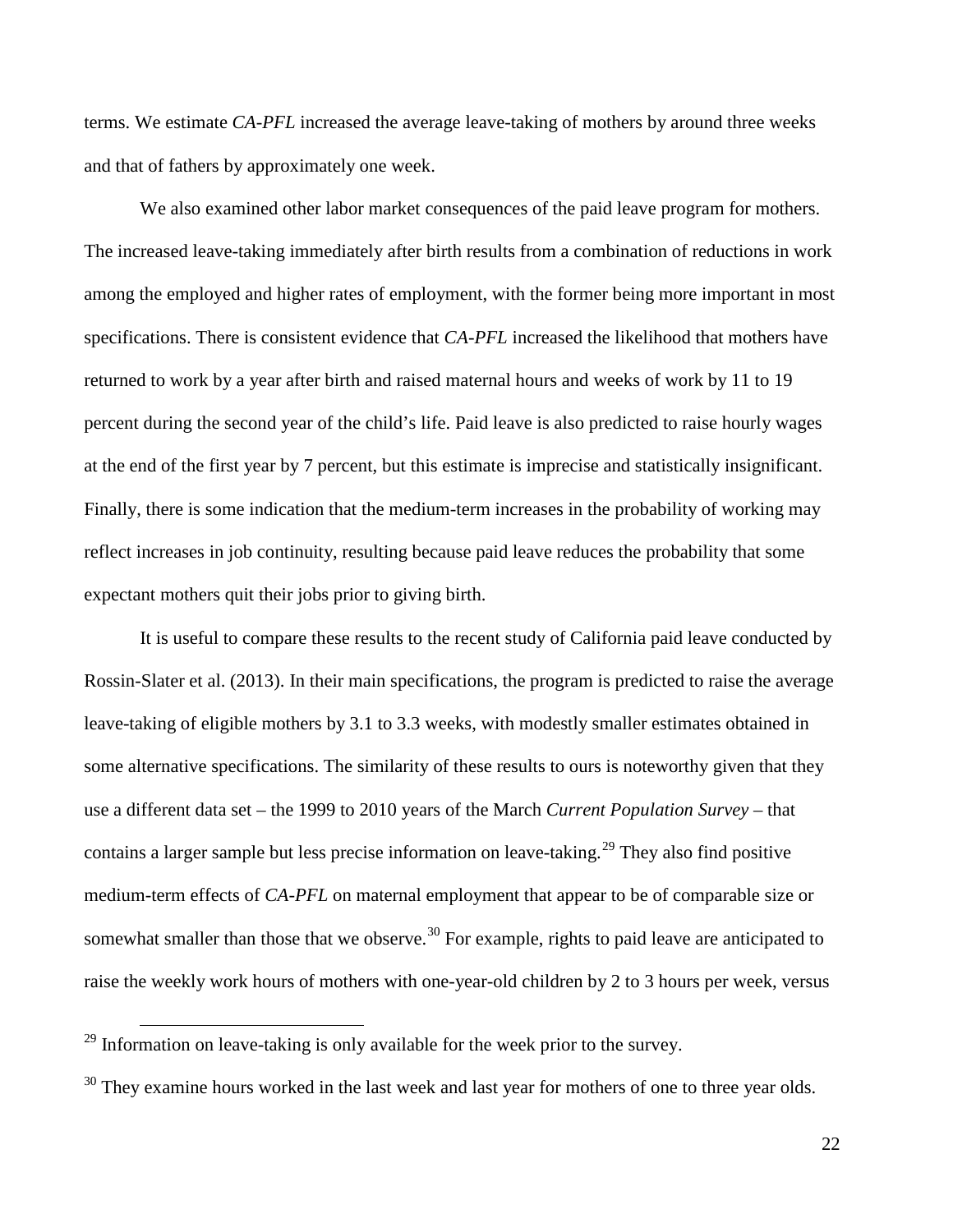a 2.9 hour per week increase obtained here. They also (imprecisely) estimate annual earnings increases of around 13 percent for these mothers, largely reflecting growth in predicted work hours rather than hourly wages. Our point estimate is larger – an 11 percent increase in work hours and a 6 to 7 percent rise in hourly wages implies around an 18 percent rise in annual earnings – but again with standard errors that are easily big enough to encompass the Rossin-Slater et al. estimate.<sup>[31](#page-24-1)</sup>

Our analysis extends beyond that of Rossin-Slater, et al. (2013) in at least three important ways. First, the detailed NLSY-97 work history data permit us to identify increases in paternal leavetaking that are modest in absolute size (around a week) but large in relative terms, 40 to 50 percent increase from a low baseline. Interestingly, such results are consistent with Han, et al.'s (2009) evidence that (largely unpaid) federal and state leave entitlements are associated with 50 percent or larger increases in leave-taking by fathers during the birth month, from extremely low baseline rates.

Second, we are able to more precisely measure the timing of leave-taking. As mentioned, the patterns of leave use – immediately after births for fathers and reaching a maximum shortly after temporary disability benefits are likely to be exhausted for most mothers – suggest that we are observing a causal effect of *CA-PFL*. In addition, using predicted changes in survivor probabilities at different durations, we can estimate the distribution of the rise in leave-taking. Doing so, we find that the  $25<sup>th</sup>$  percentile of the leave-taking distribution increases from just over 5 weeks to 7 weeks, the  $50<sup>th</sup>$  percentile from 8 to 10 weeks, and the  $75<sup>th</sup>$  percentile from about 10 to 14 weeks. Similarly, for fathers the 25<sup>th</sup>, 50<sup>th</sup>, and 75<sup>th</sup> percentiles of the leave-taking distribution increase from 3 to 6, 6 to 13, and 11 to 24 days respectively.

<span id="page-25-0"></span> $31$  The confidence intervals on Rossin-Slater et al. (2013) predictions are also wide and they estimate a larger (21 percent) annual earnings increase for mothers with three year old children.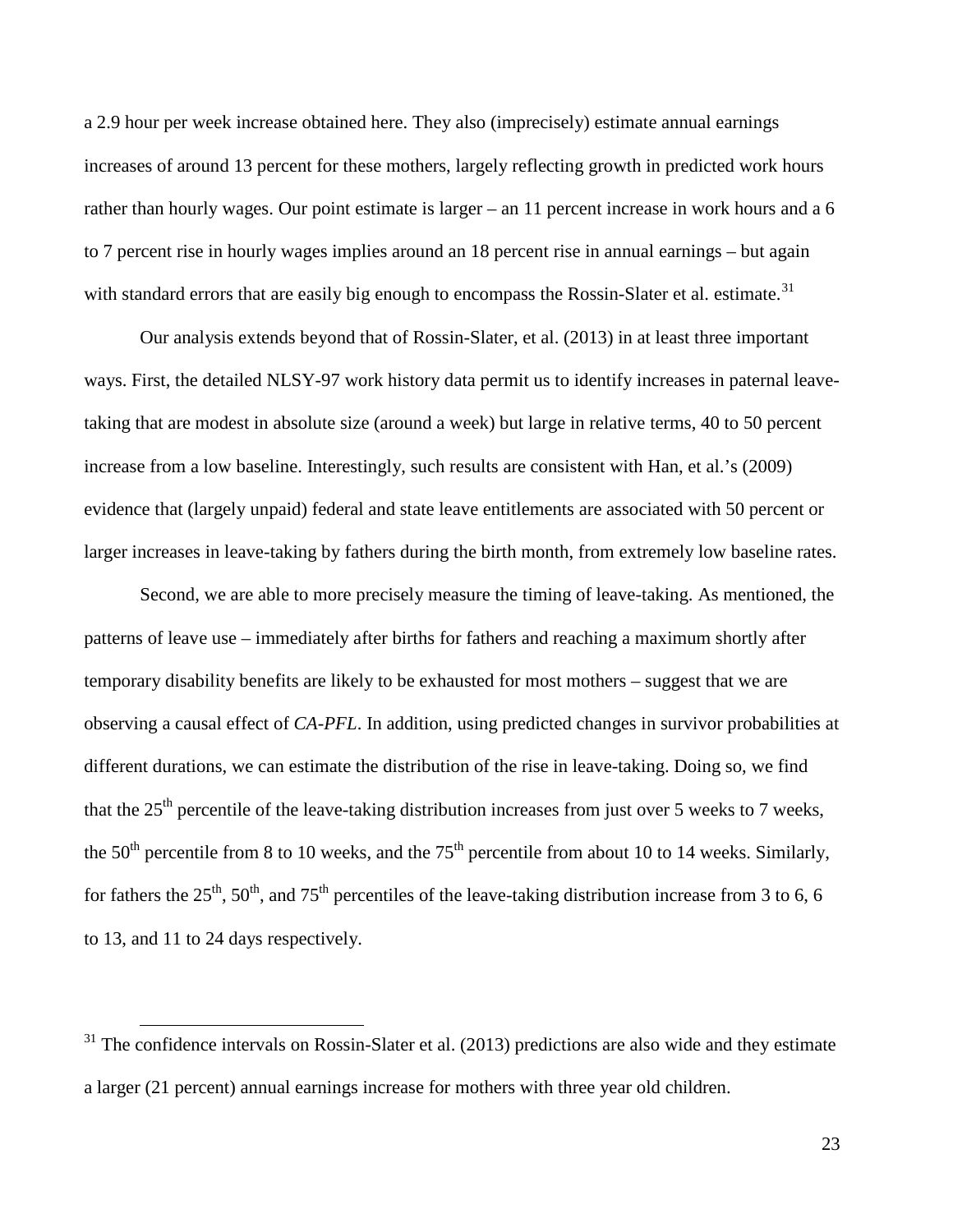Third, our results suggest that paid leave increases the job continuity of new mothers but that the mechanism by which this occurs is to encourage a subset of women to remain working through the end of their pregnancy so that they qualify for a period of paid leave and then can return to their pre-birth employer.

Some analysts advocate expanding California's paid family leave program by further publicizing its existence, raising the wage replacement rate, extending coverage to public sector employees, and providing job protection during the leave.<sup>[32](#page-25-0)</sup> Our results indicate that the program, as currently structured, has appreciable effects on leave-taking and work, so that these extensions are likely to have noticeable effects as well. The cost of *PFL* mandates depends on the frequency and duration with which parents take paid leave, the amount of wages replaced, and administrative costs (including employer and employee accommodations for absent employees). The findings of this analysis can be used to address the first two components of this cost. Also, the models examining whether mothers return to the pre-birth employers raise the possibility of cost offsets, if *CA-PFL* helps to preserve employer-employee matches and firm-specific human capital. This information is also relevant, for California policymakers setting the employee-paid payroll tax rate used to finance the program. Finally, advocates of national paid family leave programs (e.g. O'Leary et al., 2012;

 <sup>32</sup> In 2009-2010, a majority of California workers in did not know about the *PFL* program and a third of those who knew of it did not apply for the benefits because the wage replacement was too low; others did not take paid leave because they thought they were ineligible or feared that doing so would limit their future advancement or result in employment termination (Applebaum and Milkman, 2011).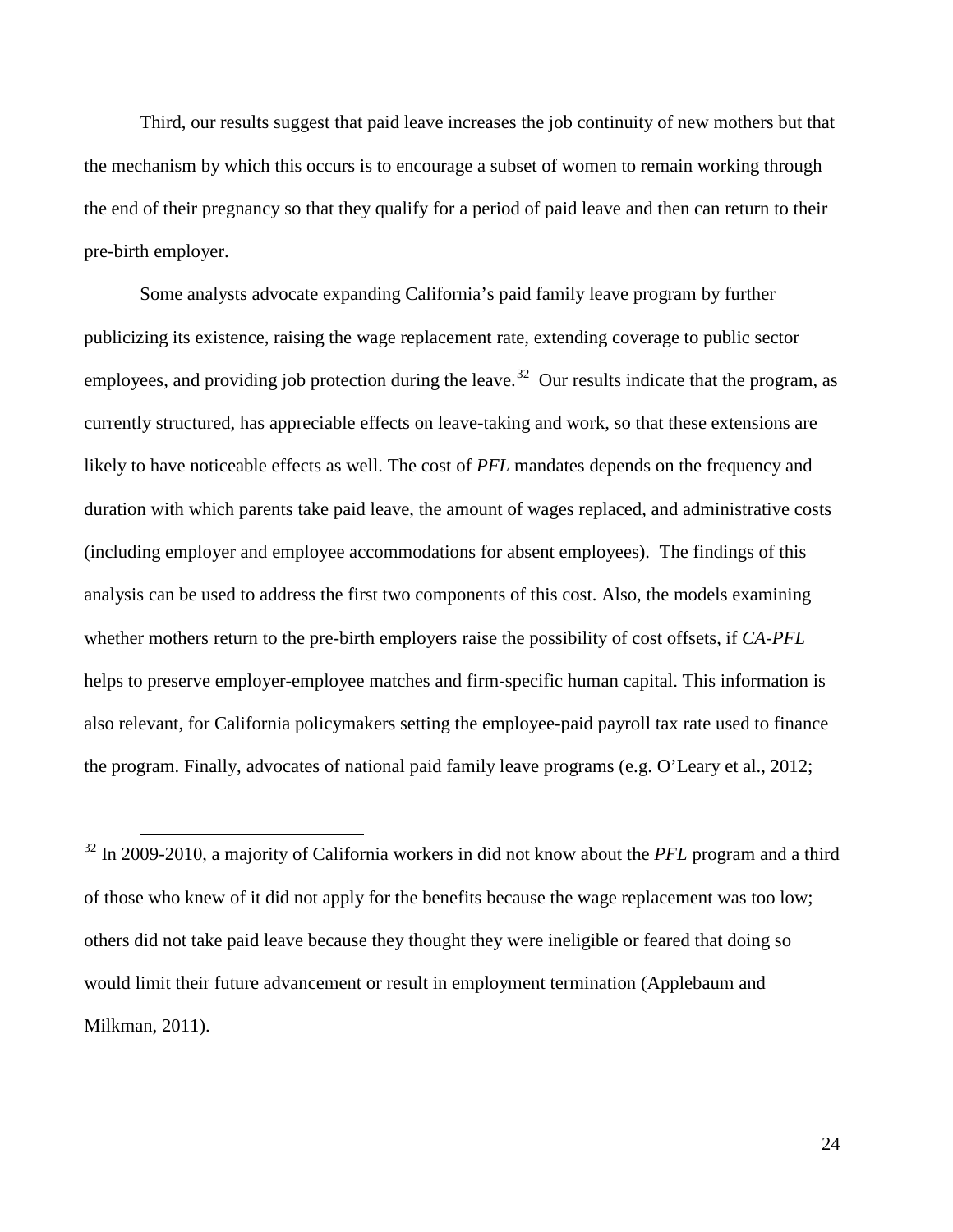Zigler et al., 2012) draw heavily on the California experience and propose to incorporate many of its key features in their proposals, making these findings particularly salient.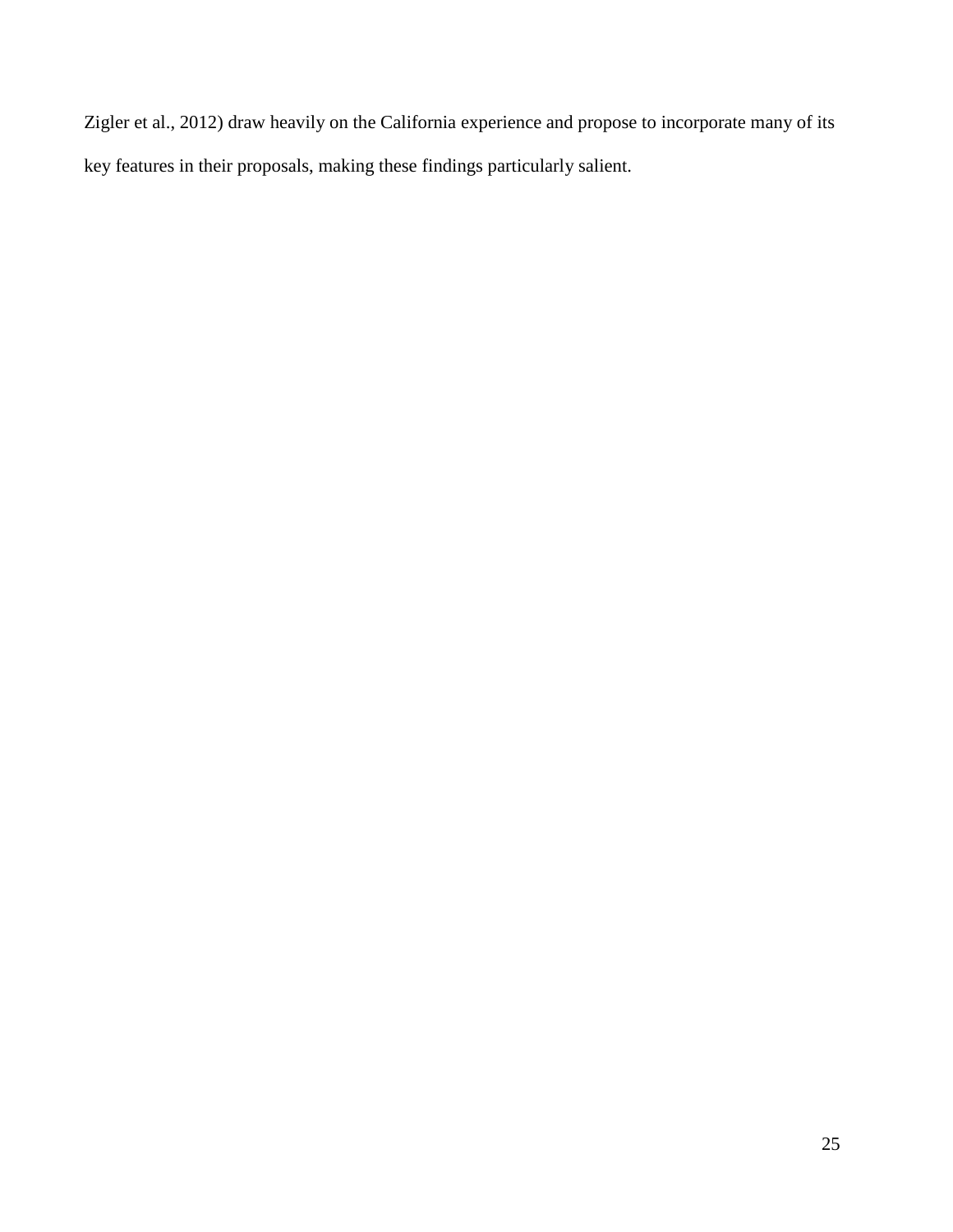#### **References**

Abadie, Alberto, Alexis Diamond, and Jens Hainmueller. (2010). "Synthetic Control Methods for Comparative Case Studies of Aggregate Interventions: Estimating the Effect of California's Tobacco Control Program." *Journal of the American Statistical Association*, 105 (490): 493-505.

Albrecht, James W., Per-Anders Edin, Marianne Sundstrom, and Susan B. Vroman. (1998). "Career Interruptions and Subsequent Earnings: A Reexamination Using Swedish Data." *Journal of Human Resources,* 34(2), 294-311.

Applebaum, Eileen, and Ruth Milkman. (2011). "Leaves that Pay: Employer and Worker Experiences with Paid Family Leave in California." Policy Report. Washington, D.C.: Center for Economic and Policy Research.

Baker, Michael and Kevin Milligan (2010). "Evidence from Maternity Leave Expansions of the Impact of Maternal Care on Early Child Development." *Journal of Human Resources*, 45(1): 1- 32.

Baker, Michael, and Kevin Milligan. (2008). "How Does Job-Protected Maternity Leave Affect Mothers' Employment." *Journal of Labor Economics,* 26(4), 655-691.

Baum, Charles L. (2003a). "The Effects of State Maternity Leave Legislation and the 1993 Family and Medical Leave Act on Employment and Wages." *Labour Economics*, 10(5): 573-596.

Baum, Charles L. (2003b). "The Effects of Maternity Leave Legislation on Mothers' Labor Supply Patterns after Childbirth." *Southern Economic Journal*, 69(4): 772-799.

Berger, Lawrence M., and Jane Waldfogel. (2004). "Maternity Leave and the Employment of New Mothers in the United States." *Journal of Population Economics,* 17(2), 331-349.

Berger, Berger, Jennifer Hill and Jane Waldfogel. (2005). "Maternity Leave, Early Maternal Employment and Child Health and Development in the US." *Economic Journal* 115(501): F29-F47

Bertrand, Marianne, Esther Duflo, and Sendhil Mullainathan. (2004). "How Much Should We Trust Difference-in-Differences Estimates?" *Quarterly Journal of Economics*, 119(1): 249-275.

Chatterji, Pinka and Sara Markowitz. (2005). "Does the Length of Maternity Leave Affect Maternal Health," *Southern Economic Journal* 72(1): 16-41.

Department of Labor and Workforce Development, State of New Jersey. (2014). *Benefit Calculation and Duration of Benefits*, http://lwd.dol.state.nj.us/labor/fli/worker/state/FL\_SP\_calculating\_benefits.html, accessed August 7, 2014.

Employment Development Department, State of California. (2014). *Disability Insurance (DI) and Paid Family Leave (PFL) Weekly Benefit Amounts*, [http://www.edd.ca.gov/pdf\\_pub\\_ctr/de2588.pdf,](http://www.edd.ca.gov/pdf_pub_ctr/de2588.pdf) accessed August 7, 2014.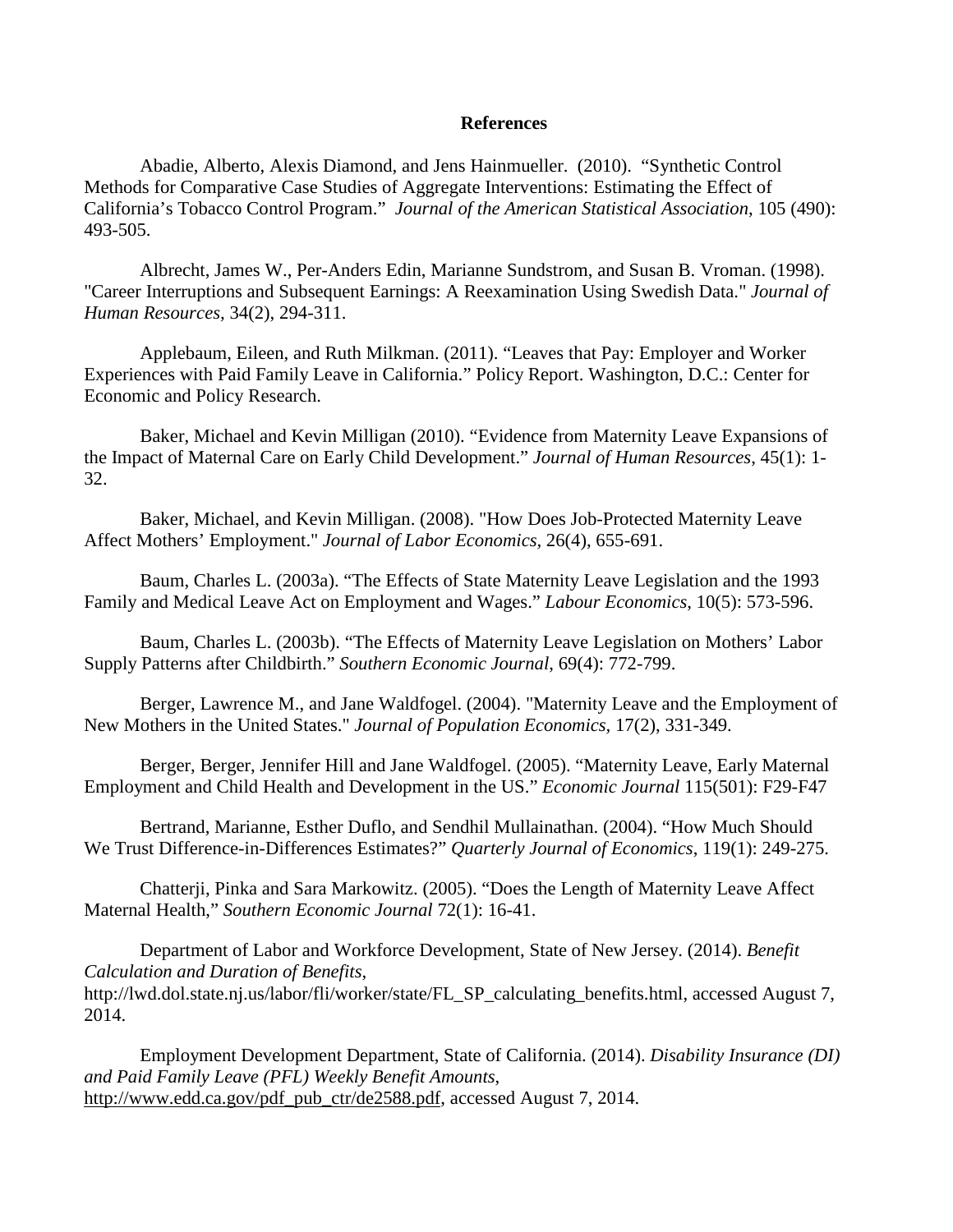Employment Security Department, Washington State. (2013). *Family Leave Insurance*, [http://www.esd.wa.gov/newsandinformation/legresources/family-leave-insurance.php,](http://www.esd.wa.gov/newsandinformation/legresources/family-leave-insurance.php) accessed February 25, 2013.

Fass, Sarah. (2009). "Paid Leave in the States: A Critical Support for Low-Wage Workers and Their Families." Research Report. New York, NY: Columbia University, National Center for Children in Poverty.

Gupta, Nabanita Datta, Nina Smith, and Mette Verner. (2008). "The Impact of Nordic Countries' Family Friendly Policies on Employment, Wages, and Children." *Review of Economics of the Household*, 6(1): 65-89.

Han, Wen-Jui, Christopher J. Ruhm, and Jane Waldfogel. (2009). "Parental Leave Policies and Parental Employment and Leave-Taking." *Journal of Policy Analysis and Management*, 28(1): 29-54.

Han, Wen-Jui, and Jane Waldfogel. (2003). "Parental Leave: The Impact of Recent Legislation on Parents' Leave Taking." *Demography*, 40(1): 191-200.

Hanratty, Maria, and Eileen Trzcinski. (2009). "Who Benefits from Paid Leave? Impact of Expansions in Canadian Paid Family Leave on Maternal Employment and Transfer Income." *Journal of Population Economics*, 22(3): 693-711.

Haymann, Jody, Allison Earle, and Jeffrey Hayes. (2007). "The Work, Family, and Equity Index." Research Report. Montreal, Quebec: McGill University, Project on Global Working Families and the Institute for Health and Social Policy.

Klerman, Jacob, and Arleen Leibowitz. (1999). "Job Continuity Among New Mothers." *Demography*, 36(2): 145-155.

Klerman, Jacob, and Arleen Leibowitz. (1997). "Labor Supply Effects of State Maternity Leave Legislation" in Francine Blau and Ronald Ehrenberg (eds.) *Gender and Family Issues in the Workplace*. New York: Russell Sage: 65-85.

Klerman, Jacob A., Kelly Daley, and Alyssa Pozniak. (2012). *Family and Medical Leave in 2012: Technical Report*, prepared for the U.S. Department of Labor (Contract #GS10FOO86K). Cambridge, MA: Abt Associates, [http://www.dol.gov/asp/evaluation/fmla/FMLATechnicalReport.pdf,](http://www.dol.gov/asp/evaluation/fmla/FMLATechnicalReport.pdf) accessed February 26, 2013.

Lalive, Rafael, and Josef Zweimuller. (2009). "How Does Parental Leave Affect Fertility and Return to Work? Evidence from Two Natural Experiments." *Quarterly Journal of Economics*, 124(3): 1363-1402.

Maddala, G.S. (1983). *Limited-Dependent and Qualitative Variables in Econometrics*. Cambridge, England: Cambridge University Press.

Meyer, Bruce. (1995). "Semiparametric Estimation of Hazard Models." Unpublished Manuscript. Chicago, IL: Northwestern University.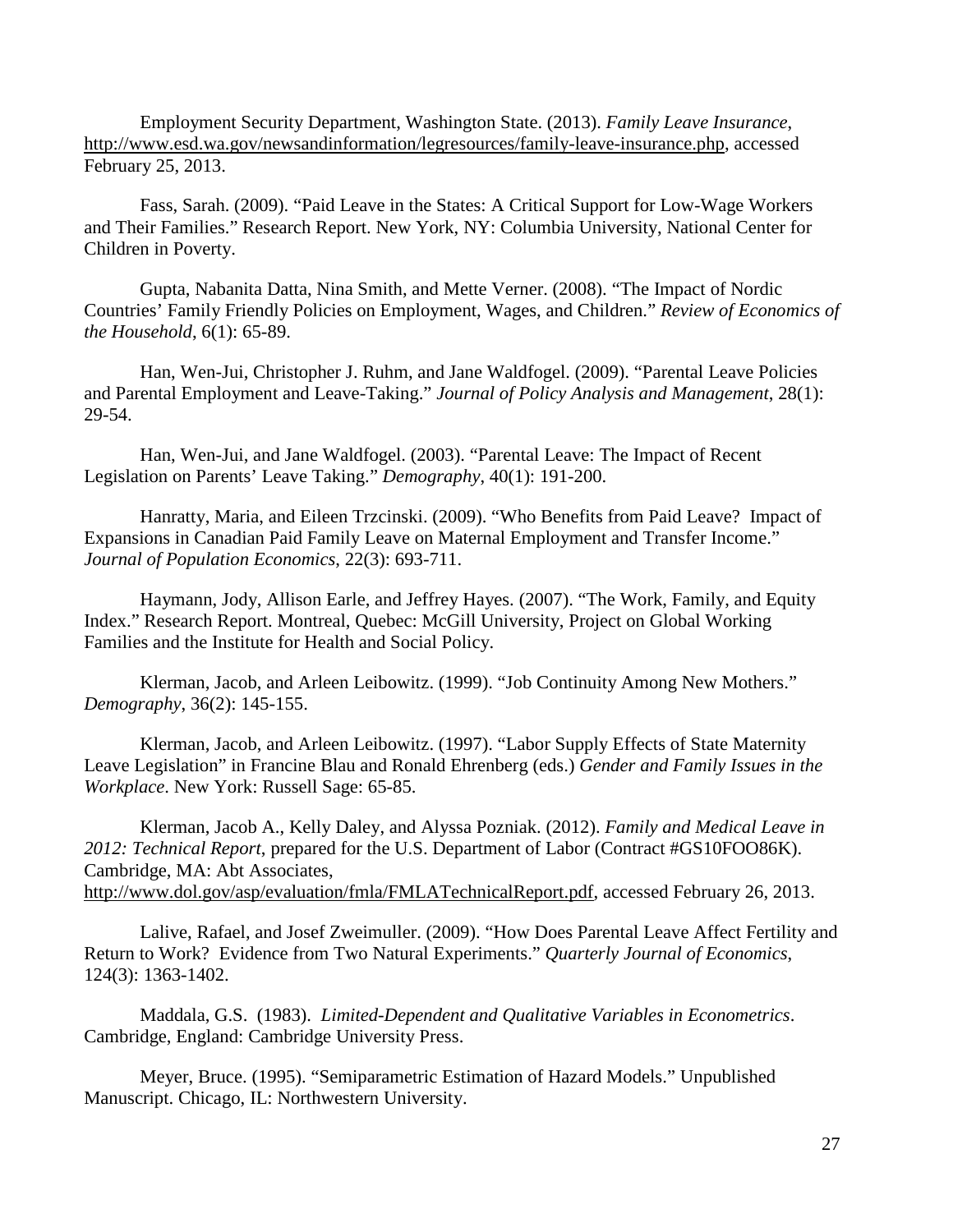Meyer, Bruce. (1990). "Unemployment Insurance and Unemployment Spells." *Econometrica*, 58(4), 757-782.

O'Leary, Ann, Matt Chayt and Eve Weissman. (2012) *Social Security Cares: Why America is Ready for Paid Family and Medical Leave*. Washington D.C.: Center for American Progress.

Ondrich, Jan, C. Katherine Spiess, Qing Yang, and Gert G. Wagner. (1999). "Full Time or Part Time? German Parental Leave Policy and the Return to Work after Childbirth in Germany." *Research in Labor Economics*, 18(1): 41-74.

Prentice, R. and L. Gloeckler (1978). "Regression Analysis of Grouped Survival Data with Application to Breast Cancer Data." *Biometrics*, 34(1), 57-67.

Progressive States Network. (2010). "Maternity/Paternity Leave (Paid Family Leave)." Research Report. New York, NY: [http://www.progressivestates.org/content/369/maternity-and](http://www.progressivestates.org/content/369/maternity-and-paternity-leave#paidleave)[paternity-leave#paidleave.](http://www.progressivestates.org/content/369/maternity-and-paternity-leave#paidleave)

Pronzato, Chiara Daniela. (2009). "Return to Work after Childbirth: Does Parental Leave Matter in Europe?" *Review of the Economics of the Household*, 7(4): 341-360.

Rossin, Maya. (2011). "The Effects of Maternity Leave on Children's Birth and Infant Health Outcomes in the United States." *Journal of Health Economics*, 30(2), 221-239.

Rossin-Slater, Maya, Christopher J. Ruhm, and Jane Waldfogel. (2013). "The Effects of California's Paid Family Leave Program on Mothers' Leave-Taking and Subsequent Labor Market Outcomes." *Journal of Policy Analysis and Management*, 32(2), 224-245.

Ruhm, Christopher J. (2011). "Policies to Assist Parents with Young Children." *The Future of Children*, 21(2): 37-68.

Ruhm, Christopher J. (2000). "Parental Leave and Child Health." *Journal of Health Economics,* 19(6): 931-960.

Ruhm, Christopher J. (1998). "The Consequences of Parental Leave Mandates: Lessons from Europe." *Quarterly Journal of Economics*, 113(1): 285-318.

Ruhm, Christopher J., and Jackqueline L. Teague. (1997). "Parental Leave Policies in Europe and North America," in Francine Blau and Ronald Ehrenberg (eds.) *Gender and Family Issues in the Workplace*. New York: Russell Sage, 133-157.

Schonberg, Uta, and Johannes Ludsteck. (2007). "Maternity Leave Legislation, Female Labor Supply, and the Family Wage Gap." Discussion Paper. Bonn, Germany: IZA Institute for the Study of Labor, Discussion Paper No. 2699.

Tanaka, Sakiko. (2005). "Parental Leave and Child Health in OECD Across Countries." *Economic Journal,* 15(501): F7-F28.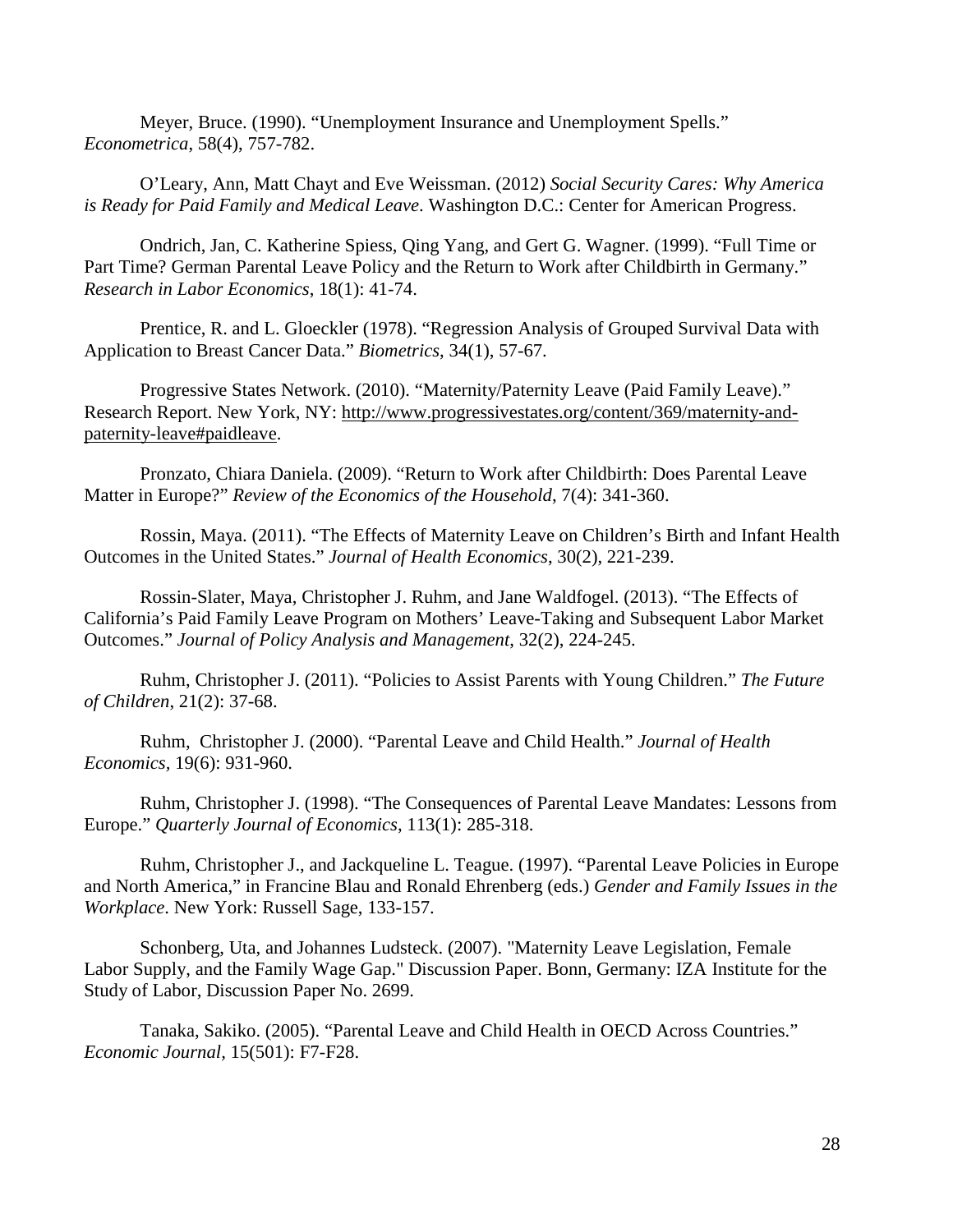Waldfogel, Jane. (1999). "The Impact of the Family and Medical Leave Act." *Journal of Policy Analysis and Management*, 18(2): 281-301.

Washbrook, Elizabeth, Christopher J. Ruhm, Jane Waldfogel and Wen-Jui Han. (2011). "Public Policies, Women's Employment After Childbearing, and Child Well-Being." *The B.E. Journal of Economic Analysis and Policy*, 11(1 – Topics), Article 43.

Zigler, Edward, Susan Muenchow and Christopher J. Ruhm. (2012). *Time Out With Baby: The Case for Paid Parental Leave*. Washington, D.C.: Zero to Three.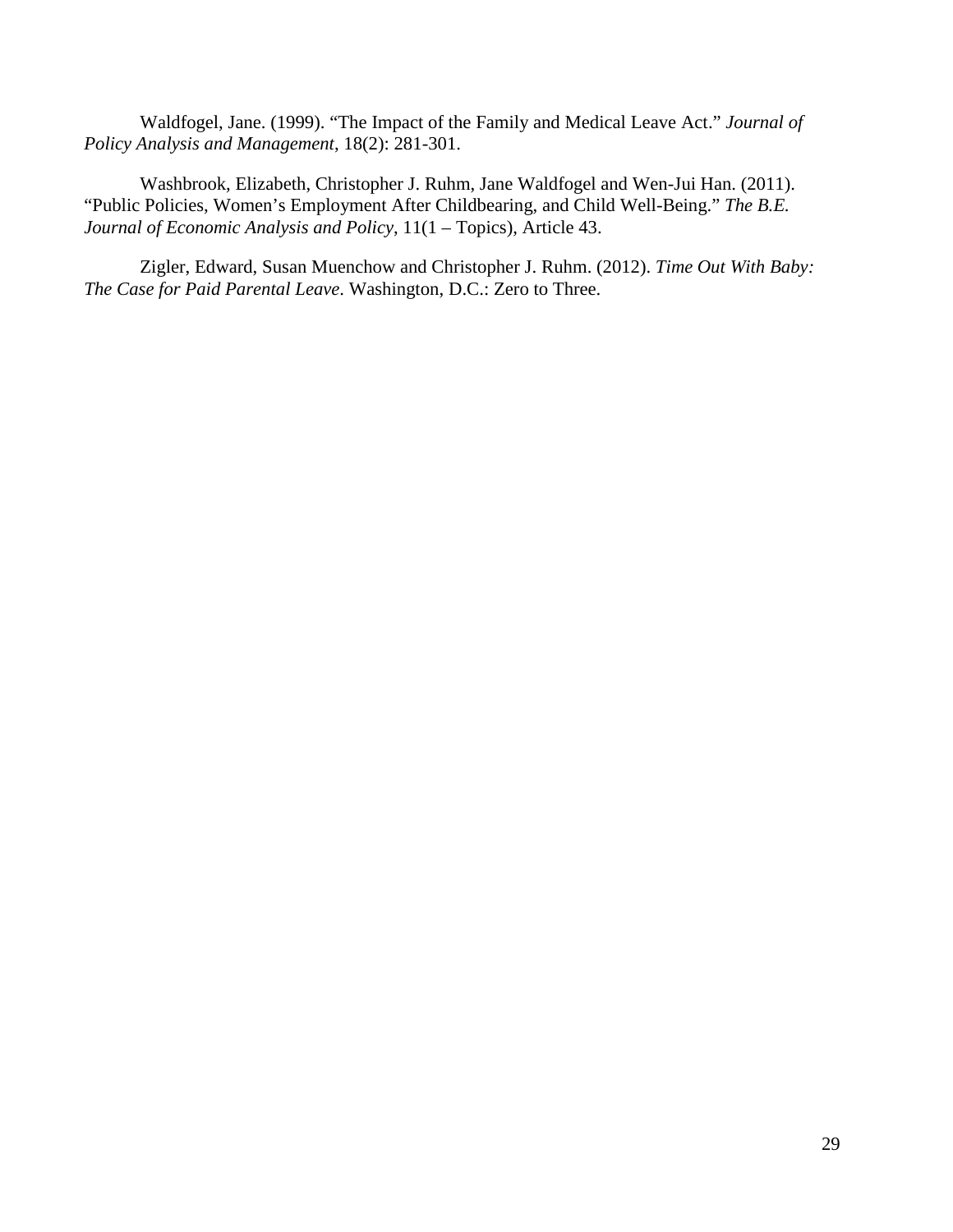| <b>Time Period</b> | <b>Mothers</b> |         | <b>Fathers</b> |         |  |
|--------------------|----------------|---------|----------------|---------|--|
| Day 1              | $0.175***$     | (0.034) | $0.042*$       | (0.026) |  |
| Day 2              | $0.176***$     | (0.033) | $0.073**$      | (0.030) |  |
| Day 4              | $0.174***$     | (0.033) | $0.068**$      | (0.029) |  |
| Day 6              | $0.172***$     | (0.035) | $0.090***$     | (0.030) |  |
| Day 7              | $0.178***$     | (0.033) | $0.086***$     | (0.028) |  |
| Day 8              | $0.181***$     | (0.033) | $0.053**$      | (0.025) |  |
| Day 10             | $0.191***$     | (0.033) | $0.067**$      | (0.028) |  |
| Day 12             | $0.192***$     | (0.032) | $0.035*$       | (0.020) |  |
| Week 2             | $0.182***$     | (0.033) | $0.056**$      | (0.024) |  |
| Week 3             | $0.196***$     | (0.035) |                |         |  |
| Week 4             | $0.178***$     | (0.038) |                |         |  |
| Week 5             | $0.181***$     | (0.038) |                |         |  |
| Week 6             | $0.233***$     | (0.038) |                |         |  |
| Week 7             | $0.243***$     | (0.045) |                |         |  |
| Week 8             | $0.332***$     | (0.051) |                |         |  |
| Week 10            | $0.329***$     | (0.044) |                |         |  |
| Week 13            | $0.213***$     | (0.039) |                |         |  |
| Week 16            | $0.123***$     | (0.041) |                |         |  |
| Week 18            | $0.056**$      | (0.027) |                |         |  |
| Week 20            | $0.042*$       | (0.023) |                |         |  |
| Week 26            | 0.001          | (0.005) |                |         |  |
| Week 34            | $-0.001$       | (0.002) |                |         |  |
| Week 39            | $-0.002$       | (0.002) |                |         |  |

Table 1: Regression-Adjusted Estimated Effects of *CA-PFL* on Leave-Taking

Note: \*\*\* p<0.01, \*\* p<0.05, \* p<0.1. Table shows difference-in-difference estimates (coefficients on *CA×POST* interactions). The models also control for California and post-July 2004 main effects, as well as race/ethnicity, age, education, marital status, work experience, family size, and the number of biological children. Robust standard errors, clustered at the state level, are in parentheses. There are 1,762 birth observations for mothers and 1,728 birth observations for fathers who were employed in at least 32 pregnancy weeks from California and all other states. No California fathers are on leave beyond 14 days in the pre-PFL period, so estimates are not provided at those durations.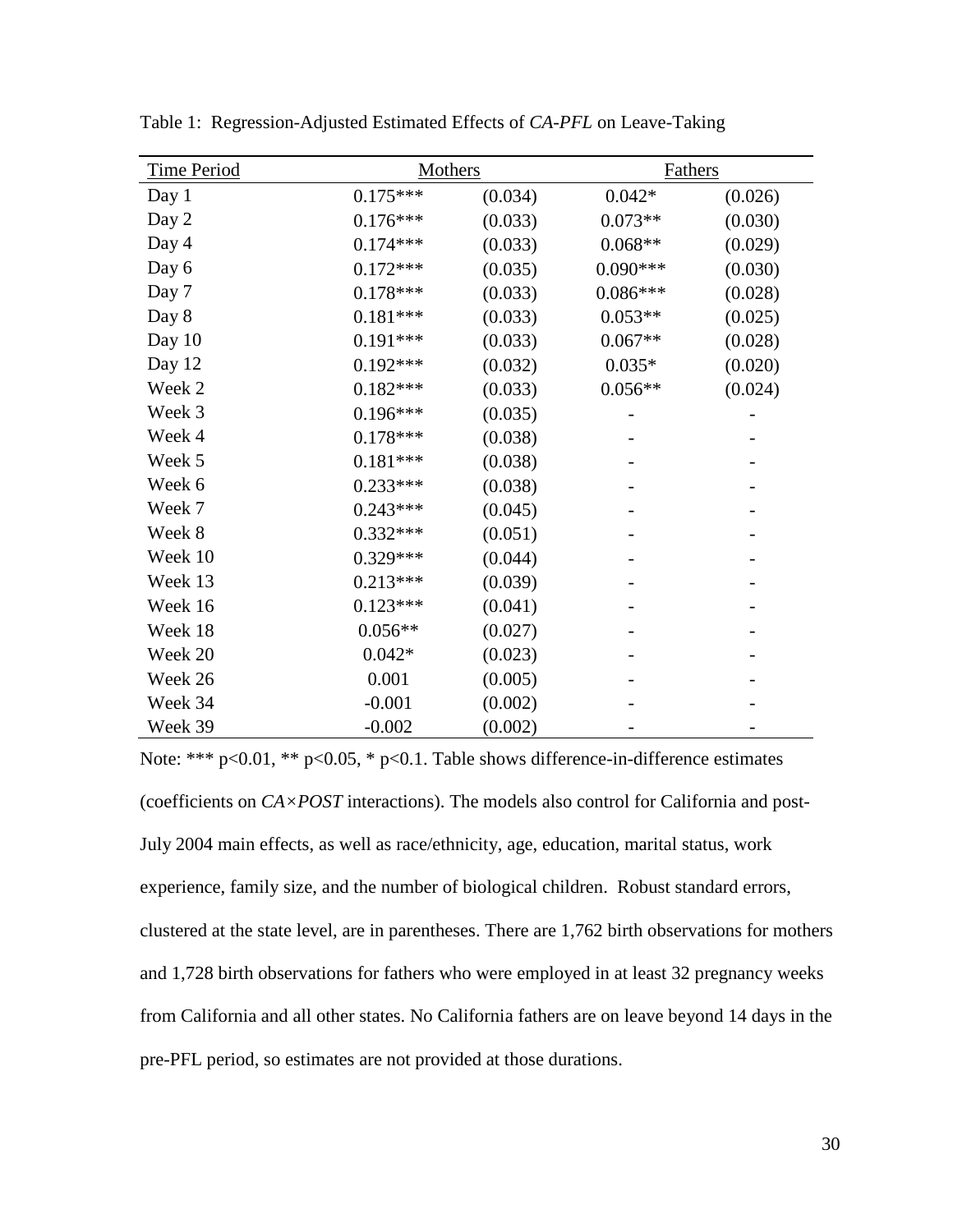| Time Period         | Mothers     |         | Fathers     |         |  |  |
|---------------------|-------------|---------|-------------|---------|--|--|
| Specification 1     |             |         |             |         |  |  |
| PFL.                | $-0.054***$ | (0.010) | $-0.044***$ | (0.012) |  |  |
| Specification 2     |             |         |             |         |  |  |
| PFL*Weeks/100       | $-0.081***$ | (0.018) | $-0.213***$ | (0.039) |  |  |
| $PFL*Weeks2/1000$   | 0.255       | (0.261) | $2.286***$  | (0.457) |  |  |
| $PFL*Weeks3/10000$  | 0.146       | (0.111) | $-0.723***$ | (0.167) |  |  |
| $PFL*Weeks4/100000$ | $-0.038***$ | (0.056) | $0.073***$  | (0.019) |  |  |

Table 2: Estimated Effects of *CA-PFL* on Hazard Rates Out of Leave

Note: \*\*\* p<0.01, \*\* p<0.05, \* p<0.1. Table shows difference-in-difference estimates (coefficients on *CA×POST* interactions), with the same controls as in Table 1. Robust standard errors, clustered at the state level, are in parentheses. Discrete time hazard models are estimated. There are 9,086 birth-week observations from 1,037 births for mothers and 3,282 birth-day observations from 278 births for fathers in the paid leave hazard model from California and all other states.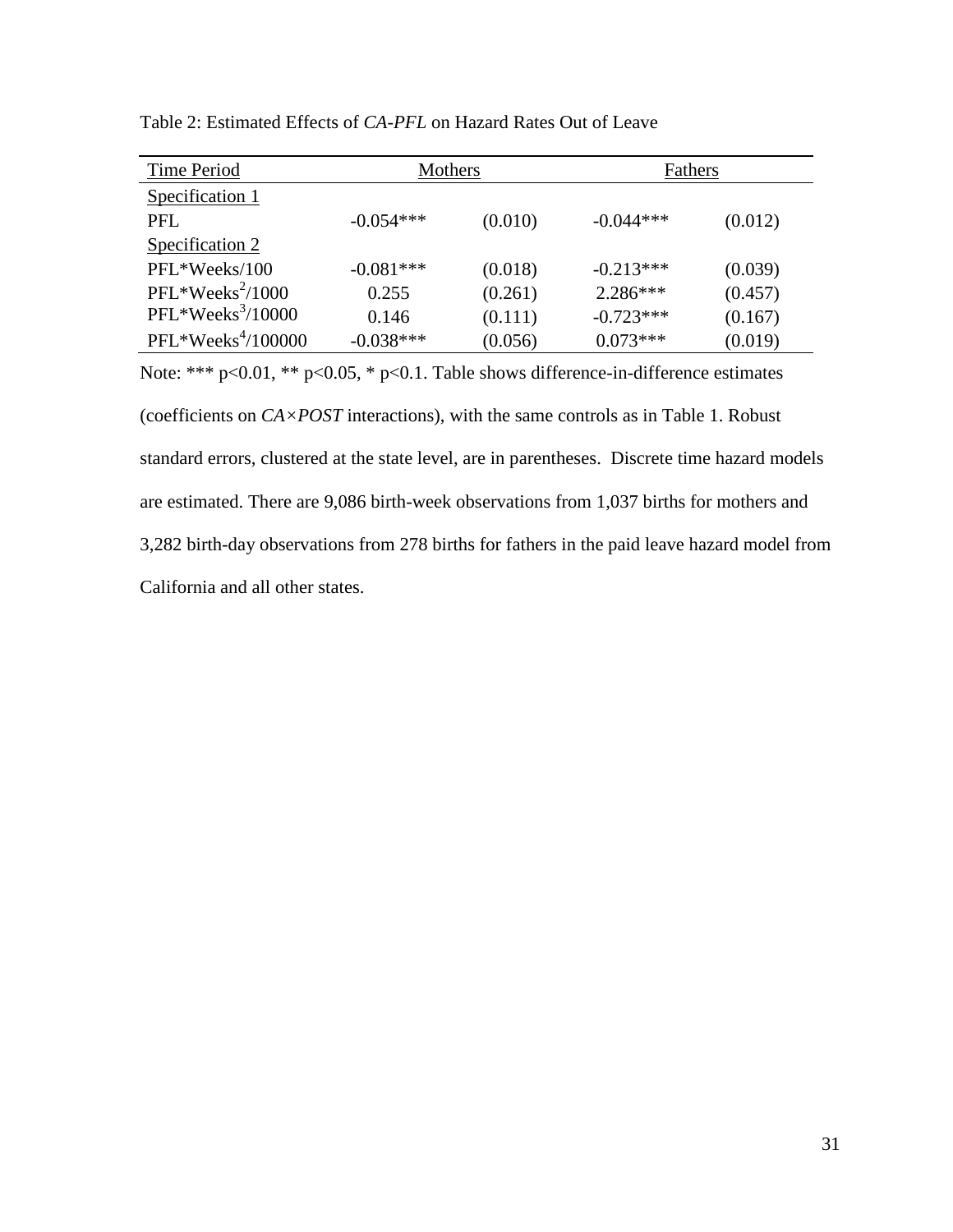| <b>Time Period</b> |             | Not Employed |             | Returned to Work By |             | Returned to Old Job By |  |  |
|--------------------|-------------|--------------|-------------|---------------------|-------------|------------------------|--|--|
| Week 1             | $-0.032$    | (0.025)      | $-0.133***$ | (0.020)             | $-0.133***$ | (0.020)                |  |  |
| Week 2             | $-0.032$    | (0.023)      | $-0.138***$ | (0.020)             | $-0.138***$ | (0.020)                |  |  |
| Week 3             | $-0.007$    | (0.026)      | $-0.177***$ | (0.019)             | $-0.175***$ | (0.019)                |  |  |
| Week 4             | 0.008       | (0.027)      | $-0.182***$ | (0.022)             | $-0.181***$ | (0.022)                |  |  |
| Week 5             | 0.006       | (0.025)      | $-0.185***$ | (0.023)             | $-0.184***$ | (0.022)                |  |  |
| Week 6             | $-0.022$    | (0.023)      | $-0.207***$ | (0.029)             | $-0.215***$ | (0.028)                |  |  |
| Week 7             | $-0.013$    | (0.024)      | $-0.231***$ | (0.032)             | $-0.243***$ | (0.031)                |  |  |
| Week 8             | $-0.061***$ | (0.019)      | $-0.233***$ | (0.042)             | $-0.247***$ | (0.040)                |  |  |
| Week 10            | 0.022       | (0.028)      | $-0.316***$ | (0.040)             | $-0.339***$ | (0.036)                |  |  |
| Week 13            | $-0.002$    | (0.022)      | $-0.187***$ | (0.031)             | $-0.226***$ | (0.030)                |  |  |
| Week 16            | $-0.013$    | (0.020)      | $-0.079***$ | (0.026)             | $-0.126***$ | (0.030)                |  |  |
| Week 18            | $-0.013$    | (0.019)      | $-0.058**$  | (0.026)             | $-0.103***$ | (0.030)                |  |  |
| Week 20            | $-0.025$    | (0.019)      | $-0.025$    | (0.024)             | $-0.076***$ | (0.029)                |  |  |
| Week 26            | $-0.012$    | (0.015)      | 0.009       | (0.015)             | $-0.013$    | (0.023)                |  |  |
| Week 34            | $-0.023**$  | (0.011)      | 0.024       | (0.011)             | $-0.003$    | (0.020)                |  |  |
| Week 39            | $-0.050***$ | (0.008)      | $0.054***$  | (0.008)             | 0.006       | (0.019)                |  |  |
| Week 52            | $-0.052***$ | (0.008)      | $0.054***$  | (0.007)             | 0.008       | (0.018)                |  |  |

Table 3: Regression-Adjusted Estimated Effects of *CA-PFL* on the Labor Market Status of Mothers

Note: \*\*\* p<0.01, \*\* p<0.05, \* p<0.1. Table shows difference-in-difference estimates (coefficients on *CA×POST* interactions), with the same controls as in Table 1. Robust standard errors, clustered at the state level, are in parentheses. There are 1,762 birth observations for mothers who were employed in at least 32 pregnancy weeks from California and all other states.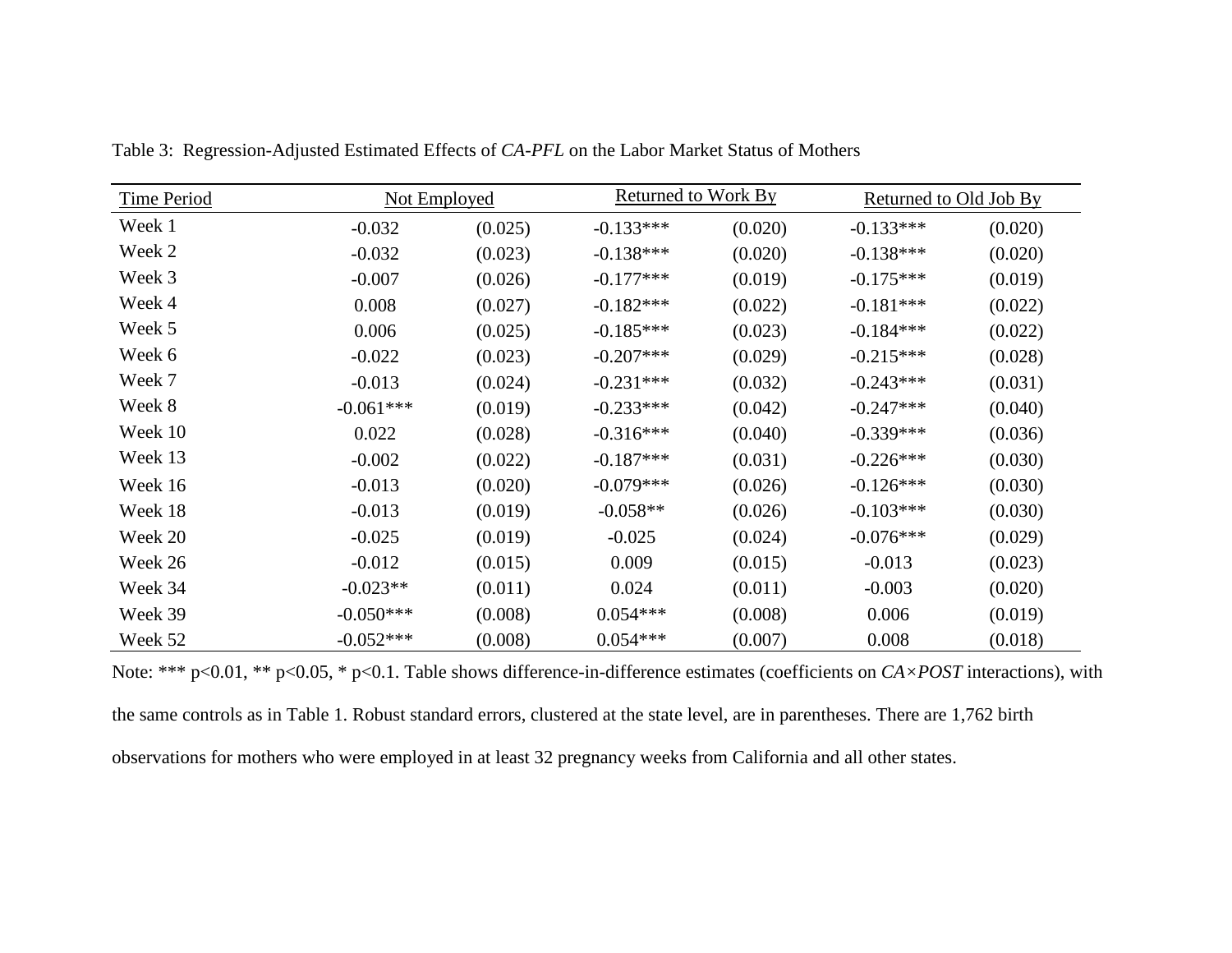| <b>Time Period</b> | On Leave                                                                              |         | Not Employed |         | <b>Returned to Work By</b>                                                                                   |         | Returned to Old Job By |         |  |
|--------------------|---------------------------------------------------------------------------------------|---------|--------------|---------|--------------------------------------------------------------------------------------------------------------|---------|------------------------|---------|--|
|                    |                                                                                       |         |              |         | Mothers Employed at least 32 Pregnancy Weeks from All States $(N=1,762)$                                     |         |                        |         |  |
| Week 1             | $0.178***$                                                                            | (0.033) | $-0.032$     | (0.023) | $-0.138***$                                                                                                  | (0.020) | $-0.138***$            | (0.020) |  |
| Week 4             | $0.178***$                                                                            | (0.038) | 0.008        | (0.027) | $-0.182***$                                                                                                  | (0.022) | $-0.181***$            | (0.022) |  |
| Week 13            | $0.213***$                                                                            | (0.039) | $-0.002$     | (0.022) | $-0.187***$                                                                                                  | (0.031) | $-0.226***$            | (0.030) |  |
| Week 26            | 0.001                                                                                 | (0.005) | $-0.012$     | (0.015) | $-0.009$                                                                                                     | (0.015) | $-0.013$               | (0.023) |  |
| Week 52            |                                                                                       |         | $-0.052***$  | (0.008) | $0.054***$                                                                                                   | (0.007) | $-0.008$               | (0.018) |  |
|                    |                                                                                       |         |              |         | Mothers Employed at least 32 Pregnancy Weeks from California and Alternative Controls Based on Pre-Treatment |         |                        |         |  |
|                    | Trends $(N=1,188)$                                                                    |         |              |         |                                                                                                              |         |                        |         |  |
| Week 1             | $0.166***$                                                                            | (0.048) | $-0.039$     | (0.031) | $-0.126***$                                                                                                  | (0.028) | $-0.126***$            | (0.028) |  |
| Week 4             | $0.135***$                                                                            | (0.053) | $-0.013$     | (0.037) | $-0.157***$                                                                                                  | (0.027) | $-0.156***$            | (0.027) |  |
| Week 13            | $0.235***$                                                                            | (0.053) | 0.005        | (0.029) | $-0.203***$                                                                                                  | (0.036) | $-0.229***$            | (0.036) |  |
| Week 26            | 0.004                                                                                 | (0.008) | $-0.014$     | (0.021) | 0.009                                                                                                        | (0.022) | $-0.010$               | (0.032) |  |
| Week 52            |                                                                                       |         | $-0.058***$  | (0.011) | $0.062***$                                                                                                   | (0.010) | 0.011                  | (0.022) |  |
|                    |                                                                                       |         |              |         | Mothers Employed at least 32 Pregnancy Weeks from California and Abadie Control States (N=508)               |         |                        |         |  |
| Week 1             | $0.296**$                                                                             | (0.150) | $-0.058$     | (0.072) | $-0.242**$                                                                                                   | (0.100) | $-0.242**$             | (0.100) |  |
| Week 4             | $0.285*$                                                                              | (0.156) | $-0.082$     | (0.103) | $-0.212**$                                                                                                   | (0.088) | $-0.220**$             | (0.080) |  |
| Week 13            | $0.225***$                                                                            | (0.052) | $-0.066$     | (0.057) | $-0.163**$                                                                                                   | (0.082) | $-0.142$               | (0.090) |  |
| Week 26            |                                                                                       |         | $-0.020$     | (0.051) | 0.009                                                                                                        | (0.065) | 0.067                  | (0.088) |  |
| Week 52            |                                                                                       |         | $-0.064**$   | (0.029) | $0.064*$                                                                                                     | (0.035) | 0.089                  | (0.078) |  |
|                    |                                                                                       |         |              |         | Mothers Employed at least 20 Pregnancy Weeks from California and All States $(N=2,187)$                      |         |                        |         |  |
| Week 1             | $0.198***$                                                                            | (0.031) | $-0.096***$  | (0.024) | $-0.082***$                                                                                                  | (0.019) | $-0.083***$            | (0.018) |  |
| Week 4             | $0.229***$                                                                            | (0.032) | $-0.054**$   | (0.027) | $-0.151***$                                                                                                  | (0.019) | $-0.138***$            | (0.019) |  |
| Week 13            | $0.213***$                                                                            | (0.044) | $-0.040*$    | (0.023) | $-0.122***$                                                                                                  | (0.030) | $-0.106***$            | (0.026) |  |
| Week 26            | 0.002                                                                                 | (0.005) | $-0.053***$  | (0.015) | $0.051***$                                                                                                   | (0.016) | $0.050**$              | (0.022) |  |
| Week 52            |                                                                                       |         | $-0.075***$  | (0.009) | $0.077***$                                                                                                   | (0.009) | $0.066***$             | (0.018) |  |
|                    | Mothers Employed at All during the Pregnancy from California and All States (N=2,865) |         |              |         |                                                                                                              |         |                        |         |  |

Table 4: Regression-Adjusted Estimated Effects of *CA-PFL* on the Labor Market Status of Mothers, Alternative Samples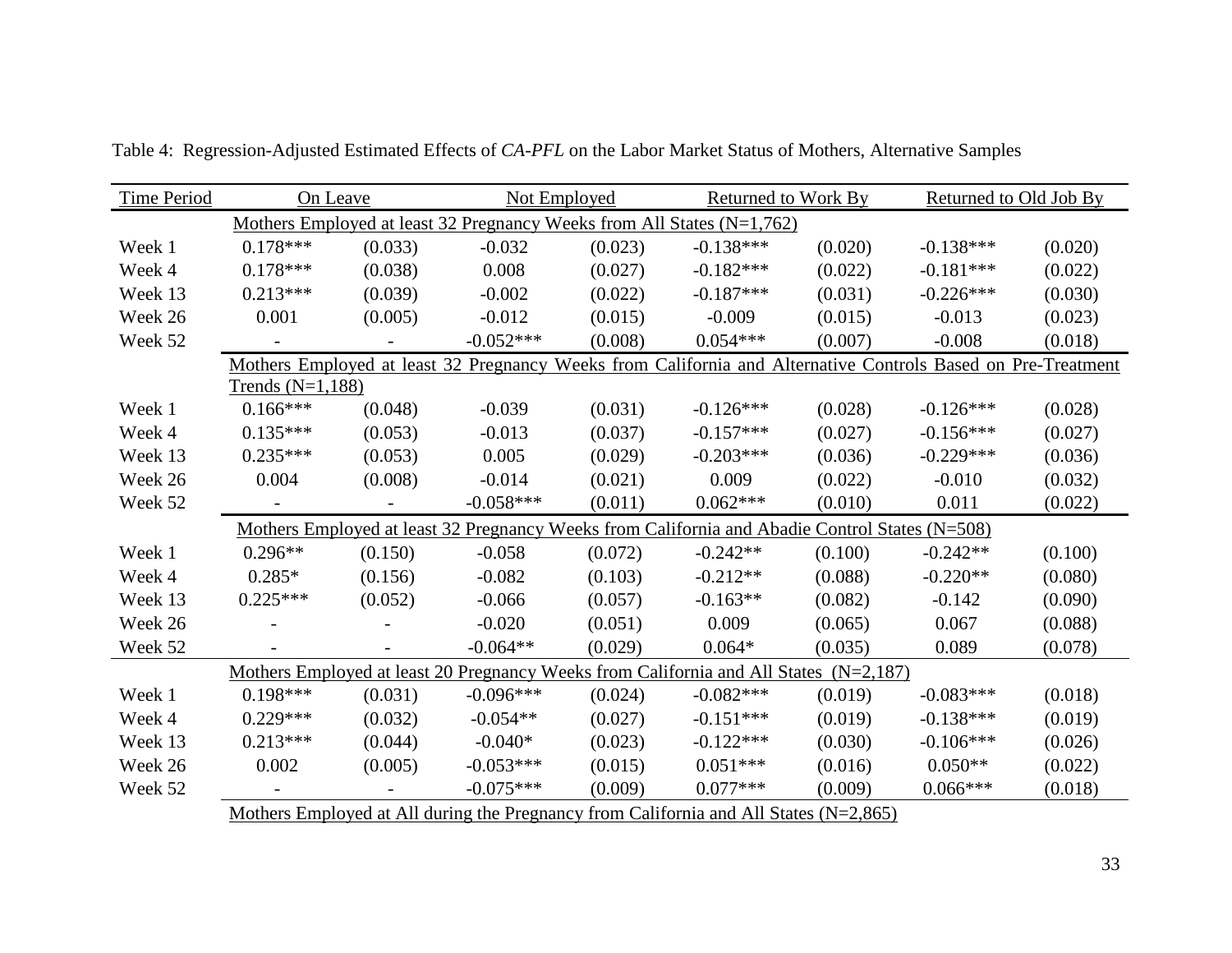| Week 1  | $0.150***$               | (0.027) | $-0.046*$   | (0.025) | $-0.087***$ | (0.016) | $-0.088***$ | (0.015) |
|---------|--------------------------|---------|-------------|---------|-------------|---------|-------------|---------|
| Week 4  | $0.172**$                | (0.027) | -0.020      | (0.026) | $-0.134***$ | (0.015) | $-0.129***$ | (0.016) |
| Week 13 | $0.162***$               | (0.035) | -0.030      | (0.021) | $-0.107***$ | (0.023) | $-0.113***$ | (0.020) |
| Week 26 | 0.002                    | (0.004) | $-0.067***$ | (0.016) | $0.064***$  | (0.016) | $0.018\,$   | (0.020) |
| Week 52 | $\overline{\phantom{0}}$ |         | $-0.085***$ | (0.011) | $0.086***$  | (0.011) | $0.035**$   | (0.018) |

Note: \*\*\* p<0.01, \*\* p<0.05, \* p<0.1. Table shows difference-in-difference estimates (coefficients on *CA×POST* interactions), with

the same controls as in Table 1. Robust standard errors, clustered at the state level, are in parentheses.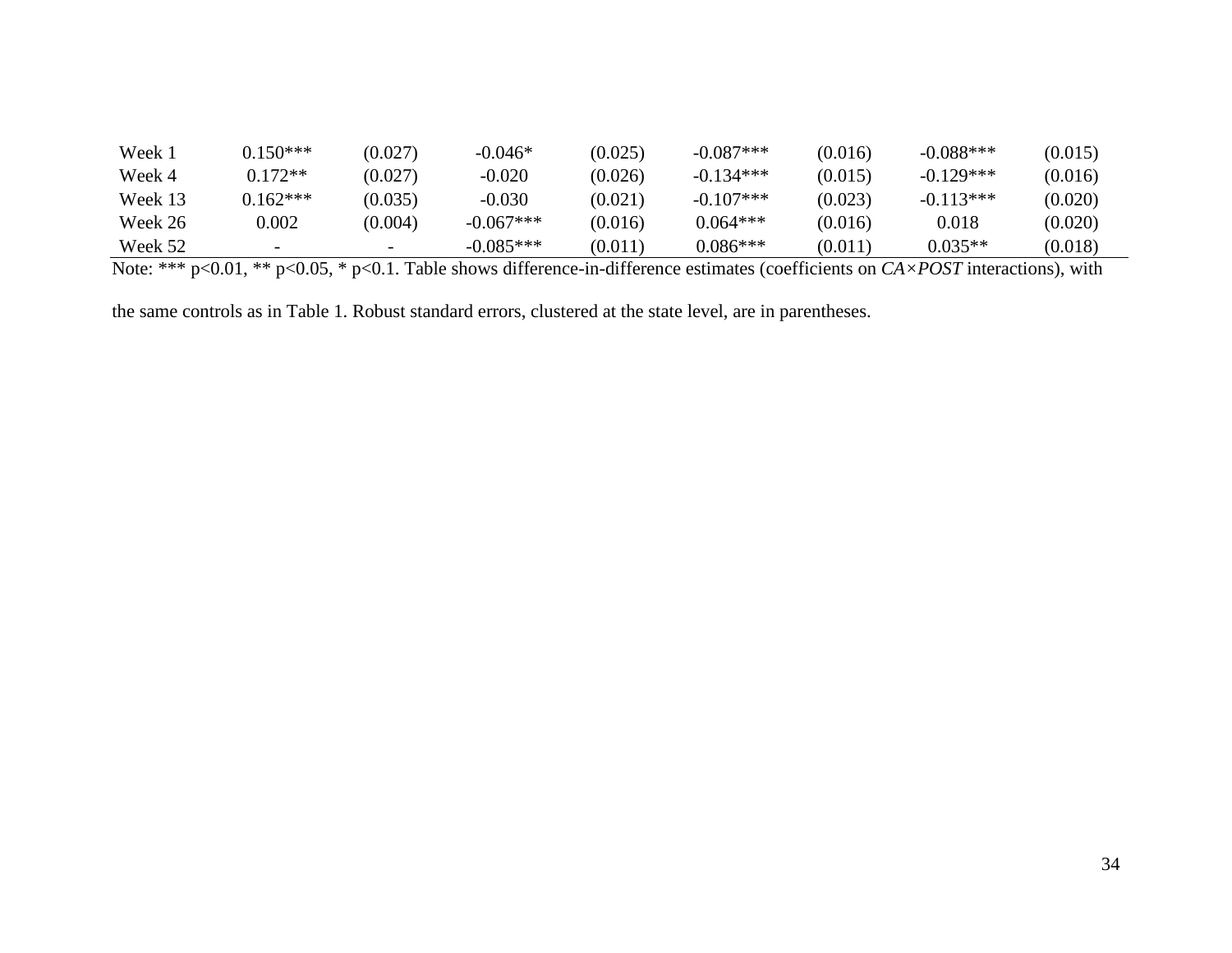|                                              | Returned to<br>Work Within | Work in 2 <sup>nd</sup> Year After Birth |                     | Log Hourly Wages,    |  |  |  |  |  |
|----------------------------------------------|----------------------------|------------------------------------------|---------------------|----------------------|--|--|--|--|--|
|                                              | One Year Of                | <b>Annual Weeks</b>                      | <b>Weekly Hours</b> | One Year After Birth |  |  |  |  |  |
|                                              | <b>Birth</b>               | Worked                                   | Worked              |                      |  |  |  |  |  |
| Mothers Employed at least 32 Pregnancy Weeks |                            |                                          |                     |                      |  |  |  |  |  |
| DD Estimate                                  | $0.048***$                 | $6.893***$                               | $2.891**$           | 0.066                |  |  |  |  |  |
| <b>Standard Error</b>                        | (0.007)                    | (1.153)                                  | (1.093)             | (0.048)              |  |  |  |  |  |
| Pre-PFL Baseline                             | [0.910]                    | [36.785]                                 | [25.869]            | [14.15]              |  |  |  |  |  |
| Mothers Employed at all during Pregnancy     |                            |                                          |                     |                      |  |  |  |  |  |
| DD Estimate                                  | $0.071***$                 | $5.723***$                               | $2.443**$           | 0.049                |  |  |  |  |  |
| <b>Standard Error</b>                        | (0.012)                    | (1.049)                                  | (0.877)             | (0.035)              |  |  |  |  |  |
| Pre-PFL Baseline                             | [0.813]                    | [33.067]                                 | [22.866]            | [12.61]              |  |  |  |  |  |

Table 5: Regression-Adjusted Estimated Effects of *CA-PFL* on the Probability of Working, Weeks and Hours of Work and Wages for Mothers

Note: \*\*\* p<0.01, \*\* p<0.05, \* p<0.1. Table shows difference-in-difference estimates

(coefficients on *CA×POST* interactions), with the same controls as in Table 1. Robust standard errors, clustered at the state level, are in parentheses. Pre-PFL sample means in the dependent variables for California mothers are shown in brackets (with levels rather the log of wages displayed in the last column). The probability of working at any job one year after birth is estimated using mothers providing employment information approximately one year (between 47 and 57 weeks) after the birth. Annual weeks and average weekly hours in the second year after birth are measured during the  $53<sup>rd</sup>$  through  $104<sup>th</sup>$  weeks after the birth and are not conditional upon employment (i.e. include weeks with zero work hours). Hourly wages, measured in natural logs and 2012-year dollars, refer to those in the first job held during the  $47<sup>th</sup>$  to  $57<sup>th</sup>$  weeks subsequent to the birth. Sample sizes are 1,667, 1,420, 1,420 and 1,255 in the top panel for work probabilities, annual weeks worked, weekly hours worked and log hourly wages in the top panel and 2,721, 2,398, 2,398 and 1,827 in the lower panel.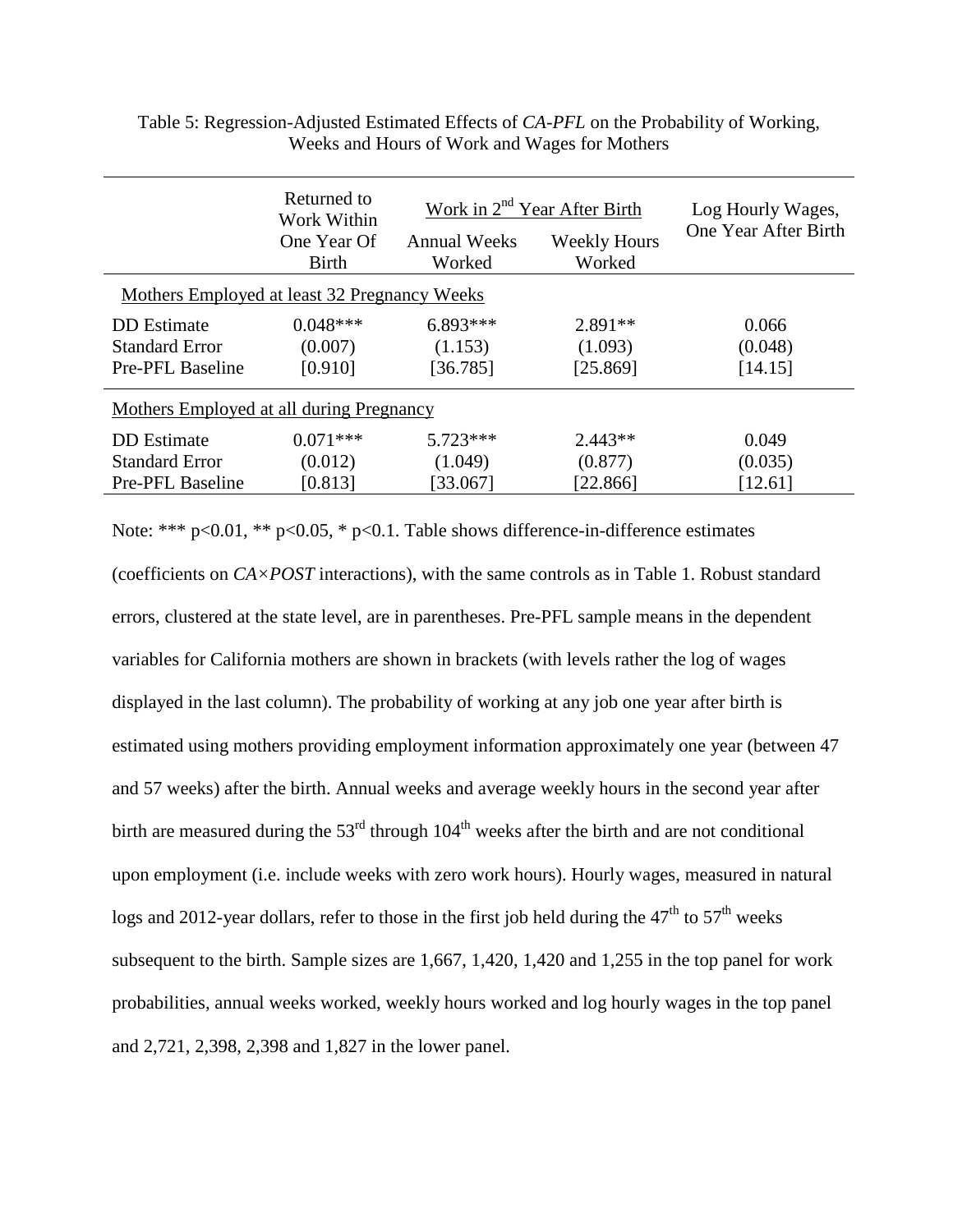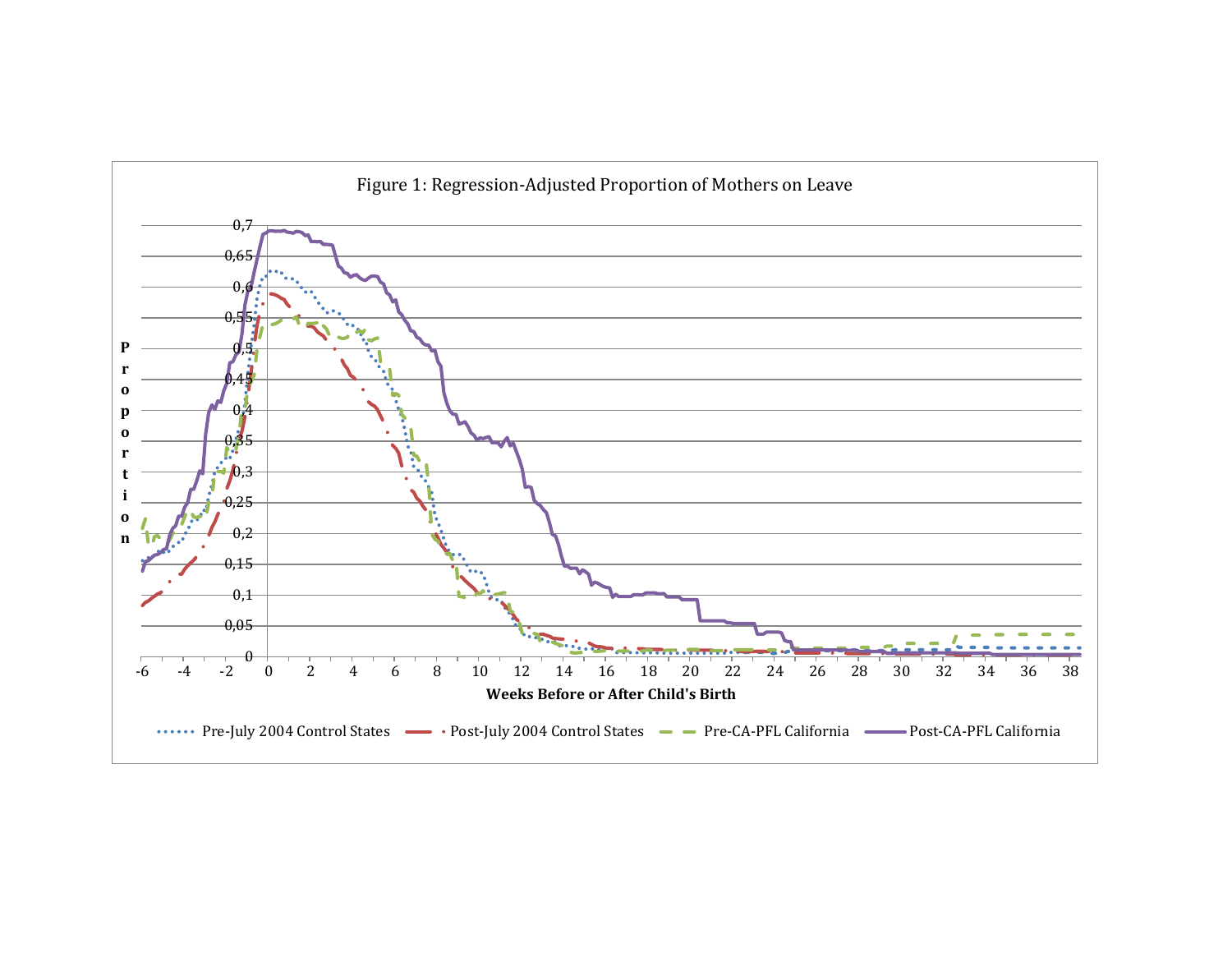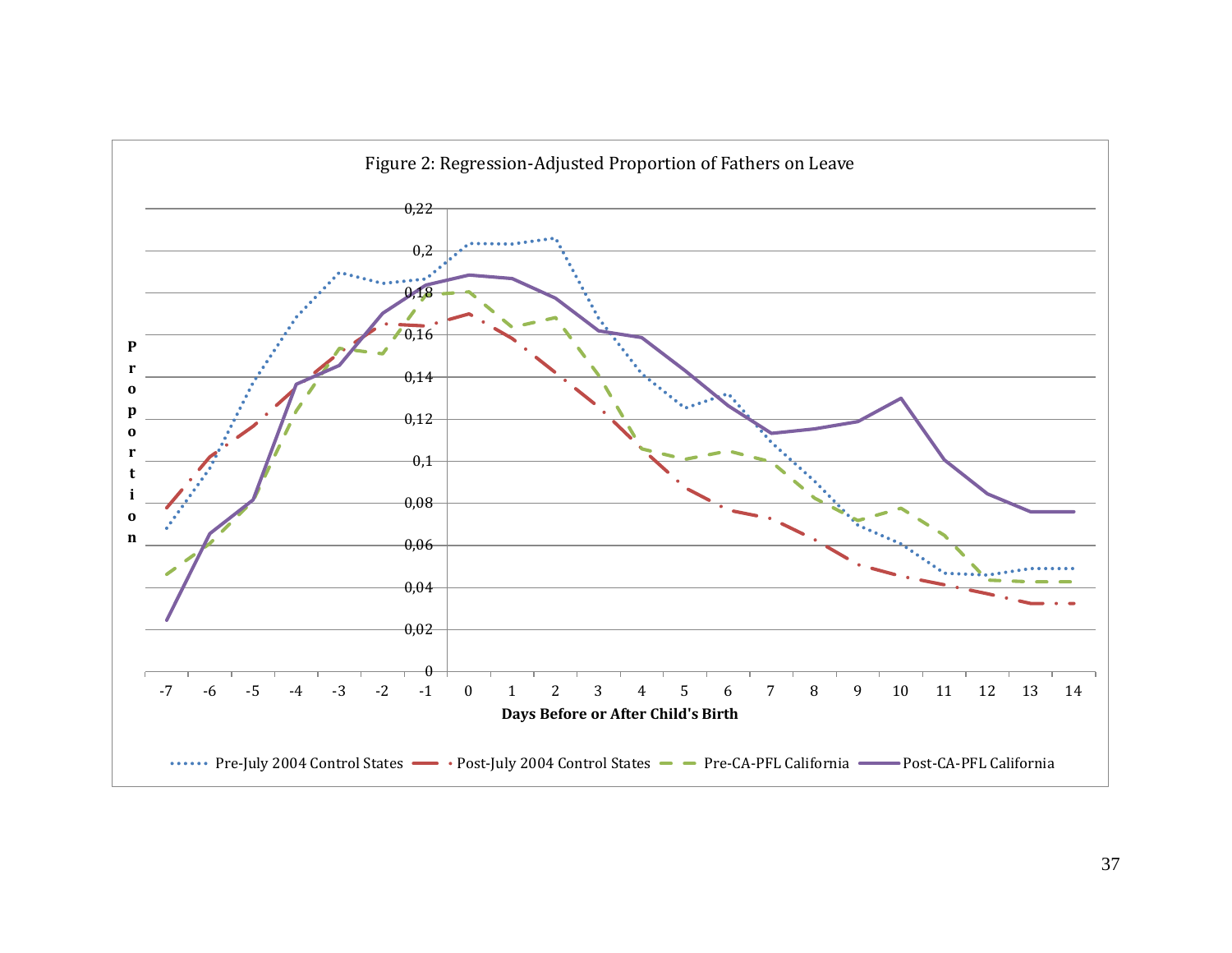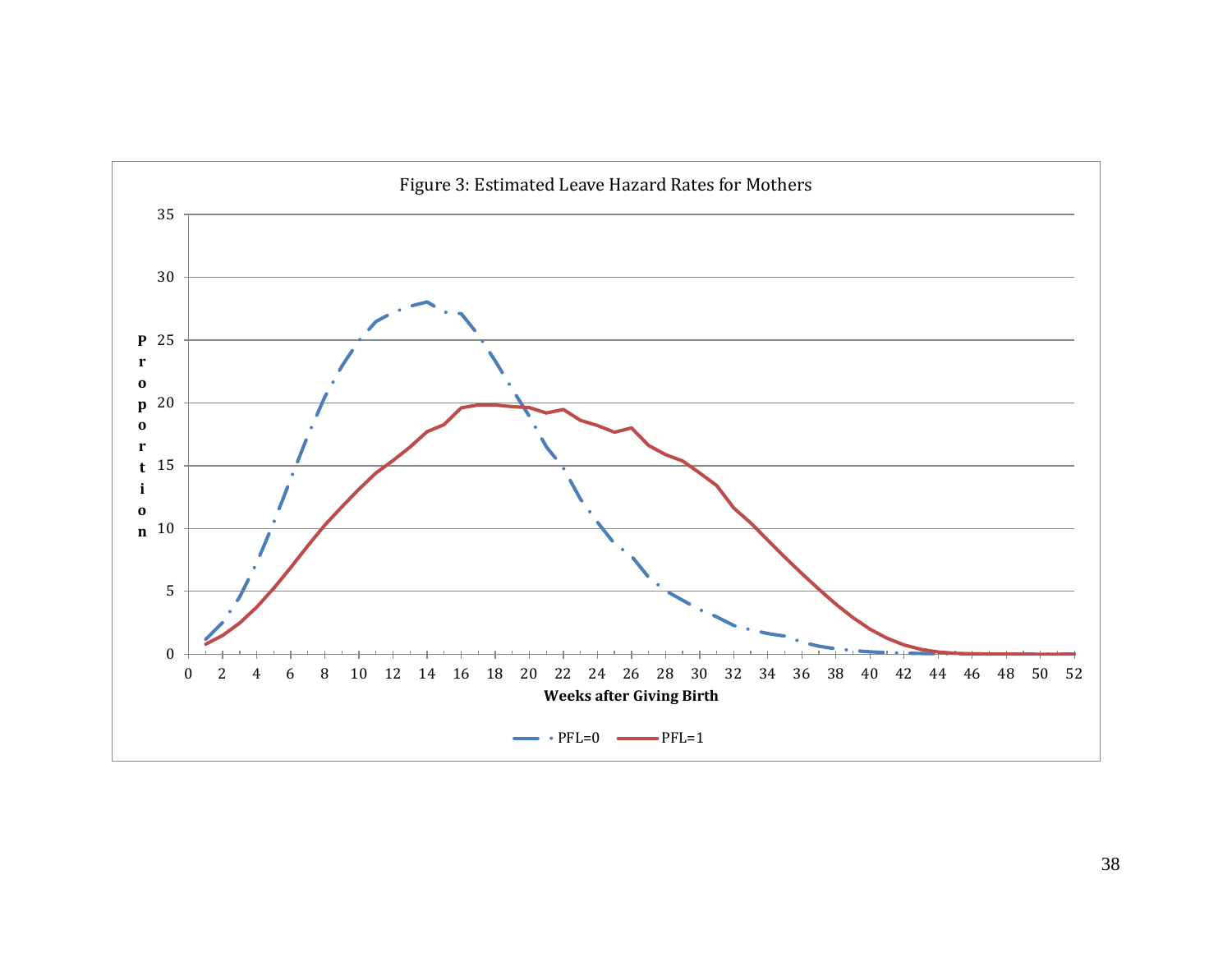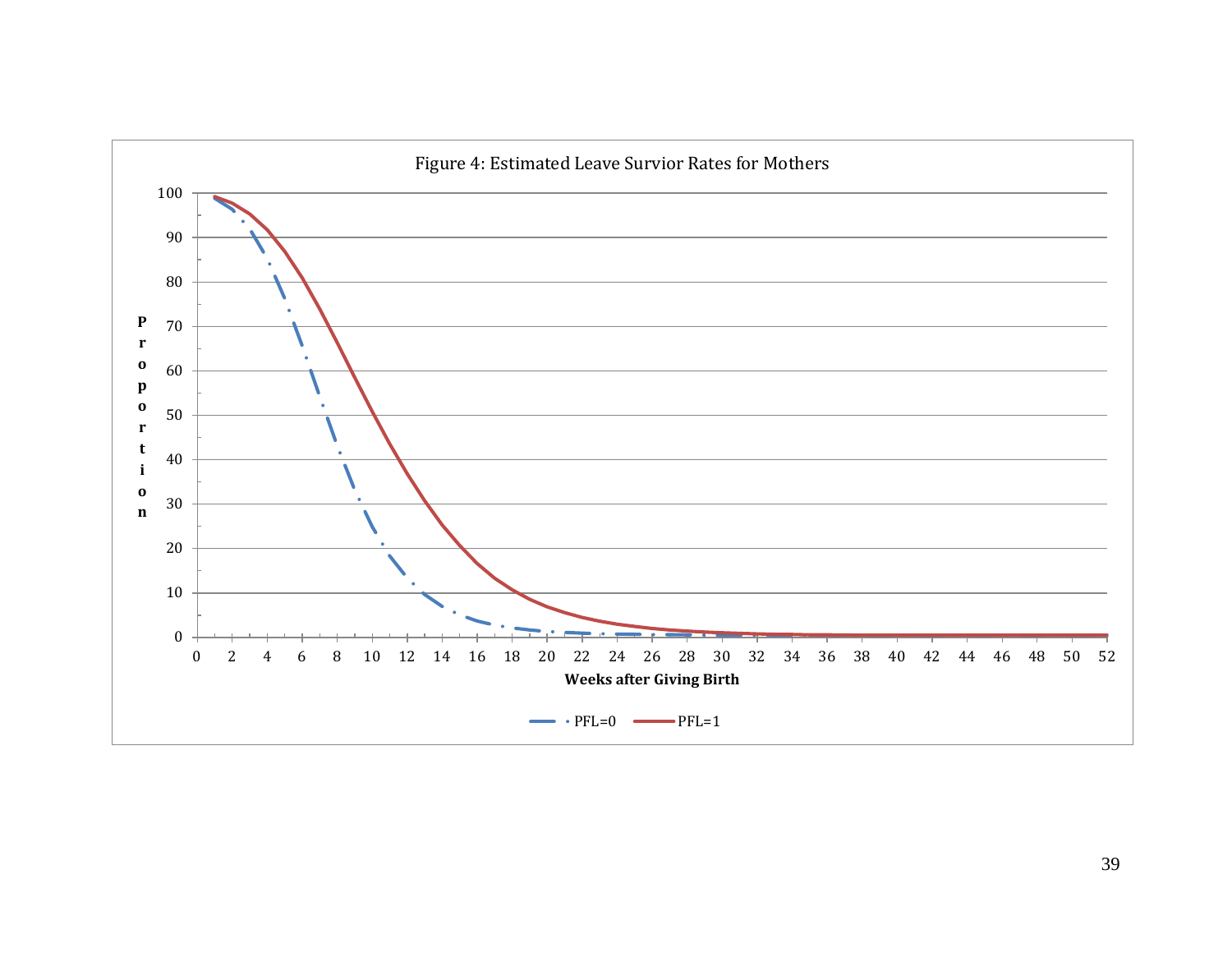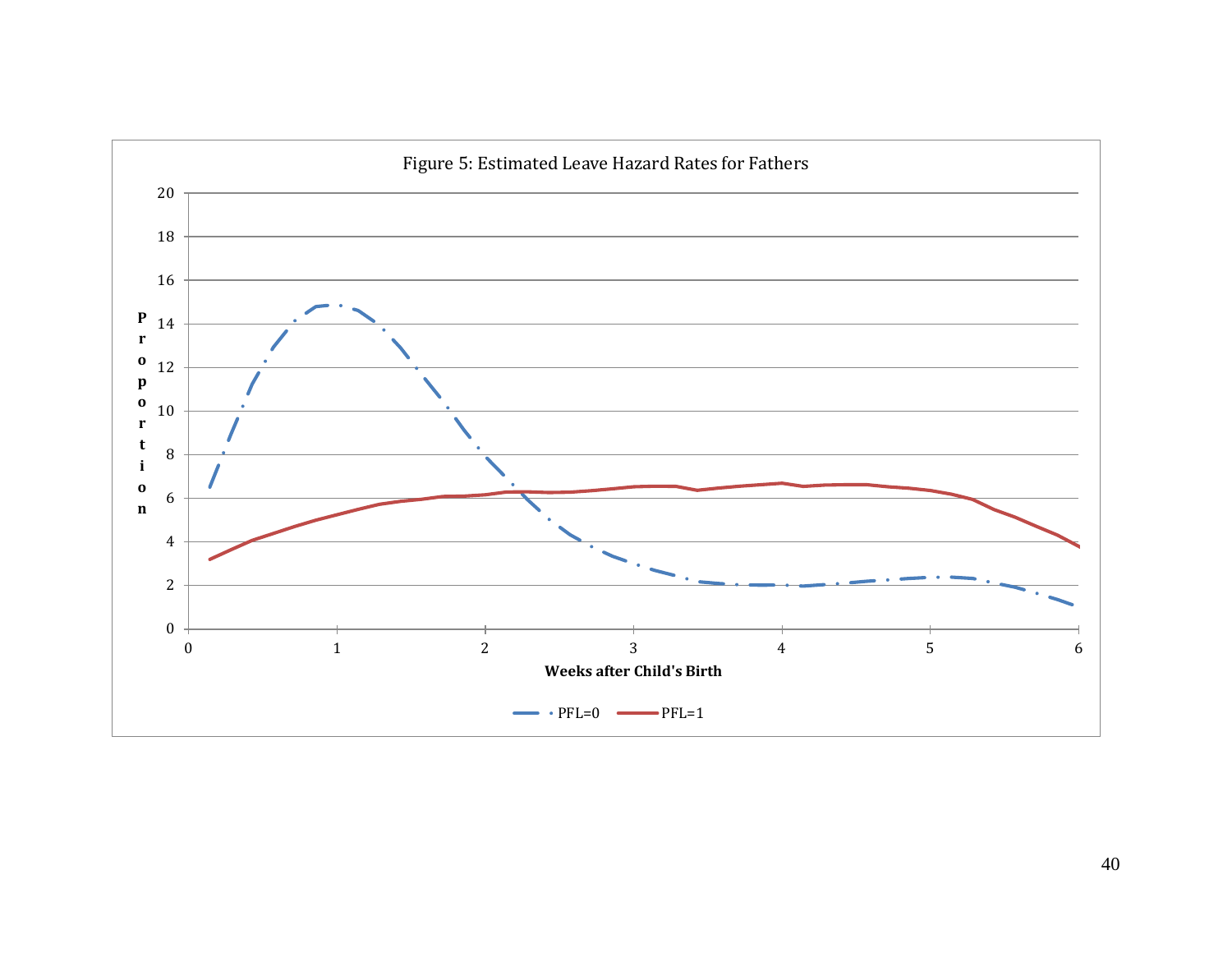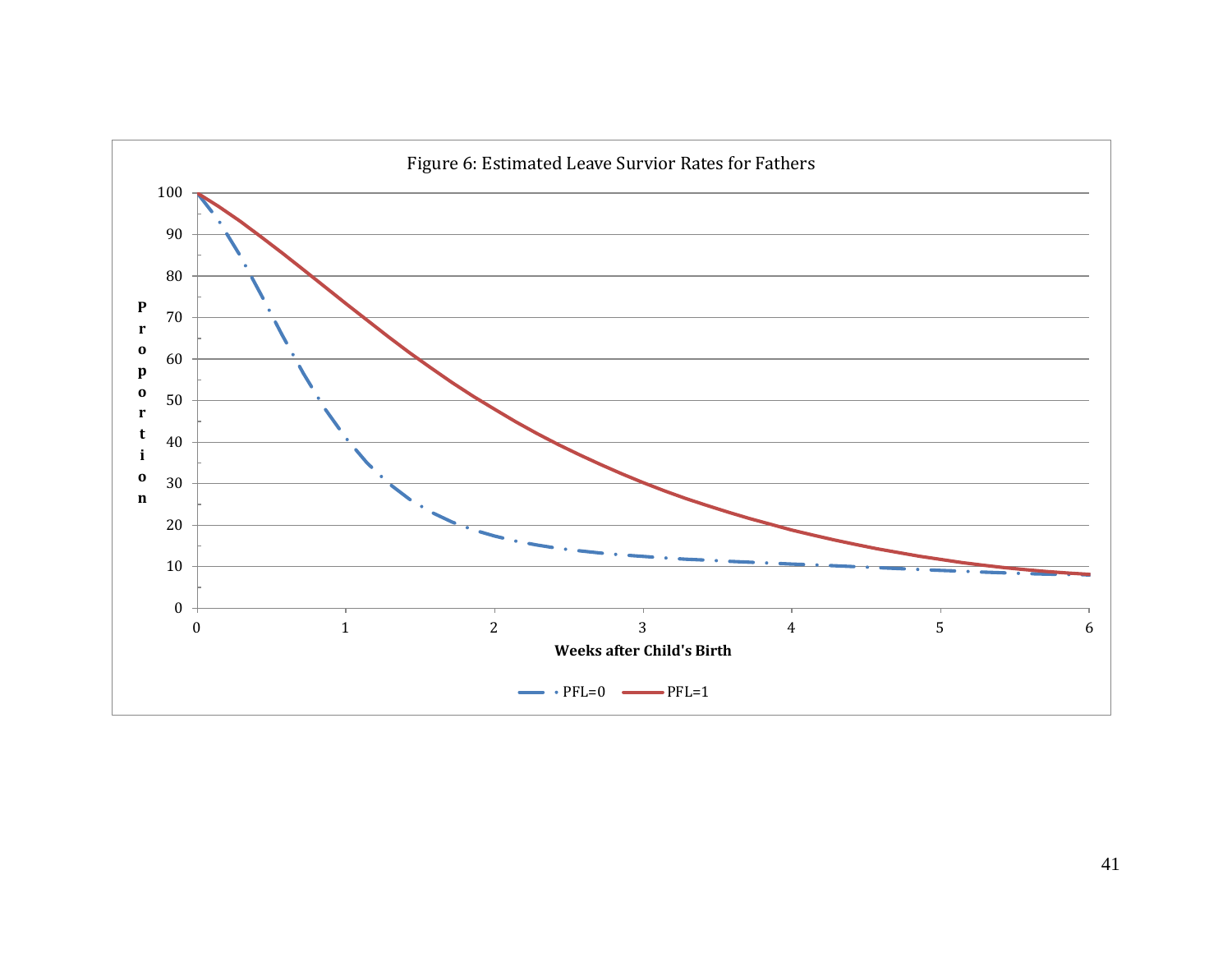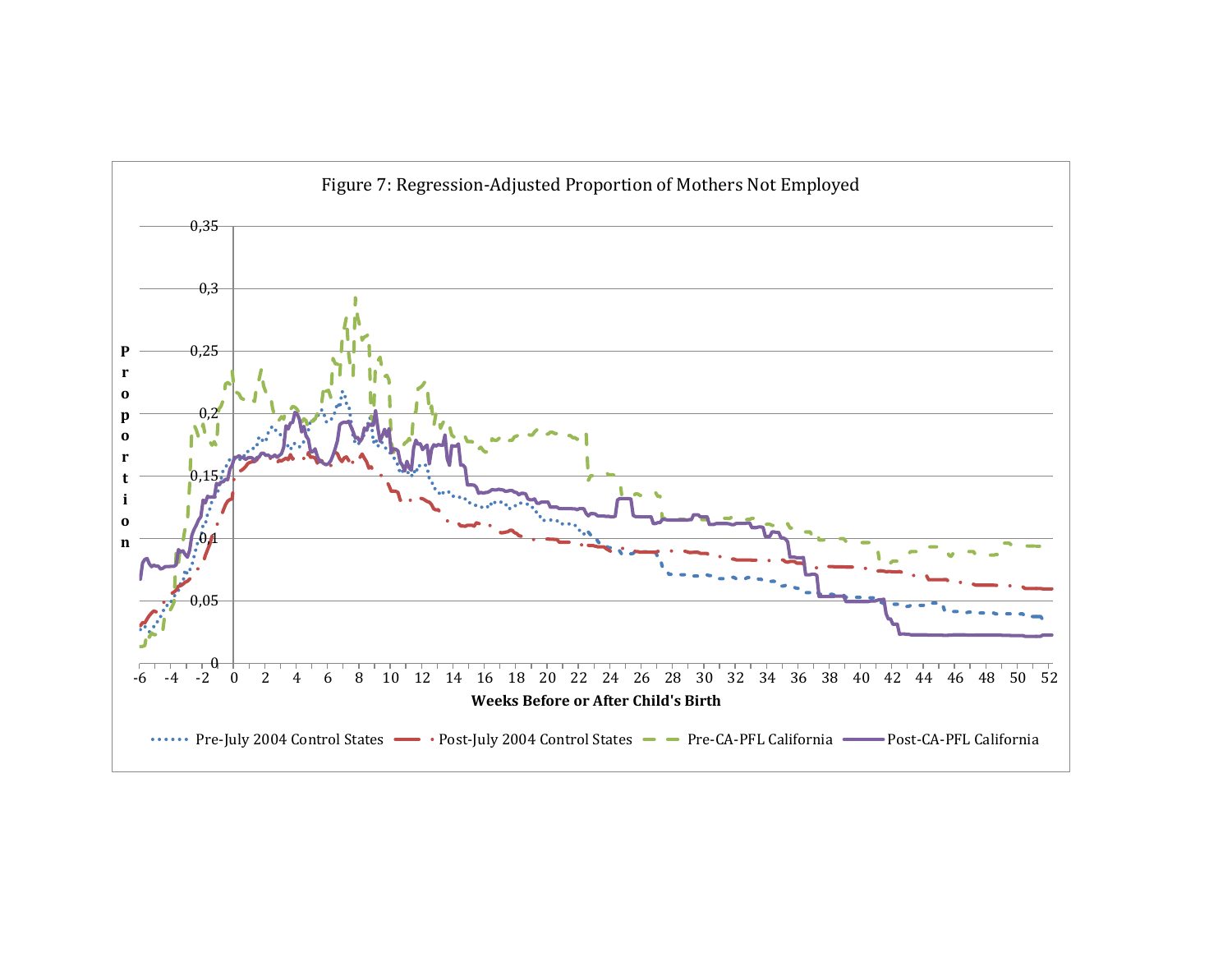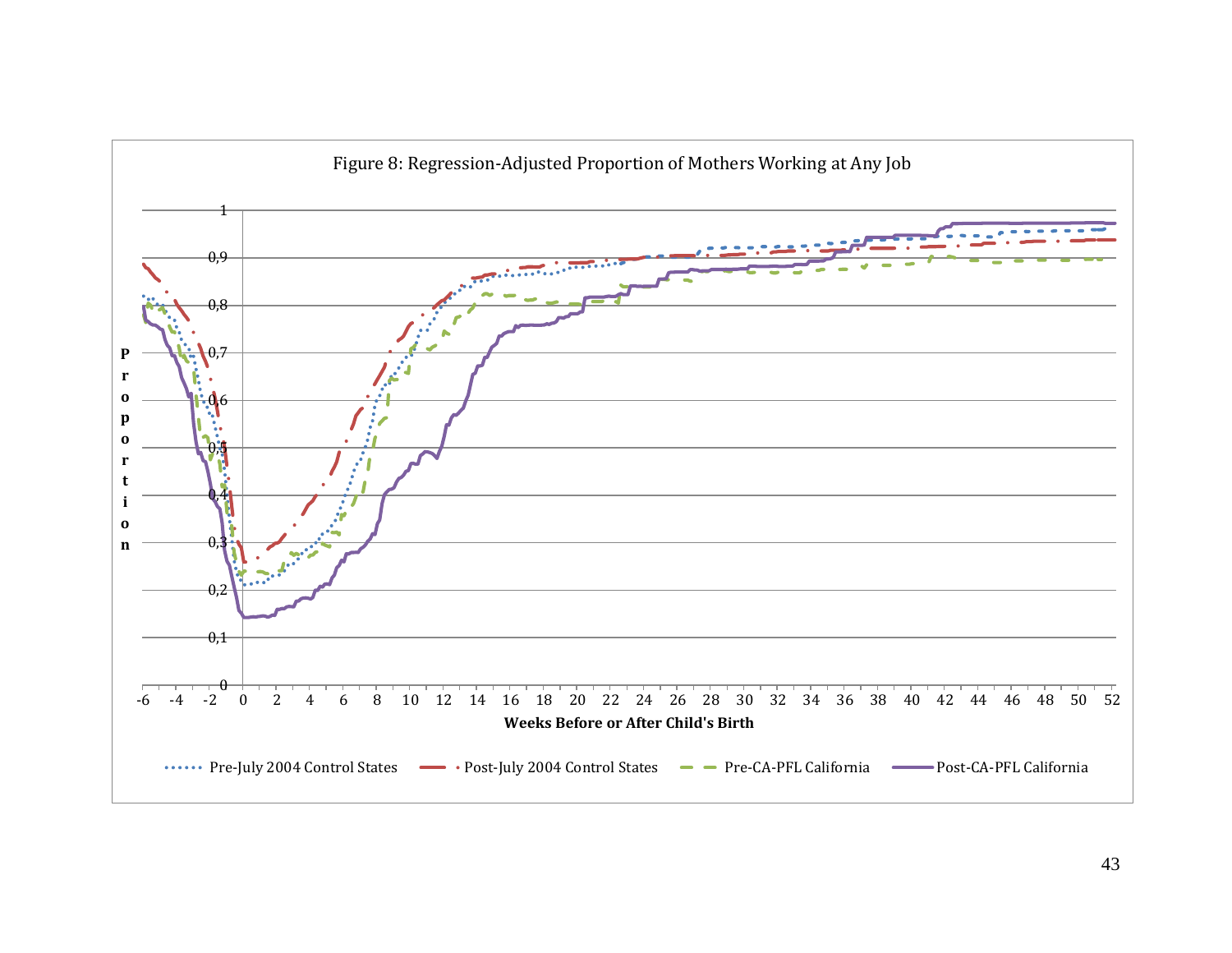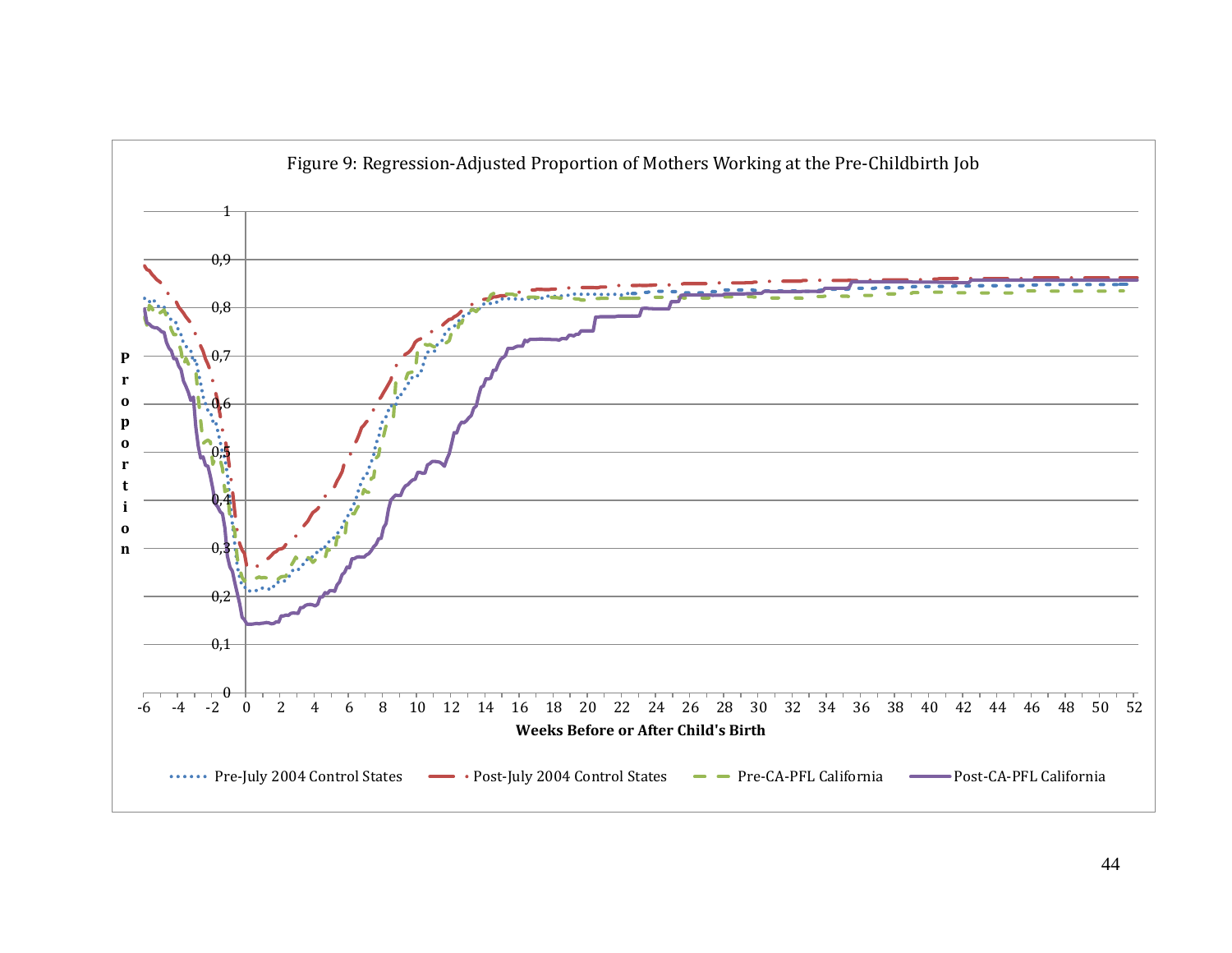Appendix A: Descriptive Statisics

|                    | <b>Control State Mothers</b> |                                 |        | California Mothers |        |                |        |         |
|--------------------|------------------------------|---------------------------------|--------|--------------------|--------|----------------|--------|---------|
|                    |                              | Pre-July 2004<br>Post-July 2004 |        | Pre-July 2004      |        | Post-July 2004 |        |         |
| Black $(=1)$       | 0.183                        | (0.018)                         | 0.180  | (0.011)            | 0.050  | (0.029)        | 0.058  | (0.018) |
| Hispanic $(=1)$    | 0.111                        | (0.015)                         | 0.100  | (0.008)            | 0.608  | (0.065)        | 0.462  | (0.039) |
| Age (years)        | 19.786                       | (0.078)                         | 23.981 | (0.070)            | 19.505 | (0.216)        | 24.048 | (0.179) |
| Education (years)  | 11.634                       | (0.076)                         | 13.337 | (0.072)            | 11.764 | (0.166)        | 13.177 | (0.160) |
| Married $(=1)$     | 0.263                        | (0.021)                         | 0.487  | (0.014)            | 0.279  | (0.060)        | 0.503  | (0.039) |
| Experience $(52)$  | 3.751                        | (0.082)                         | 7.094  | (0.076)            | 2.890  | (0.194)        | 6.752  | (0.203) |
| <b>Family Size</b> | 3.547                        | (0.085)                         | 3.051  | (0.041)            | 4.224  | (0.253)        | 3.671  | (0.146) |
| Child Parity       | 1.430                        | (0.031)                         | 1.733  | (0.026)            | 1.325  | (0.082)        | 1.768  | (0.069) |
| Year-2000 Birth    | 0.104                        | (0.014)                         | 0.000  | (0.000)            | 0.146  | (0.047)        | 0.000  | (0.000) |
| Year-2001 Birth    | 0.190                        | (0.018)                         | 0.000  | (0.000)            | 0.152  | (0.048)        | 0.000  | (0.000) |
| Year-2002 Birth    | 0.243                        | (0.020)                         | 0.000  | (0.000)            | 0.192  | (0.053)        | 0.000  | (0.000) |
| Year-2003 Birth    | 0.297                        | (0.022)                         | 0.000  | (0.000)            | 0.378  | (0.065)        | 0.000  | (0.000) |
| Year-2004 Birth    | 0.164                        | (0.017)                         | 0.068  | (0.007)            | 0.129  | (0.045)        | 0.050  | (0.017) |
| Year-2005 Birth    | 0.000                        | (0.000)                         | 0.155  | (0.010)            | 0.000  | (0.000)        | 0.180  | (0.030) |
| Year-2006 Birth    | 0.000                        | (0.000)                         | 0.183  | (0.011)            | 0.000  | (0.000)        | 0.123  | (0.026) |
| Year-2007 Birth    | 0.000                        | (0.000)                         | 0.178  | (0.011)            | 0.000  | (0.000)        | 0.202  | (0.031) |
| Year-2008 Birth    | 0.000                        | (0.000)                         | 0.181  | (0.011)            | 0.000  | (0.000)        | 0.173  | (0.030) |
| Year-2009 Birth    | 0.000                        | (0.000)                         | 0.165  | (0.011)            | 0.000  | (0.000)        | 0.145  | (0.028) |
| Year-2010 Birth    | 0.000                        | (0.000)                         | 0.066  | (0.007)            | 0.000  | (0.000)        | 0.123  | (0.026) |

Weighted sample means with standard errors in parentheses. There are 429 pre-July 2004 control mothers, 1,118 post-July 2004 control mothers, 56 pre-July 2004 California mothers, and 159 post-July 2004 California mothers.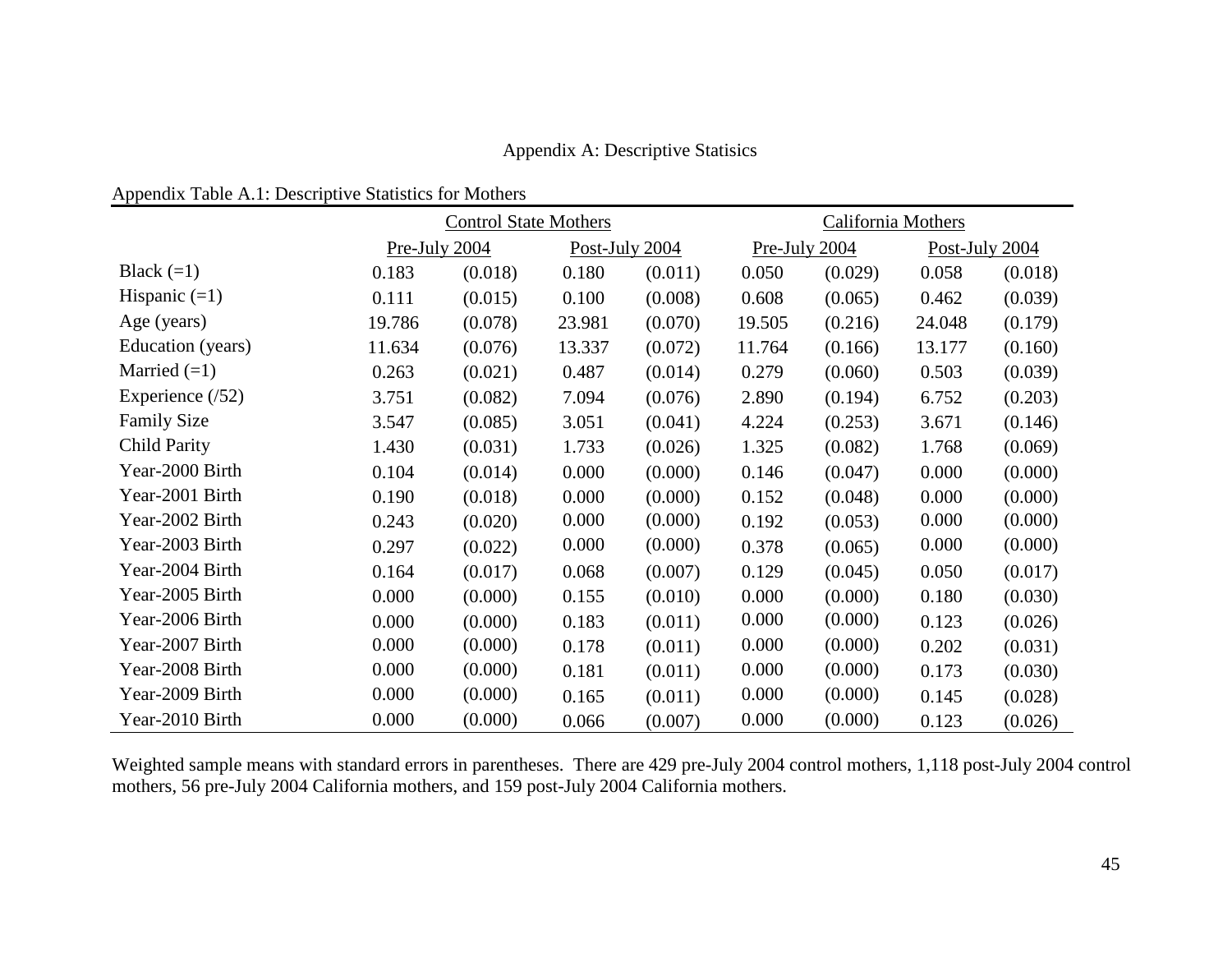Appendix Table A.2: Descriptive Statistics for Fathers

|                    | <b>Control State Fathers</b> |                                 |        | California Fathers |               |         |                |         |
|--------------------|------------------------------|---------------------------------|--------|--------------------|---------------|---------|----------------|---------|
|                    |                              | Pre-July 2004<br>Post-July 2004 |        |                    | Pre-July 2004 |         | Post-July 2004 |         |
| Black $(=1)$       | 0.209                        | (0.020)                         | 0.171  | (0.011)            | 0.068         | (0.035) | 0.046          | (0.017) |
| Hispanic $(=1)$    | 0.137                        | (0.017)                         | 0.140  | (0.010)            | 0.797         | (0.056) | 0.536          | (0.041) |
| Age (years)        | 19.762                       | (0.081)                         | 24.129 | (0.071)            | 19.614        | (0.225) | 23.836         | (0.207) |
| Education (years)  | 10.994                       | (0.086)                         | 12.403 | (0.070)            | 11.595        | (0.118) | 12.922         | (0.158) |
| Married $(=1)$     | 0.207                        | (0.020)                         | 0.470  | (0.014)            | 0.288         | (0.063) | 0.448          | (0.041) |
| Experience $(52)$  | 3.782                        | (0.091)                         | 7.165  | (0.080)            | 3.227         | (0.215) | 6.735          | (0.233) |
| <b>Family Size</b> | 3.687                        | (0.085)                         | 3.128  | (0.044)            | 5.131         | (0.315) | 4.025          | (0.164) |
| Child Parity       | 1.359                        | (0.031)                         | 1.662  | (0.027)            | 1.351         | (0.080) | 1.827          | (0.088) |
| Year-2000 Birth    | 0.113                        | (0.016)                         | 0.000  | (0.000)            | 0.072         | (0.036) | 0.000          | (0.000) |
| Year-2001 Birth    | 0.156                        | (0.018)                         | 0.000  | (0.000)            | 0.157         | (0.050) | 0.000          | (0.000) |
| Year-2002 Birth    | 0.230                        | (0.021)                         | 0.000  | (0.000)            | 0.301         | (0.064) | 0.000          | (0.000) |
| Year-2003 Birth    | 0.290                        | (0.022)                         | 0.000  | (0.000)            | 0.289         | (0.063) | 0.000          | (0.000) |
| Year-2004 Birth    | 0.207                        | (0.020)                         | 0.071  | (0.007)            | 0.179         | (0.053) | 0.110          | (0.026) |
| Year-2005 Birth    | 0.000                        | (0.000)                         | 0.124  | (0.009)            | 0.000         | (0.000) | 0.116          | (0.026) |
| Year-2006 Birth    | 0.000                        | (0.000)                         | 0.156  | (0.010)            | 0.000         | (0.000) | 0.137          | (0.028) |
| Year-2007 Birth    | 0.000                        | (0.000)                         | 0.211  | (0.012)            | 0.000         | (0.000) | 0.210          | (0.034) |
| Year-2008 Birth    | 0.000                        | (0.000)                         | 0.197  | (0.011)            | 0.000         | (0.000) | 0.141          | (0.029) |
| Year-2009 Birth    | 0.000                        | (0.000)                         | 0.164  | (0.010)            | 0.000         | (0.000) | 0.202          | (0.033) |
| Year-2010 Birth    | 0.000                        | (0.000)                         | 0.074  | (0.007)            | 0.000         | (0.000) | 0.081          | (0.022) |

Weighted sample means with standard errors in parentheses. There are 391 pre-July 2004 control fathers, 1,142 post-July 2004 control fathers, 52 pre-July 2004 California fathers, and 143 post-July 2004 California fathers.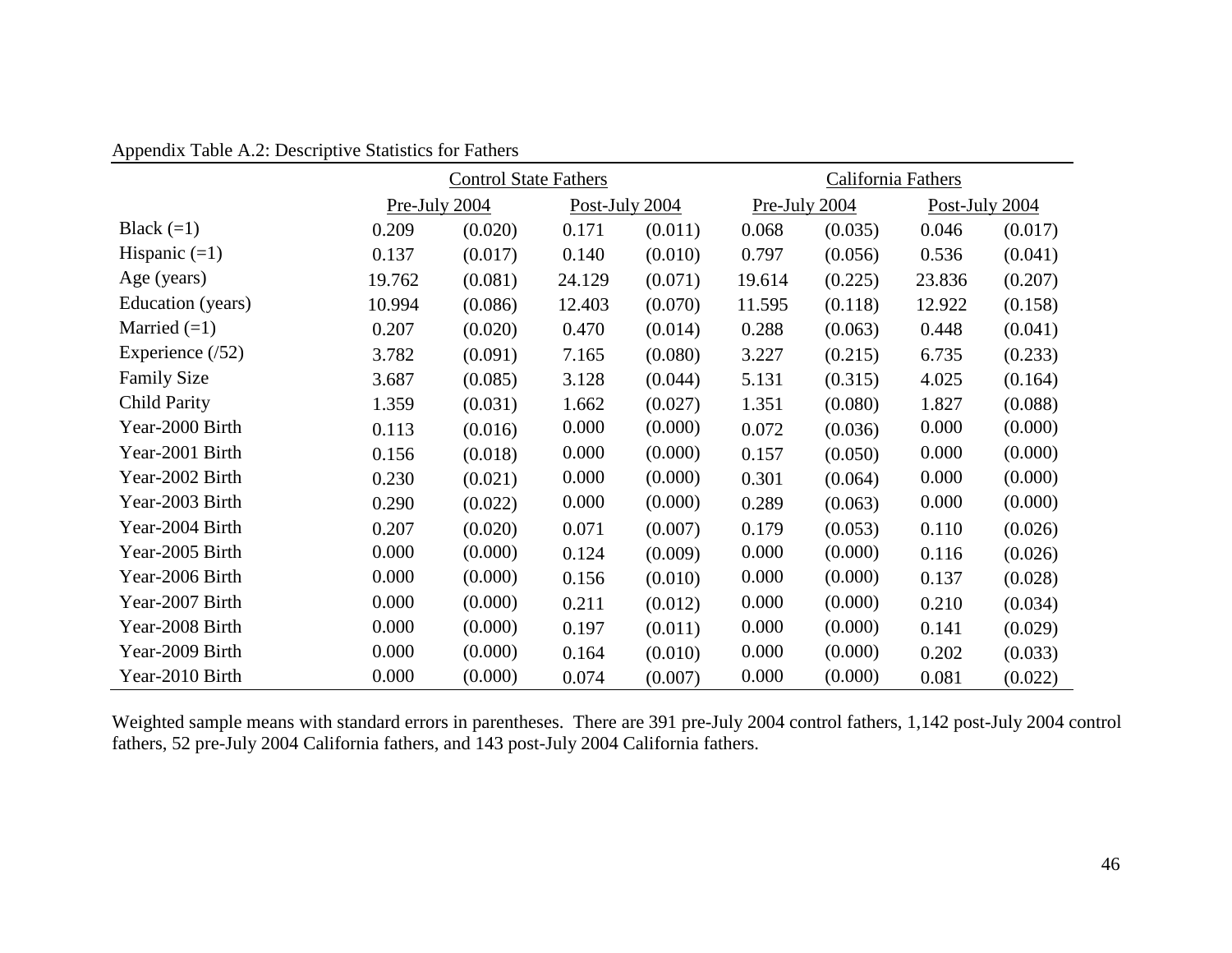#### **Appendix B: Selection of Alternative Control States**

A requirement for the DD procedures to generate consistent estimates of the causal effect of *CA-PFL* is that the changes over time in the outcomes would have been similar between California and the control states had *CA-PFL* not been enacted, although the levels could differ. Conversely, if, for example, leave-taking was increasing faster for California mothers than for counterparts, even absent *CA-PFL*, then the program will be spuriously related to increases in leave use, leading to an overestimate of its true causal effect.

While we cannot know what the outcomes during the post-*PFL* period in California would have been without its implementation, we can observe the pre-program trends. Therefore, one of our empirical strategies is to choose an alternative set of control states with similar trends in maternal leave-taking before July 1, 2004 to those observed in California. Specifically, we use the following procedure to determine whether parents in a given state should be included in the first alternative control group. First, we excluded the 29 states and the District of Columbia with fewer than 8 NLSY-97 women giving birth during the pre-program period, since precision of the estimates would be extremely low in these cases. Second, for each of the remaining 21 states, we estimated the following model, using only observations from before July 1, 2004 for California and the specified state:

$$
Y_{ict} = \alpha_0 + \alpha_1 X_{ict} + \alpha_2 T R_{ict} + \alpha_3 NONCA_{ict} + \alpha_4 T R \times NONCA_{ict} + \varepsilon_{ict}.
$$
 (B.1)

In (B.1), *TR* is a linear time trend (for the 2000-2004 period) and *NONCA* is a dummy variable set to one for the potential control state and zero for California. The interaction term, *TR×NONCAict*, allows the leave-taking time trend to differ between California and the other state, and we treat that state as a possible control if we are unable to reject the null hypothesis that  $\hat{\alpha}_4$  equals zero. Although similar numbers of NLSY-97 fathers and mothers have children before July 2004, too few fathers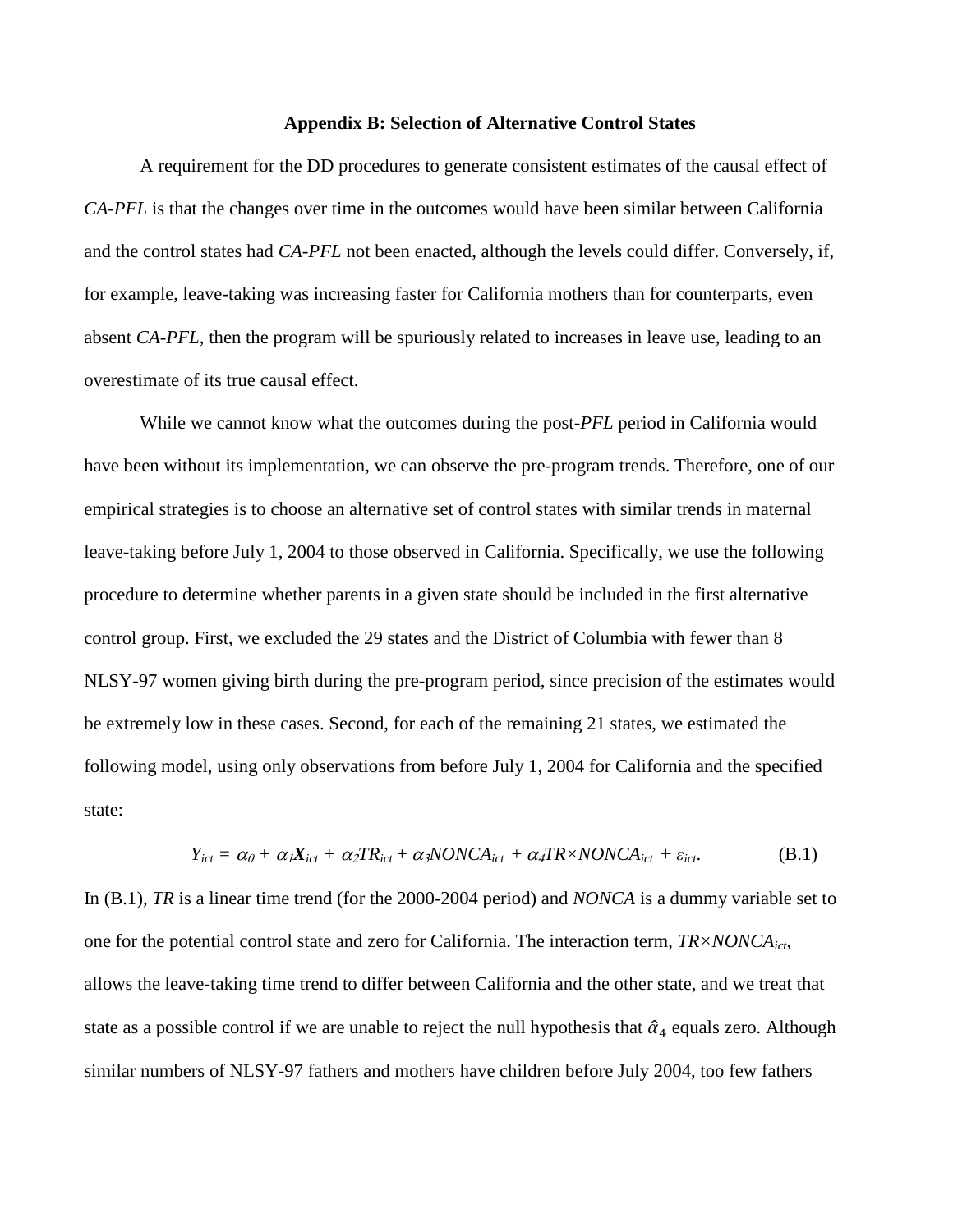take leave to identify valid control states using this approach, and so we used the same states as those identified as the control group for mothers.

Appendix Table B.1 presents  $\hat{\alpha}_4$  from equation (B.1) for each potential alternative control state, the associated standard error, the number of pre-July 2004 births to mothers, and whether each state was included in the alternative control group. In addition to eliminating those states with statistically different time trend coefficients, we exclude six states (AL, DE, MS, MO, TN, and WI) whose time trend coefficients are not statistically different but exceed 1.0 in absolute value. Although admittedly arbitrary, we consider the pre-trend patterns in these states to be too different from those in California to provide valid controls. Ultimately, 15 states were deemed to be valid controls for mothers using this approach. The other 35 states and District of Columbia either had different pre-*PFL* trends in leave-taking or provided too few observations to be compared with California.

In a second approach we identify a comparison group using a variant of the methodology introduced by Abadie, Diamond, and Hainmueller (2010). The Abadie et al. procedure creates a synthetic control state for a treatment state using a weighted combination of other available states, again based on pre-treatment trends. This approach is designed for use with aggregate data (e.g., data aggregated at the state level), so we first take our individual-level NLSY data and aggregate to the state level. Next, we use Abadie et al.'s procedure to create a synthetic control state for California based on leave-taking from 2000 to July 2004. The synthetic California control state generated by this procedure is comprised of observations from Georgia (weighted by 0.526), Illinois (weighted at 0.334), and Texas (weighted at 0.101). We take these weights (with a weight of 1.000 for California) and apply them to our individual-level NLSY data. In particular, we re-estimate the